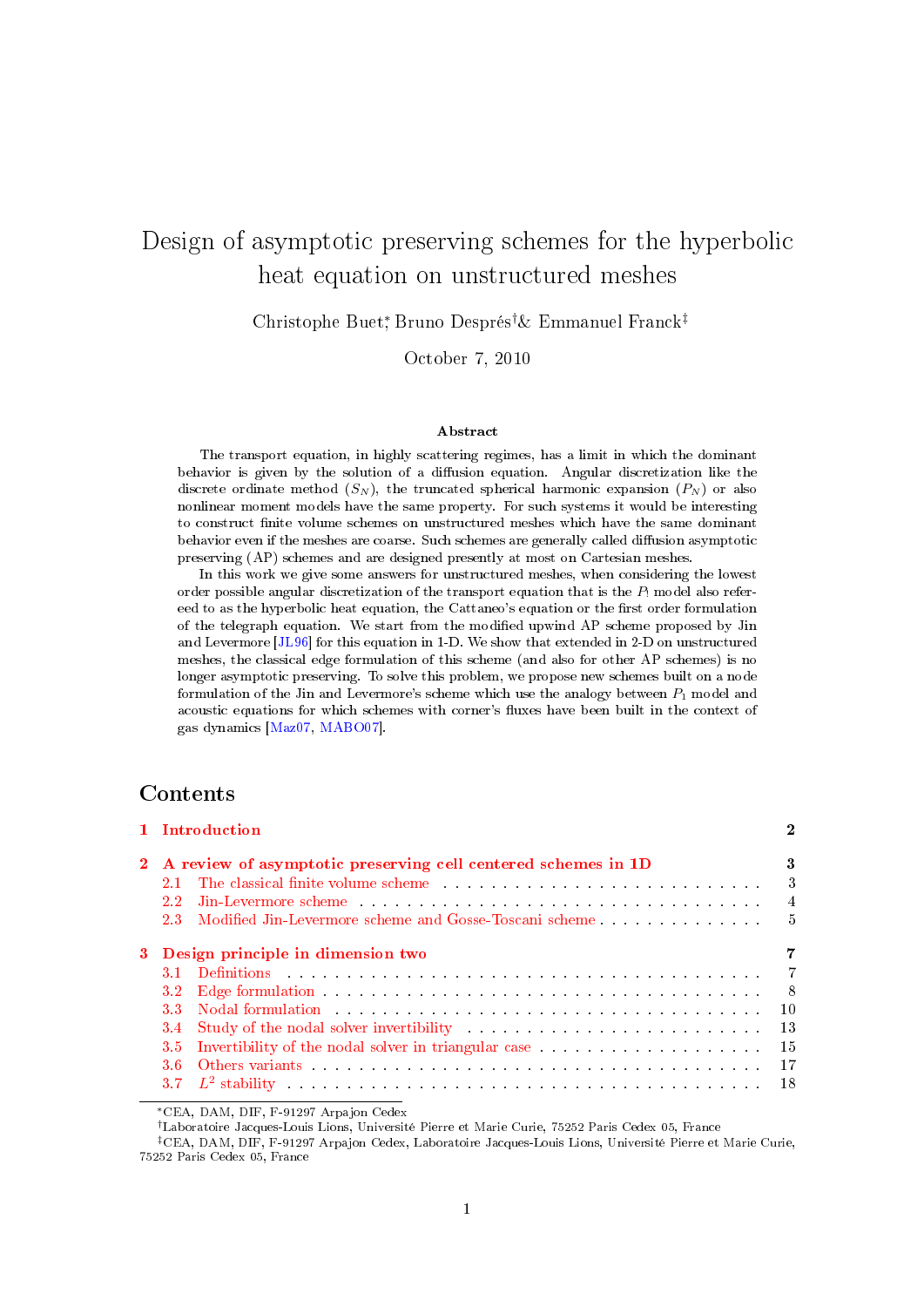|    |               | Asymptotic preserving analysis in dimension two                                                                                                                                                                                | 20  |
|----|---------------|--------------------------------------------------------------------------------------------------------------------------------------------------------------------------------------------------------------------------------|-----|
|    | 4.1           | Preliminary considerations about the convergence analysis 20                                                                                                                                                                   |     |
|    | $4.2^{\circ}$ |                                                                                                                                                                                                                                |     |
|    | 4.3           |                                                                                                                                                                                                                                |     |
| 5. |               | Details of discretization for the nodal schemes                                                                                                                                                                                | 24  |
|    |               |                                                                                                                                                                                                                                | -24 |
|    |               | 5.1.1                                                                                                                                                                                                                          |     |
|    |               | 5.1.2 Neumann condition for AP schemes applied to the telegraph equation.                                                                                                                                                      | 24  |
|    | 5.2           |                                                                                                                                                                                                                                | -25 |
|    | 5.3           | The limit diffusion scheme on Cartesian mesh and spurious modes 25                                                                                                                                                             |     |
|    |               | <b>6</b> Numerical results                                                                                                                                                                                                     | 25  |
|    |               | 6.1 Numerical results for the diffusion scheme                                                                                                                                                                                 | 25  |
|    |               | Test case: Fundamental solution and all contracts are all the contracts of the contracts of the contracts of $25$<br>6.1.1                                                                                                     |     |
|    |               | 6.1.2                                                                                                                                                                                                                          |     |
|    | 6.2           | Numerical results in the transport regime enterprise of the set of the set of the set of the set of the set of the set of the set of the set of the set of the set of the set of the set of the set of the set of the set of t |     |
|    | 6.3           |                                                                                                                                                                                                                                |     |
|    |               |                                                                                                                                                                                                                                |     |

# [7 Conclusion and perspectives](#page-29-0) 30

# <span id="page-1-0"></span>1 Introduction

The hyperbolic heat equation in dimension one  $x \in \mathbb{R}$  is

<span id="page-1-1"></span>
$$
\begin{cases}\n\partial_t p + \frac{\partial_x u}{\varepsilon} = 0, \\
\partial_t u + \frac{\partial_x p}{\varepsilon} + \frac{\sigma}{\varepsilon^2} u = 0.\n\end{cases}
$$
\n(1)

Throughout this work we will assume that  $0 < \varepsilon < 1$  and  $\sigma > 0$ . We will also assume that the solution  $(p, u)$  of [\(1\)](#page-1-1) is such that for all  $(m_1, m_2) \in \mathbb{N}^2$ , there exists  $C_{m_1, m_2} > 0$  such that

$$
\|\partial_x^{m_1}\partial_t^{m_2} p\|_{\infty} \leq C_{m_1,m_2} \text{ and } \|\partial_x^{m_1}\partial_t^{m_2} u\|_{\infty} \leq \varepsilon C_{m_1,m_2}.
$$

These estimates can be proved by standard means for the solution of the Cauchy problem for [\(1\)](#page-1-1). The estimate for u is equivalent to say that  $v = \frac{u}{\varepsilon}$  satisfies  $\|\partial_x^{m_1}\partial_t^{m_2}v\|_{\infty} \leq C_{m_1,m_2}$ . It is well known that if  $\varepsilon$  goes to 0, the system [\(1\)](#page-1-1) can by approximated by the diffusion equation

<span id="page-1-2"></span>
$$
\partial_t p - \partial_x \left( \frac{1}{\sigma} \partial_x p \right) = 0. \tag{2}
$$

For simplicity  $\sigma$  is a constant in space. In this work we study asymptotic preserving numerical methods, following the seminal work [\[JL96\]](#page-30-0), that is numerical methods such that the compatibility between [\(1\)](#page-1-1) and [\(2\)](#page-1-2) is true also at the discrete level. After a review of some asymptotic methods in 1D, we will consider the telegraph equation in dimension two

<span id="page-1-3"></span>
$$
\begin{cases}\n\partial_t p + \frac{1}{\varepsilon} \nabla \cdot \mathbf{u} = 0, \\
\partial_t \mathbf{u} + \frac{1}{\varepsilon} \nabla p = -\frac{\sigma}{\varepsilon^2} \mathbf{u}.\n\end{cases}
$$
\n(3)

The original contributions of our work concern the design and analysis of new asymptotic preserving schemes on unstructured meshes. Our motivation is to extend the domain of application of some asymptotic preserving schemes that have been published in the literature [\[JL96,](#page-30-0) [GT01,](#page-30-1) [BD06,](#page-30-2) [LM07,](#page-31-2) [BCLM02,](#page-30-3) [DDSV09\]](#page-30-4) after the seminal work of [\[GL96\]](#page-30-5) on well-balanced schemes, which are restricted to Cartesian meshes.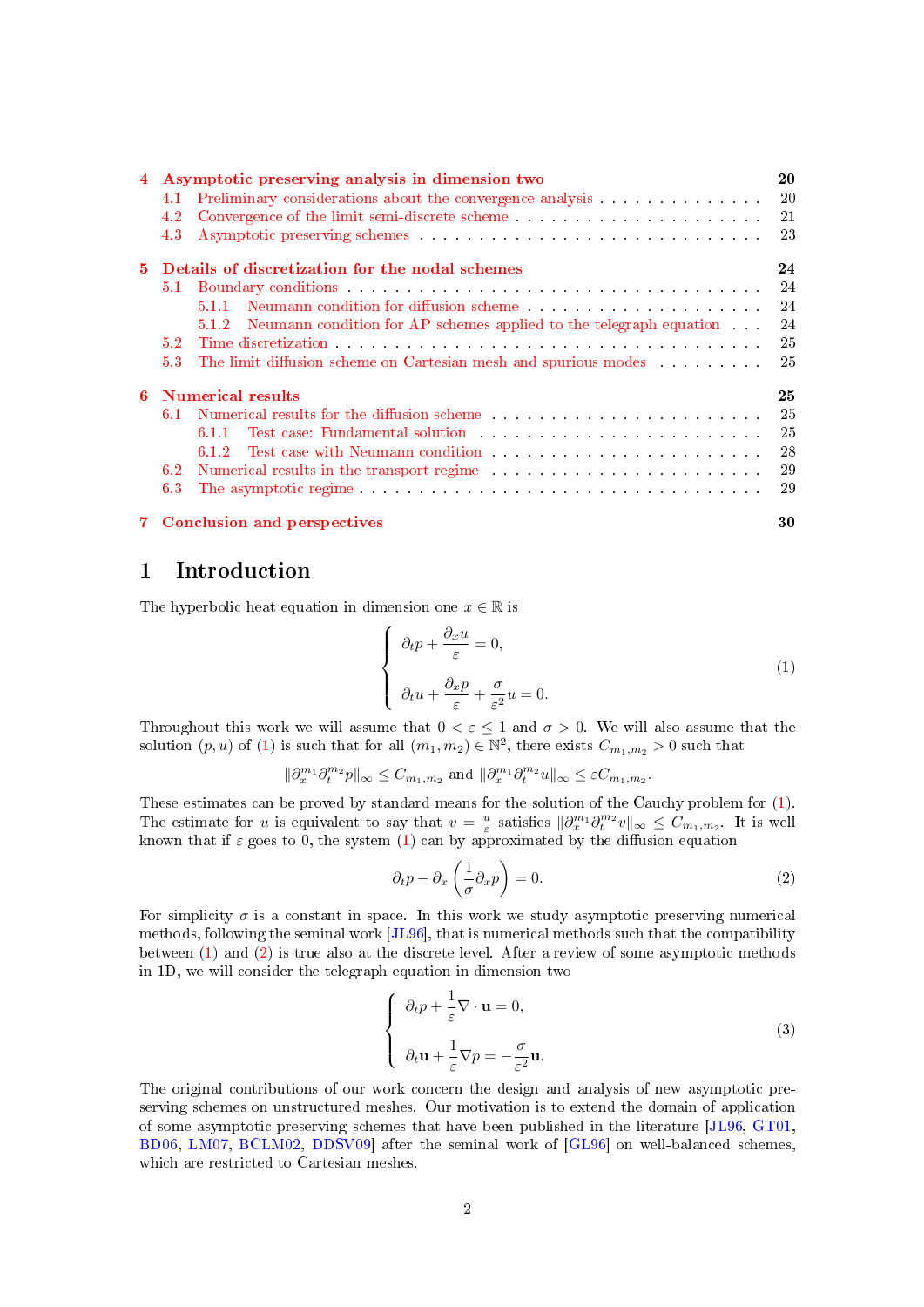# <span id="page-2-0"></span>2 A review of asymptotic preserving cell centered schemes in 1D

For the three different schemes considered in this section, it is a simple task to check if the scheme is asymptotic preserving or not. In order to pave the way for future theoretical developments, we use a more rigorous approach where we analyze the dependence with respect to  $\varepsilon$  and the mesh size  $\Delta x$  of the consistency error and the stability CFL condition. If the consistency error tends to zero with respect to  $\Delta x$ , independently of  $\varepsilon$  the scheme is asymptotic preserving.

# <span id="page-2-1"></span>2.1 The classical finite volume scheme

In finite volume form, this method writes

<span id="page-2-2"></span>
$$
\begin{cases}\n\frac{p_j^{n+1} - p_j^n}{\Delta t} + \frac{u_{j+\frac{1}{2}}^n - u_{j-\frac{1}{2}}^n}{\frac{\varepsilon \Delta x}{\Delta t} - u_j^n} = 0, \\
\frac{u_j^{n+1} - u_j^n}{\Delta t} + \frac{p_{j+\frac{1}{2}}^n - p_{j-\frac{1}{2}}^n}{\varepsilon \Delta x} + \frac{\sigma}{\varepsilon^2} u_j^n = 0.\n\end{cases} \tag{4}
$$

The fluxes are given by the solution of the following linear system which is equivalent to writing the Riemann solver for the linear wave equation

<span id="page-2-4"></span>
$$
\begin{cases}\n u_j^n + p_j^n = u_{j + \frac{1}{2}}^n + p_{j + \frac{1}{2}}^n, \\
 u_{j + 1}^n - p_{j + 1}^n = u_{j + \frac{1}{2}}^n - p_{j + \frac{1}{2}}^n,\n\end{cases}\n\Longleftrightarrow\n\begin{cases}\n u_{j + \frac{1}{2}}^n = \frac{1}{2} \left( u_j^n + u_{j + 1}^n + p_j^n - p_{j + 1}^n \right), \\
 p_{j + \frac{1}{2}}^n = \frac{1}{2} \left( p_j^n + p_{j + 1}^n + u_j^n - u_{j + 1}^n \right).\n\end{cases}\n\tag{5}
$$

Plugging these fluxes in  $(4)$  we obtain an explicit formulation

<span id="page-2-3"></span>
$$
\begin{cases}\n\frac{p_j^{n+1} - p_j^n}{\Delta t} + \frac{u_{j+1}^n - u_{j-1}^n}{2\varepsilon \Delta x} - \frac{p_{j+1}^n - 2p_j^n + p_{j-1}^n}{2\varepsilon \Delta x} = 0, \\
\frac{u_j^{n+1} - u_j^n}{\Delta t} + \frac{p_{j+1}^n - p_{j-1}^n}{2\varepsilon \Delta x} - \frac{u_{j+1}^n - 2u_j^n + u_{j-1}^n}{2\varepsilon \Delta x} + \frac{\sigma}{\varepsilon^2} u_j^n = 0.\n\end{cases} (6)
$$

**Lemma 1.** The classical finite volume scheme  $(4-6)$  $(4-6)$  satisfies the maximum principle for the Riemann invariants  $w = p + u$  and  $z = p - u$  under CFL

$$
\frac{\Delta t}{\varepsilon \Delta x} + \frac{\sigma \Delta t}{2\varepsilon^2} \le 1.
$$

The consistency error of both equations in [\(4\)](#page-2-2) is  $O\left(\frac{\Delta x}{\varepsilon} + \Delta t\right)$ .

*Proof.* Let us define the Riemann invariants  $w = p + u$  and  $z = p - u$ , so that [\(4-](#page-2-2)[5\)](#page-2-4) rewrites (just compute the sum and the difference of the equations  $(4)$ )

$$
\begin{cases}\n\frac{w_j^{n+1} - w_j^n}{\Delta t} + \frac{w_j^n - w_{j-1}^n}{\varepsilon \Delta x} + \frac{\sigma}{2\varepsilon^2} \left( w_j^n - z_j^n \right) = 0, \\
\frac{z_j^{n+1} - z_j^n}{\Delta t} - \frac{z_{j+1}^n - z_j^n}{\varepsilon \Delta x} + \frac{\sigma}{2\varepsilon^2} \left( -w_j^n + z_j^n \right) = 0,\n\end{cases}
$$

that is

$$
\begin{cases}\nw_j^{n+1} = \left(1 - \frac{\Delta t}{\varepsilon \Delta x} - \frac{\sigma \Delta t}{2\varepsilon^2}\right) w_j^n + \frac{\Delta t}{\varepsilon \Delta x} w_{j-1}^n + \frac{\sigma \Delta t}{2\varepsilon^2} z_j^n, \\
z_j^{n+1} = \left(1 - \frac{\Delta t}{\varepsilon \Delta x} - \frac{\sigma \Delta t}{2\varepsilon^2}\right) z_j^n + \frac{\Delta t}{\varepsilon \Delta x} z_{j+1}^n + \frac{\sigma \Delta t}{2\varepsilon^2} w_j^n.\n\end{cases} \tag{7}
$$

Under this form the stability in the maximum norm is a consequence of the non negativity of the diagonal coefficient, that is  $1 - \frac{\Delta t}{\varepsilon \Delta x} - \frac{\sigma \Delta t}{2\varepsilon^2} \geq 0$ .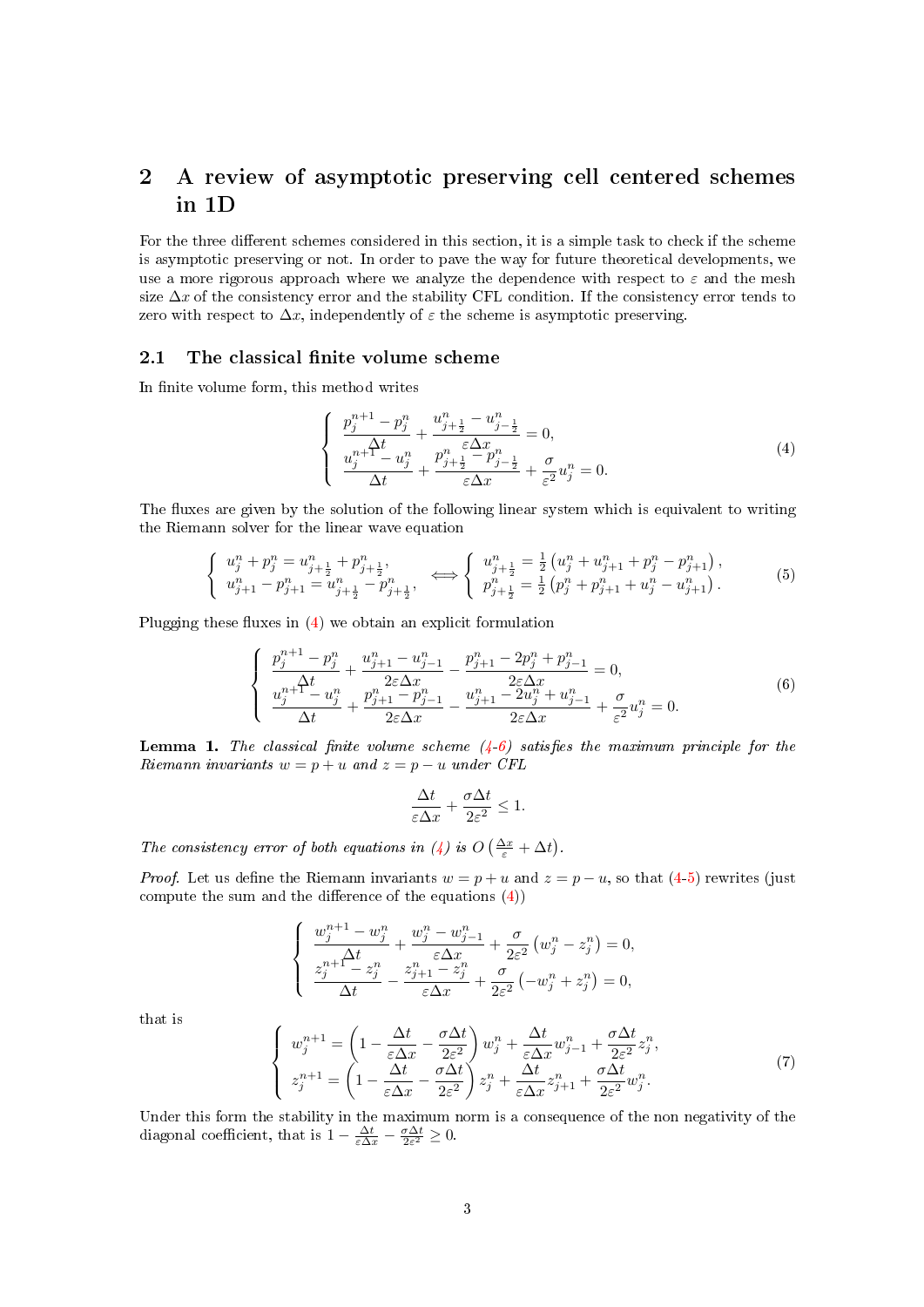The consistency error is studied with basic Taylor expansions. We use the form [\(6\)](#page-2-3) which is well adapted for this purpose. We note  $x_j = j\Delta x$  and  $t_n = n\Delta t$ . The consistency error cp for the first equation is

$$
cp_j^n = \frac{p(x_j, t_{n+1}) - p(x_j, t_n)}{\Delta t} + \frac{u(x_{j+1}, t_n) - u(x_{j-1}, t_n)}{2\varepsilon\Delta x} - \frac{p(x_{j+1}, t_n) - 2p(x_j, t_n) + p(x_{j-1}, t_n)}{2\varepsilon\Delta x}
$$

$$
= (\partial_t p(x_j, t_n) + O(\Delta t)) + \left(\frac{\partial_x u(x_j, t_n)}{\varepsilon} + O(\Delta x^2)\right) + O\left(\frac{\Delta x}{\varepsilon}\right) = O\left(\frac{\Delta x}{\varepsilon} + \Delta t\right).
$$

The consistency error *cu* for the second equation is

$$
cu_j^n = \frac{u(x_j, t_{n+1}) - u(x_j, t_n)}{\Delta t} + \frac{p(x_{j+1}, t_n) - p(x_{j-1}, t_n)}{2\varepsilon\Delta x}
$$

$$
-\frac{u(x_{j+1}, t_n) - 2u(x_j, t_n) + u(x_j, t_n)}{2\varepsilon\Delta x} + \frac{\sigma}{\varepsilon^2}u(x_j, t_n)
$$

$$
= (\partial_t u(x_j, t_n) + O(\Delta t)) + \left(\frac{\partial_x p(x_j, t_n)}{\varepsilon} + O(\frac{\Delta x^2}{\varepsilon})\right) + O\left(\frac{\Delta x}{\varepsilon}\right) + \frac{\sigma}{\varepsilon^2}u(x_j, t_n) = O\left(\frac{\Delta x}{\varepsilon} + \Delta t\right)
$$

#### <span id="page-3-0"></span>2.2 Jin-Levermore scheme

The Jin-Levermore scheme  $[JL96]$  is a modification of the fluxes used in the standard scheme [\(4\)](#page-2-2) such that the first equation for the unknown  $p$  is asymptotic preserving. We will prove that it is equivalent to say that the first equation in [\(4\)](#page-2-2) is consistent with a consistency error  $O(\Delta x)$ independent of  $\varepsilon$ . This is of course much better than the error  $O\left(\frac{\Delta x}{\varepsilon}+\Delta t\right)$  for the classical finite volume scheme when  $\varepsilon$  is small with respect to  $\Delta x$ . The idea is to modify the fluxes and to consider

<span id="page-3-1"></span>
$$
\begin{cases}\n u_j^n + p_j^n = u_{j + \frac{1}{2}}^n + p_{j + \frac{1}{2}}^n + \frac{\sigma \Delta x}{2\varepsilon} u_{j + \frac{1}{2}}^n, \\
 u_{j + 1}^n - p_{j + 1}^n = u_{j + \frac{1}{2}}^n - p_{j + \frac{1}{2}}^n + \frac{\sigma \Delta x}{2\varepsilon} u_{j + \frac{1}{2}}^n, \\
 v_{j + \frac{1}{2}}^n = \frac{1}{2} (p_j^n + p_{j + 1}^n + u_j^n - u_{j + 1}^n),\n\end{cases}\n\Longleftrightarrow\n\begin{cases}\n u_{j + \frac{1}{2}}^n = \frac{1}{2(1 + a)} \left( u_j^n + u_{j + 1}^n + p_j^n - p_{j + 1}^n \right), \\
 p_{j + \frac{1}{2}}^n = \frac{1}{2} \left( p_j^n + p_{j + 1}^n + u_j^n - u_{j + 1}^n \right),\n\end{cases}\n\tag{8}
$$

where the coefficient  $a$  is

$$
a = \frac{\sigma \Delta x}{2\varepsilon}.
$$

**Lemma 2.** The Jin-Levermore scheme  $(4)$ - $(8)$  does not satisfy the maximum principle for the Riemann invariants  $w = p + u$  and  $z = p - u$ . The consistency error of the second equation is  $O\left(\frac{\Delta x}{\varepsilon} + \Delta t\right)$ , and the consistency error of the first equation is  $O\left(\Delta x^2 + \varepsilon \Delta x + \Delta t\right)$ .

Proof. Let us first analyze the stability in the maximum norm. Let us sum the two equations. We get  $\mathbb{R}^2$ 

$$
\frac{w_j^{n+1} - w_j^n}{\Delta t} + \frac{\left(w_j^n - au_{j + \frac{1}{2}}^n\right) - \left(w_{j-1}^n - au_{j - \frac{1}{2}}^n\right)}{\varepsilon \Delta x} + \frac{\sigma}{2\varepsilon^2} \left(w_j^n - z_j^n\right) = 0.
$$
  
Since  $u_{j + \frac{1}{2}}^n = \frac{w_j^n - z_{j+1}^n}{2(1+a)}$ , we obtain  

$$
\frac{w_j^{n+1} - w_j^n}{\Delta t} + \left(1 - \frac{a}{2(1+a)}\right) \frac{w_j^n - w_{j-1}^n}{\varepsilon \Delta x} + \frac{a}{2(1+a)\varepsilon \Delta x} \left(z_{j+1}^n - z_j^n\right) + \frac{\sigma}{2\varepsilon^2} \left(w_j^n - z_{j+1}^n\right)
$$

that is

 $w$ 

$$
w_j^{n+1} = \left(1 - \frac{(2+a)\Delta t}{2(1+a)\varepsilon\Delta x} - \frac{\sigma\Delta t}{\varepsilon^2}\right)w_j^n + \frac{\sigma\Delta t}{4(1+a)\varepsilon^2}w_{j-1}^n + \left(\frac{a\Delta t}{2(1+a)\varepsilon\Delta x} + \frac{\sigma\Delta t}{2\varepsilon^2}\right)z_j^n - \frac{a\Delta t}{\varepsilon\Delta x}z_{j+1}^n.
$$

 $\binom{n}{j} = 0$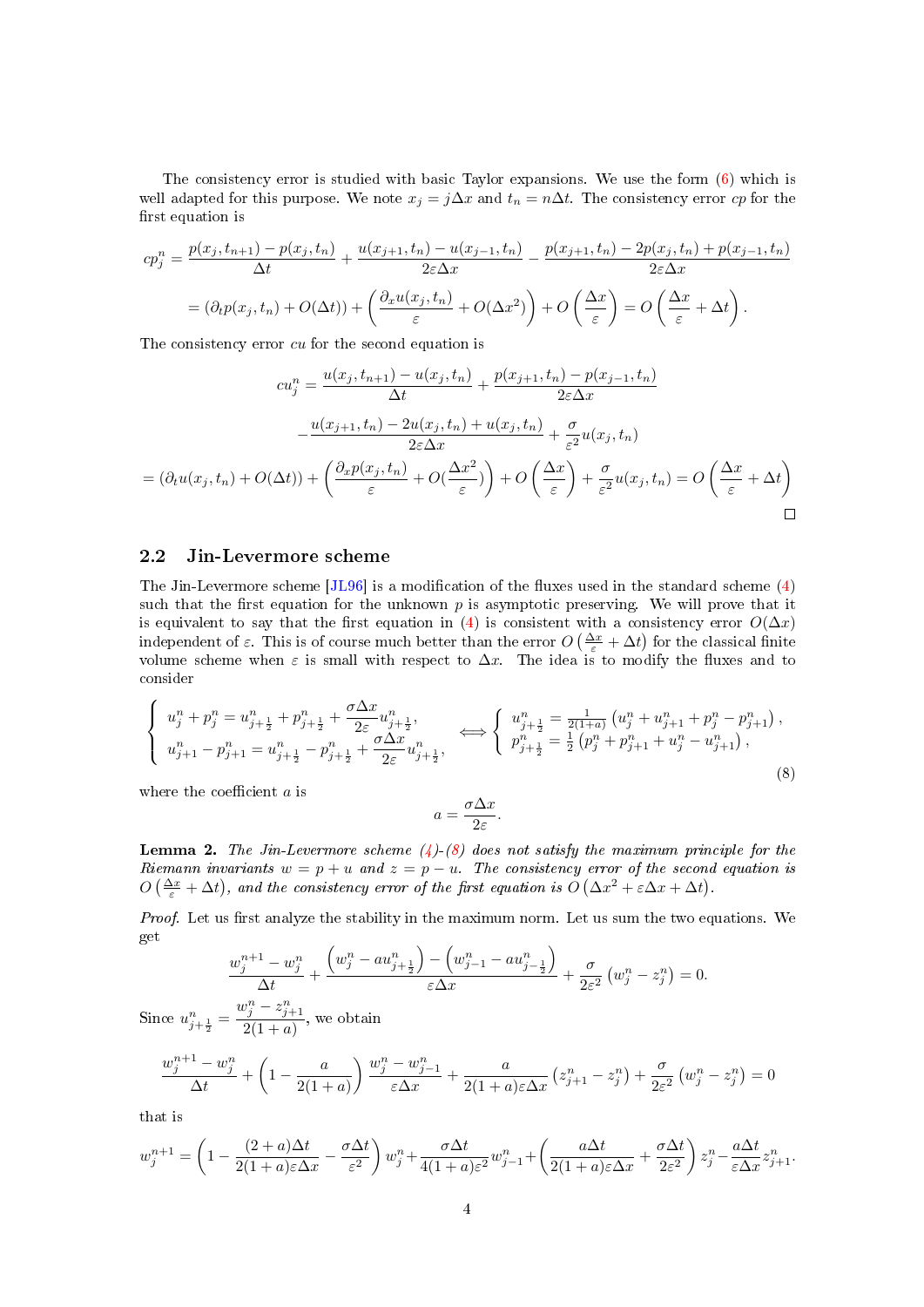under a convenient CFL condition the diagonal coefficient is positive. However it is not possible to guarantee that all non diagonal off coefficients are positive. In particular  $\frac{\sigma \Delta t}{2\varepsilon^2} > 0$  and  $-\frac{a\Delta t}{\varepsilon \Delta x} < 0$ . This is why the maximum principle does not hold.

Let us turn to the analysis of the consistency. Plugging the explicit form of the fluxes  $(8)$  in  $(4)$ we see that the second equation is not modified therefore its consistency error is still  $O\left(\frac{\Delta x}{\varepsilon} + \Delta t\right)$ . The first equation writes in a explicit form

<span id="page-4-2"></span>
$$
\frac{p_j^{n+1} - p_j^n}{\Delta t} + \frac{u_{j+1}^n - u_{j-1}^n}{2(1+a)\varepsilon\Delta x} - \frac{p_{j+1}^n - 2p_j^n + p_{j-1}^n}{2(1+a)\varepsilon\Delta x} = 0.
$$
\n(9)

So its consistency error is

$$
cp_j^n = \frac{p(x_j, t_{n+1}) - p(x_j, t_n)}{\Delta t} + \frac{u(x_{j+1}, t_n) - u(x_{j-1}, t_n)}{2(1 + a)\varepsilon\Delta x} - \frac{p(x_{j+1}, t_n) - 2p(x_j, t_n) + p(x_{j-1}, t_n)}{2(1 + a)\varepsilon\Delta x}
$$

$$
= \partial_t p(x_j, t_n) + O(\Delta t) + \frac{2\Delta x \partial_x u(x_j, t_n) + O(\varepsilon \Delta x^3)}{2(1 + a)\varepsilon\Delta x} - \frac{\Delta x^2 \partial_{xx} p(x_j, t_n) + O(\Delta x^4)}{2(1 + a)\varepsilon\Delta x}
$$

$$
= \left(\partial_t p(x_j, t_n) + \frac{1}{(1 + a)\varepsilon} \partial_x u(x_j, t_n) - \frac{\Delta x}{2(1 + a)\varepsilon} \partial_{xx} p(x_j, t_n)\right) + O\left(\Delta x^2 + \frac{\Delta x^3}{(1 + a)\varepsilon} + \Delta t\right).
$$
Notice that  $(1 + a)\varepsilon = \varepsilon + \frac{\sigma \Delta x}{2}$  so that  $\frac{\Delta x^3}{\Delta x^3} = O\left(\Delta x^2\right)$ . Since  $(n, v)$  is the exact solution then

Notice that  $(1+a)\varepsilon = \varepsilon + \frac{\sigma \Delta x}{2}$  so that  $\frac{\Delta x^3}{(1+a)\varepsilon} = O(\Delta x^2)$ . Since  $(p, u)$  is the exact solution then

$$
\partial_{xx}p = -\frac{\sigma}{\varepsilon}\partial_x u - \varepsilon \partial_{xt}u = -\frac{\sigma}{\varepsilon}\partial_x u + O(\varepsilon^2).
$$

So the term in the first parenthesis is also

$$
(\cdots) = \partial_t p(x_j, t_n) + \frac{1}{(1+a)\varepsilon} \partial_x u(x_j, t_n) + \frac{\Delta x}{2(1+a)\varepsilon} \frac{\sigma}{\varepsilon} \partial_x u(x_j, t_n) + O\left(\frac{\varepsilon^2 \Delta x}{2(1+a)\varepsilon}\right)
$$

$$
= \frac{1}{\varepsilon} \left(-1 + \frac{1}{(1+a)} + \frac{\Delta x}{2(1+a)} \frac{\sigma}{\varepsilon}\right) \partial_x u(x_j, t_n) + O\left(\frac{\varepsilon^2 \Delta x}{2(1+a)\varepsilon}\right).
$$

By definition of a the term between parenthesis is  $-1 + \frac{1+a}{1+a} = 0$ , and the second term is at least  $O(\varepsilon \Delta x)$ . Therefore  $cp = O(\Delta x^2 + \varepsilon \Delta x + \Delta t)$ .

# <span id="page-4-0"></span>2.3 Modified Jin-Levermore scheme and Gosse-Toscani scheme

Let us introduce what we call the modified Jin-Levermore scheme with the same fluxes  $(8)$ , but the sink is modified

<span id="page-4-1"></span>
$$
\begin{cases}\n\frac{p_j^{n+1} - p_j^n}{\Delta t} + \frac{u_{j+\frac{1}{2}}^n - u_{j-\frac{1}{2}}^n}{\varepsilon \Delta x} = 0, \\
\frac{u_j^{n+\frac{\Delta t}{2}} - u_j^n}{\Delta t} + \frac{p_{j+\frac{1}{2}}^n - p_{j-\frac{1}{2}}^n}{\varepsilon \Delta x} + \frac{\sigma}{2\varepsilon^2} \left( u_{j+\frac{1}{2}}^n + u_{j-\frac{1}{2}}^n \right) = 0.\n\end{cases} (10)
$$

**Lemma 3.** The modified Jin-Levermore scheme is equal to the Gosse-Toscani scheme  $[GT01]$ .

*Proof.* It is a matter of elementary manipulations. We plug the explicit fluxes  $(8)$  in  $(10)$ . We already know  $(9)$  that the first equation can be rewritten as the first equation of  $(3)$ . For the second equation we check that

$$
\frac{p_{j+\frac{1}{2}}^n - p_{j-\frac{1}{2}}^n}{\varepsilon \Delta x} + \frac{\sigma}{2\varepsilon^2} \left( u_{j+\frac{1}{2}}^n + u_{j-\frac{1}{2}}^n \right) = \frac{p_{j+1}^n - p_{j-1}^n}{2\varepsilon \Delta x} - \frac{u_{j+1}^n - 2u_j^n + u_{j-1}^n}{2\varepsilon \Delta x}
$$

$$
+ \frac{\sigma}{\varepsilon^2 4(1+a)} \left( \left( u_j^n + u_{j+1}^n + p_j^n - p_{j+1}^n \right) + \left( u_{j-1}^n + u_j^n + p_{j-1}^n - p_j^n \right) \right)
$$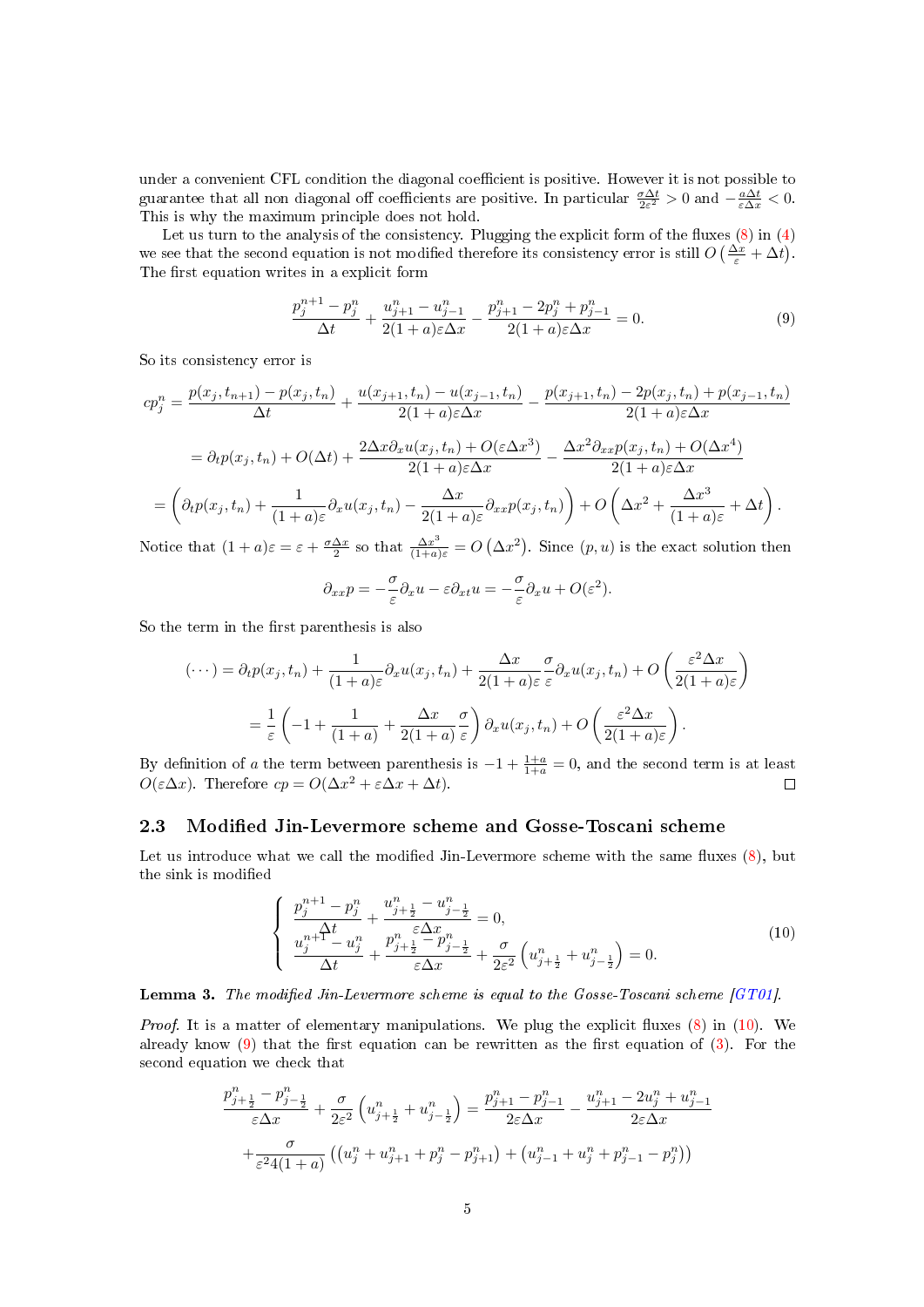$$
= \left(\frac{1}{2\varepsilon\Delta x} - \frac{\sigma}{\varepsilon^2 4(1+a)}\right) \left(\left(p_{j+\frac{1}{2}}^n - p_{j-\frac{1}{2}}^n\right) - \left(u_{j+1}^n - 2u_j^n + u_{j-1}^n\right)\right) + \frac{\sigma}{\varepsilon^2(1+a)}u_j^n.
$$

Let us define

$$
M = \frac{1}{1+a} = \frac{2\varepsilon}{2\varepsilon + \sigma \Delta x}.
$$

One can check that

$$
\frac{1}{2\varepsilon\Delta x} - \frac{\sigma}{\varepsilon^2 4(1+a)} = \frac{1}{1\varepsilon\Delta x} \left(1 - \frac{a}{1+a}\right) = \frac{1}{2\varepsilon\Delta x} \times \frac{1}{1+a} = \frac{M}{2\varepsilon\Delta x}.
$$

So we obtain the important relation

$$
\frac{p_{j+\frac{1}{2}}^n-p_{j-\frac{1}{2}}^n}{\varepsilon\Delta x}+\frac{\sigma}{2\varepsilon^2}\left(u_{j+\frac{1}{2}}^n+u_{j-\frac{1}{2}}^n\right)=M\left(\frac{p_{j+1}^n-p_{j-1}^n}{2\varepsilon\Delta x}-\frac{u_{j+1}^n-2u_j^n+u_{j-1}^n}{2\varepsilon\Delta x}+\frac{\sigma}{\varepsilon^2}u_j^n.\right)
$$

Therefore the modified Jin-Levermore scheme admit the explicit formulation

$$
\begin{cases}\n\frac{p_j^{n+1} - p_j^n}{\Delta t} + M \frac{u_{j+1}^n - u_{j-1}^n}{2\varepsilon \Delta x} - M \frac{p_{j+1}^n - 2p_j^n + p_{j-1}^n}{2\varepsilon \Delta x} = 0, \\
\frac{u_j^{n+1} - u_j^n}{\Delta t} + M \frac{p_{j+1}^n - p_{j-1}^n}{2\varepsilon \Delta x} - M \frac{u_{j+1}^n - 2u_j^n + u_{j-1}^n}{2\varepsilon \Delta x} + M \frac{\sigma}{\varepsilon^2} u_j^n = 0.\n\end{cases} (11)
$$

We recognize the Gosse-Toscani scheme [\[GT01\]](#page-30-1). Notice also that this scheme is equal to an elementary modification of the classical explicit scheme where one has multiplied all space derivatives and sink by M.

<span id="page-5-0"></span>Lemma 4. The modified Jin-Levermore scheme (equal to the Gosse-Toscani scheme) satisfies the maximum principle for the Riemann invariants under the CFL

$$
\frac{\Delta t}{\varepsilon \Delta x} \le 1.
$$

The consistency error of both equations is bounded by  $O(\Delta x + \Delta t)$ .

*Proof.* The stability of classical rewrites  $\frac{\Delta t}{\varepsilon \Delta x}(1 + a) \leq 1$ . By construction the modified Jin-Levermore scheme is a modification of all fluxes and sink by  $M = \frac{1}{1+a}$ . So the CFL condition is indeed  $\frac{\Delta t}{\varepsilon \Delta x} \leq 1$ . The consistency of the first equation has already been established for the Jin-Levermore scheme [\(4\)](#page-2-2)-[\(8\)](#page-3-1). So it remains to study the consistency of the second equation. One has

$$
cu_j^n = \frac{u(x_j, t_{n+1}) - u(x_j, t_n)}{\Delta t} + M\left(\frac{p(x_{j+1}, t_n) - p(x_{j-1}, t_n)}{2\varepsilon\Delta x}\right)
$$

$$
-\frac{u(x_{j+1}, t_n) - 2u(x_j, t_n) + u(x_j, t_n)}{2\varepsilon\Delta x} + \frac{\sigma}{\varepsilon^2}u(x_j, t_n)\right)
$$

$$
= \partial_t u(x_j, t_n) + O(\Delta t) + M\left(\frac{2\Delta x \partial_x p(x_j, t_n) + O(\Delta x^3)}{2\varepsilon\Delta x} + \frac{\Delta x}{\varepsilon} \partial_{xx} u(x_j, t_n) + \frac{\sigma}{\varepsilon^2} u(x_j, t_n)\right)
$$

We known that  $\partial_{xx}u = -\varepsilon \partial_{tx}p$  and  $\|\partial_x^{m_1}\partial_t^{m_2}p\|_{\infty} \leq C_{m_1,m_2}$  consequently  $\partial_{xx}u = O(\varepsilon)$ 

$$
cu_j^n = (1 - M)\partial_t u(x_j, t_n) + O\left(\Delta t + \frac{M\Delta x^2}{\varepsilon} + \Delta x\right).
$$

By definition the coefficient M satisfies the following properties: first  $M \leq 1$ , second

$$
\frac{M\Delta x}{\varepsilon} = \frac{2\varepsilon\Delta x}{(2\varepsilon + \sigma\Delta x)\varepsilon} = \frac{2\Delta x}{(2\varepsilon + \sigma\Delta x)} \le \frac{2}{\sigma} \Longrightarrow O\left(\frac{M\Delta x^2}{\varepsilon}\right) = O(\Delta x),
$$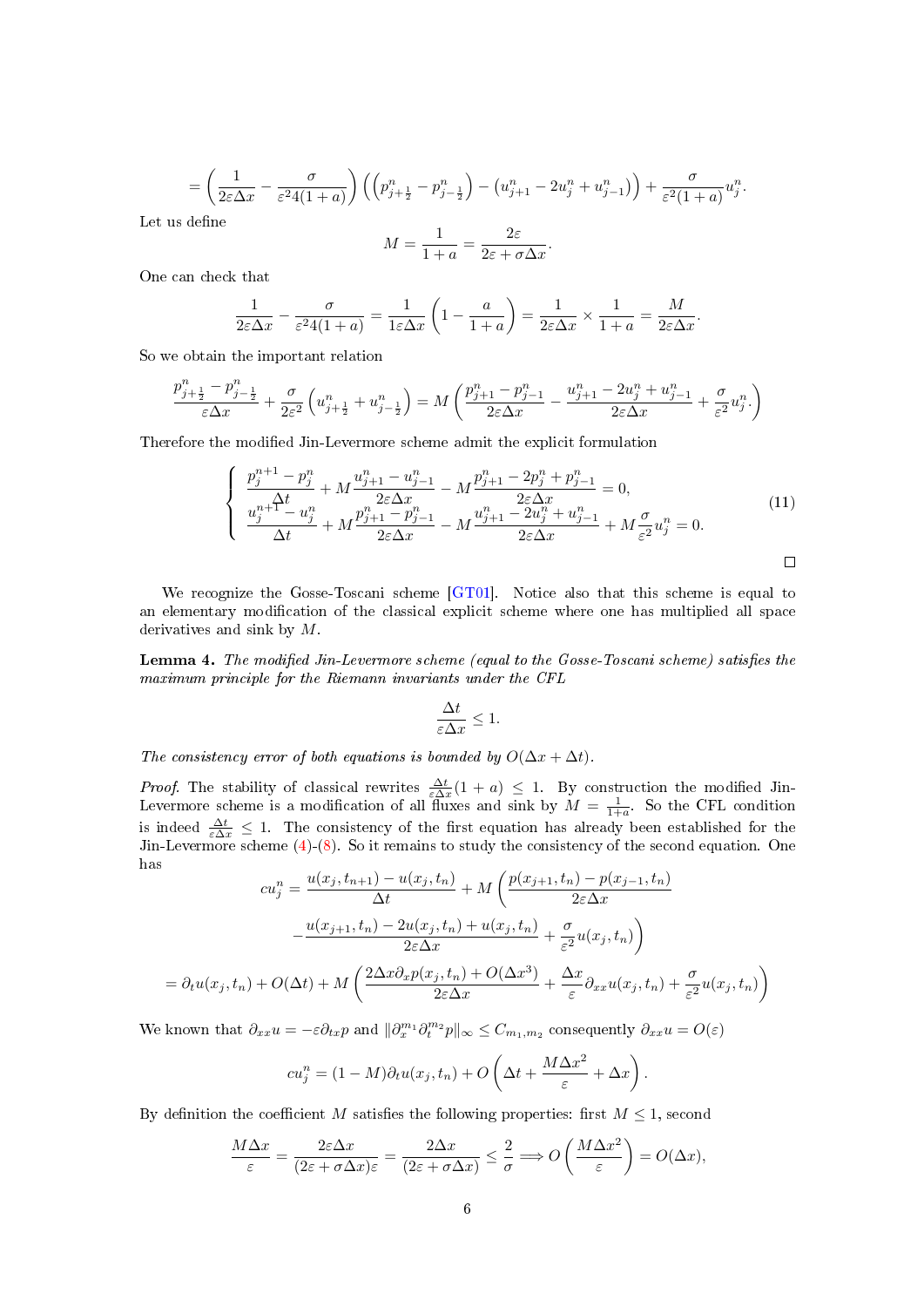and third

$$
-M = \frac{\sigma \Delta x}{2\varepsilon + \sigma \Delta x} \Longrightarrow (1 - M)O\left(\frac{\varepsilon \Delta x}{\varepsilon + \Delta x}\right) = O\left(\Delta x\right).
$$

because  $\partial_t u(x_i, t_n) = O(\varepsilon)$ . It ends the proof.

 $\mathbf{1}$ 

Theorem 5. The modified Jin-Levermore scheme (equal to the Gosse-Toscani scheme) is convergent in the maximum norm under CFL with an error  $O(\Delta x + \Delta t)$ . Therefore this scheme is AP.

Since the modified Jin-Levermore scheme satisfies the maximum principle for  $w = p + u$  and  $z = p - u$ , then it is stable in the maximum norm. For the unknowns  $(p, u)$  the stability constant is bounded by 2. So the result of the theorem is an immediate application of the Lax theorem.

# <span id="page-6-0"></span>3 Design principle in dimension two

In this section we extend in dimension two on unstructured meshes the Jin-Levermore scheme and modified Jin-Levermore scheme. We will first show that a naive use of the Jin-Levermore procedure does not generate an asymptotic preserving scheme on unstructured meshes. Consequently we propose an alternative approach where the Jin-Levermore procedure is incorporated in a cellcentered finite volume scheme with a nodal evaluation of the fluxes. The theoretical analysis of the next section will show that the resulting scheme is indeed an asymptotic preserving scheme on unstructured meshes.

# <span id="page-6-1"></span>3.1 Definitions

Let us consider a unstructured mesh in dimension 2. The mesh is defined by a finite number of vertices  $\mathbf{x}_r$  and cells  $\Omega_j$ . We denote  $\mathbf{x}_j$  a point arbitrarily chosen inside  $\Omega_j$ . For simplicity we will call this point the center of the cell.

The common edge between the cell j and k is  $\partial\Omega_{ik}$  and  $\mathbf{x}_{ik}$  is the middle of  $\partial\Omega_{ik}$ . The area of  $\Omega_i$  is  $|\Omega_i|$ . In the case of the edge formulation we define the normal  $\mathbf{n}_{jk}$  and the length  $l_{jk}$ associate to the edge  $\partial\Omega_{ik}$ .



Figure 1: Notation for edge formulation. The interface between cell  $\Omega_i$  and cell  $\Omega_k$  has a normal  $n_{jk} = -n_{kj}$  and a length  $l_{jk} = l_{kj}$ . The vertices are denoted  $\mathbf{x}_{...,r-1,r,r+1,...}$ . The center of the cell is an arbitrary point inside the cell.

For the node formulation the definitions are less natural. By convention the vertices are listed counterclockwise  $\mathbf{x}_{r-1}, \mathbf{x}_r, \mathbf{x}_{r+1}$  with coordinates  $\mathbf{x}_r = (x_r, y_r)$ . We also define

<span id="page-6-2"></span>
$$
l_{jr} = \frac{1}{2} \parallel \mathbf{x}_{r+1} - \mathbf{x}_{r-1} \parallel \text{ and } \mathbf{n}_{jr} = \frac{1}{2l_{jr}} \left( \begin{array}{c} -y_{r-1} + y_{r+1} \\ x_{r-1} - x_{r+1} \end{array} \right).
$$
 (12)

The convention is that the length of a vector  $\mathbf{x} \in \mathbb{R}^2$  is denoted as  $\|\mathbf{x}\|$ . The scalar product of two vectors is  $(\mathbf{x}, \mathbf{y})$ .

 $\Box$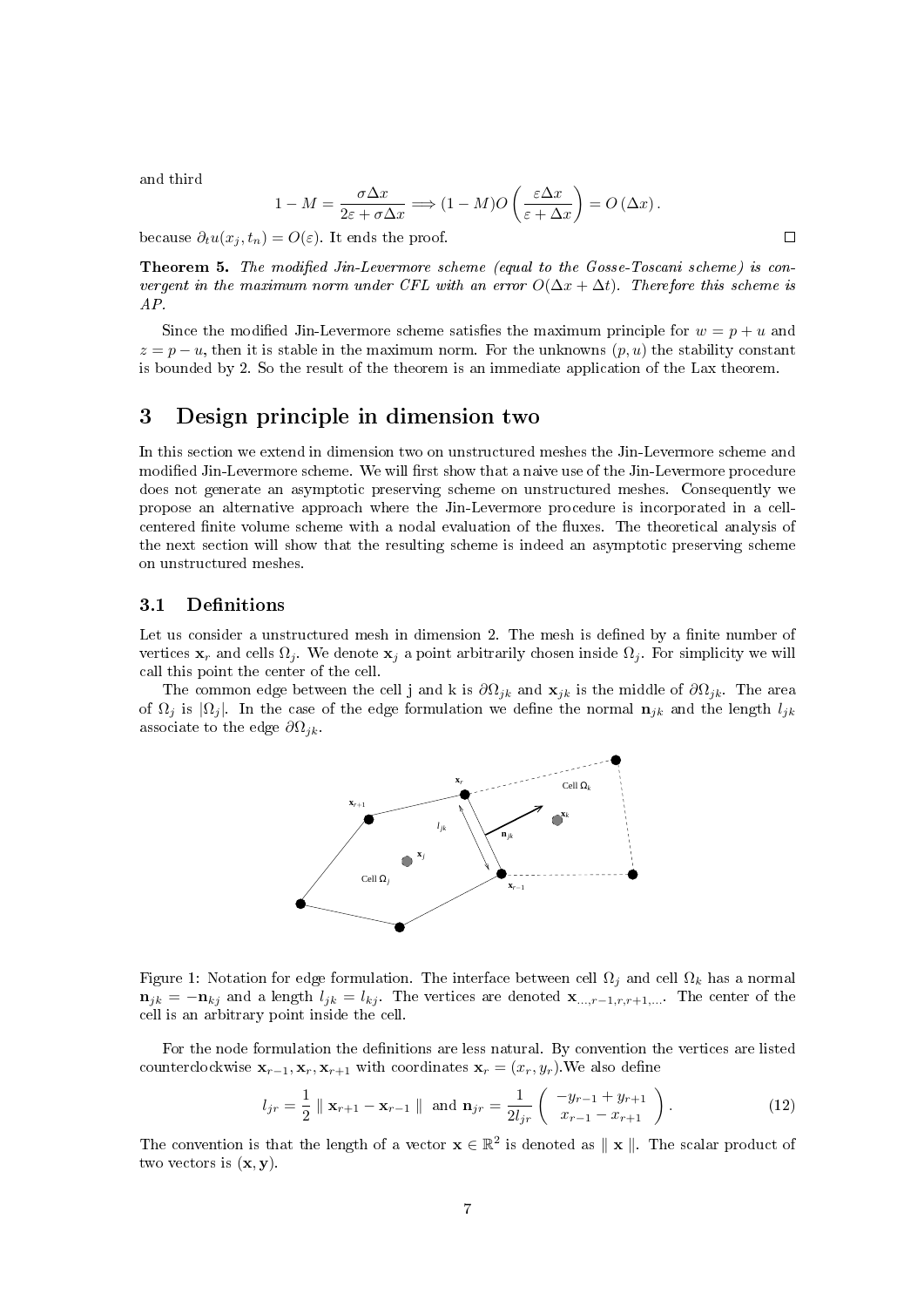**Remark 6.** In all this work, the letters j and k denote cells. The letter  $r$  is always the index on a node. This is why  $l_{ik}$  and  $l_{ir}$  denote different quantities. This abuse of notations allow a easy comparison of edge and node formulations.



Figure 2: Notation for node formulation. The corner length  $l_{ir}$  and the corner normal  $\mathbf{n}_{ir}$  are defined in equation [\(12\)](#page-6-2). Notice that  $l_{jr}$  is equal to the the half of the vector that starts at  $\mathbf{x}_{r-1}$  and finish at  $\mathbf{x}_{r+1}$ . The center of the cell is an arbitrary point inside the cell.

# <span id="page-7-0"></span>3.2 Edge formulation

We consider the telegraph model in dimension two [\(3\)](#page-1-3). The purpose of this subsection is to incorporate the Jin-Levermore procedure in a standard finite volume discretization of  $(3)$ . The starting point is the standard finite volume scheme

<span id="page-7-3"></span>
$$
\begin{cases}\n|\Omega_j|\,\partial_t p_j(t) + \frac{1}{\varepsilon} \sum_k l_{jk}(\mathbf{u}_{jk}, \mathbf{n}_{jk}) = 0, \\
|\Omega_j|\,\partial_t \mathbf{u}_j(t) + \frac{1}{\varepsilon} \sum_k l_{jk} p_{jk} \mathbf{n}_{jk} = -|\Omega_j| \frac{\sigma}{\varepsilon^2} \mathbf{u}_j^n,\n\end{cases} (13)
$$

where the fluxes associated to the edge  $\partial\Omega_{jk}$  common to the cells j and k are defined by

$$
\begin{cases}\n p_{jk} = \frac{1}{2}(p_j + p_k) + \frac{1}{2}(\mathbf{u_j} - \mathbf{u_k}, \mathbf{n_{jk}}) \\
 (\mathbf{u_{jk}}, \mathbf{n_{jk}}) = \frac{1}{2}(\mathbf{u_j} + \mathbf{u_k}, \mathbf{n_{jk}}) + \frac{1}{2}(p_j - p_k)\n\end{cases}
$$

It will appear that it is more convenient to rewrite these formulas as

<span id="page-7-1"></span>
$$
\begin{cases}\np_{jk} - p_j + (\mathbf{u}_{jk} - \mathbf{u}_j, \mathbf{n}_{jk}) = 0, \\
p_{jk} - p_k - (\mathbf{u}_{jk} - \mathbf{u}_k, \mathbf{n}_{jk}) = 0.\n\end{cases}
$$
\n(14)

The Jin-Levermore method in dimension one results in the incorporation of the source term in the fluxes, in order to have a more accurate approximation of stationary solution. It is easy to use the same method in dimension two. Consider a stationary solution such that

$$
\nabla p = -\frac{\sigma}{\varepsilon} \mathbf{u}.
$$

A Taylor expansion shows that

<span id="page-7-2"></span>
$$
\begin{cases}\np(\mathbf{x}_{jk}) - p(\mathbf{x}_{j}) = \frac{\sigma}{\varepsilon}(\mathbf{u}(\mathbf{x}_{jk}), \mathbf{x}_{j} - \mathbf{x}_{jk}) + O(h^{2}),\\p(\mathbf{x}_{jk}) - p(\mathbf{x}_{k}) = \frac{\sigma}{\varepsilon}(\mathbf{u}(\mathbf{x}_{jk}), \mathbf{x}_{k} - \mathbf{x}_{jk}) + O(h^{2})\n\end{cases}
$$
\n(15)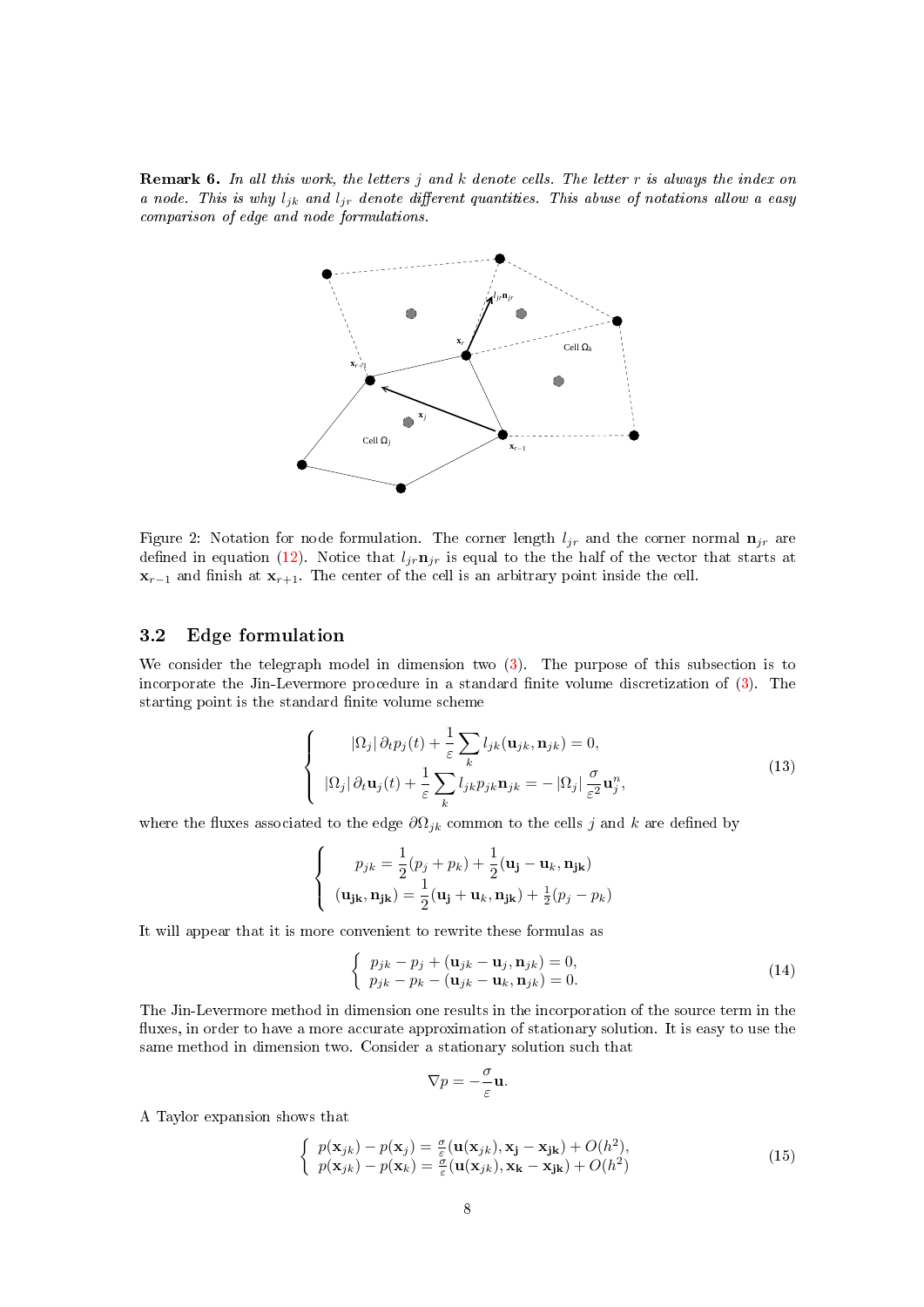with  $\mathbf{x}_j$ , (resp.  $\mathbf{x}_k$ ) the center of the cell j and (resp. k),  $\mathbf{x}_{jk}$  the middle and h the local characteristic length of the mesh.

Following the interpretation of Jin-Levermore we interpret  $(14)$  and  $(15)$  as linear relations between differences. The idea is to mix these relations and to get

$$
\begin{cases}\np_{jk} - p_j + (\mathbf{u}_{jk} - \mathbf{u}_j, \mathbf{n}_{jk}) = \frac{\sigma}{\varepsilon} (\mathbf{u}_{jk}, \mathbf{x_j} - \mathbf{x}_{jk}),\\ \np_{jk} - p_k - (\mathbf{u}_{jk} - \mathbf{u}_k, \mathbf{n}_{jk}) = \frac{\sigma}{\varepsilon} (\mathbf{u}_{jk}, \mathbf{x_k} - \mathbf{x}_{jk}).\n\end{cases} \tag{16}
$$

This is a linear system of two equations and three unknowns  $p_{jk}$  and  $\mathbf{u}_{jk}$  which is not solvable in general. In dimension one, there is no such problem. At this point it is natural but restrictive to assume that the mesh satisfies the Delaunay condition which is equivalent to  $(\mathbf{x}_{jk} - \mathbf{x}_j) = d_{jk} \mathbf{n}_{jk}$ and  $(\mathbf{x}_{jk} - \mathbf{x}_j) = -d_{kj}\mathbf{n}_{jk}$ , with  $d_{jk} = d(\mathbf{x}_j, \mathbf{x}_{jk}) > 0$  and  $d_{kj} = d(\mathbf{x}_k, \mathbf{x}_{jk}) > 0$ . The linear system becomes

<span id="page-8-4"></span>
$$
\begin{cases}\np_{jk} - p_j + (\mathbf{u}_{jk} - \mathbf{u}_j, \mathbf{n}_{jk}) = -\frac{\sigma}{\varepsilon} d_{jk} (\mathbf{u}_{jk}, \mathbf{n}_{jk}),\\ \np_{jk} - p_k - (\mathbf{u}_{jk} - \mathbf{u}_k, \mathbf{n}_{jk}) = \frac{\sigma}{\varepsilon} d_{kj} (\mathbf{u}_{jk}, \mathbf{n}_{jk}).\n\end{cases} \tag{17}
$$

This is a linear system of two equations and two unknowns  $p_{ik}$  and  $(\mathbf{u}_{ik}, \mathbf{n}_{jk})$ . The solution is

<span id="page-8-0"></span>
$$
\begin{cases}\n(\mathbf{u}_{jk}, \mathbf{n}_{jk}) = \frac{(\mathbf{u}_j + \mathbf{u}_k) \cdot \mathbf{n}_{jk} + (p_j - p_k)}{2 + (\sigma/\varepsilon)(d_{jk} + d_{kj})} \\
p_{jk} = \frac{((\mathbf{u}_j, \mathbf{n}_{jk}) + p_j)(1 + d_{kj}(\sigma/\varepsilon)) - ((\mathbf{u}_k, \mathbf{n}_{jk}) - p_k)(1 + d_{jk}(\sigma/\varepsilon))}{2 + (\sigma/\varepsilon)(d_{jk} + d_{kj})}\n\end{cases}
$$
\n(18)

The result of this construction is the scheme  $(13)$  with the fluxes  $(18)$ .

Proposition 7. If the mesh satisfy the Delaunay condition, the asymptotic limit of the scheme [\(13\)](#page-7-3) with the flux [\(18\)](#page-8-0) is the diffusion scheme  $VF4$ 

<span id="page-8-3"></span>
$$
|\Omega_j| \partial_t p_j(t) - \sum_k l_{jk} \frac{p_k - p_j}{d_{jk} + d_{kj}} = 0, \quad \text{with } d_{jk} + d_{kj} = d(\mathbf{x}_j, \mathbf{x}_k). \tag{19}
$$

*Proof.* We first multiply the second equation by  $\varepsilon^2$ 

<span id="page-8-2"></span>
$$
\varepsilon^2 |\Omega_j| \partial_t \mathbf{u}_j(t) + \varepsilon \sum_k l_{jk} p_{jk} \mathbf{n}_{jk} = - |\Omega_j| \sigma \mathbf{u}_j^n \tag{20}
$$

By factoring the denominator by  $1/\varepsilon$  we obtain the following formulation

<span id="page-8-1"></span>
$$
\varepsilon p_{jk} = \frac{((\mathbf{u}_j, \mathbf{n}_{jk}) + p_j)(\varepsilon^2 + d_{kj}(\sigma \varepsilon)) - ((\mathbf{u}_k, \mathbf{n}_{jk}) - p_k)(\varepsilon^2 + d_{jk}(\sigma \varepsilon))}{(2\varepsilon + \sigma(d_{jk} + d_{kj}))}
$$
(21)

When  $\varepsilon$  tends to zero, the right inside of [\(21\)](#page-8-1) tends to zero. Plugging in [\(20\)](#page-8-2) it shows that  $\mathbf{u}_j^n = 0$ . We plug this result in the formula of  $(\mathbf{u}_{jk}, \mathbf{n}_{jk})$  [\(18\)](#page-8-0) and obtain at the limit the scheme [\(19\)](#page-8-3).

Since the mesh satisfies the Delaunay condition then  $(\mathbf{x_j} - \mathbf{x_k}) \perp \partial \Omega_{jk}$  and  $d_{jk} + d_{kj} = d(\mathbf{x_j}, \mathbf{x_k})$ . we obtain the VF4 scheme.  $\Box$ 

Even if the mesh does not satisfy the Delaunay condition the scheme  $(13)-(18)$  $(13)-(18)$  $(13)-(18)$  is well defined. Further it is known that the VF4 scheme doesn't converge for meshes that do not fullled the Delaunay condition. The explanation is that the reconstruction of the gradient in the normal direction imposes a strong geometrical restriction. Consequently the scheme [\(13\)](#page-7-3)-[\(18\)](#page-8-0) is not asymptotic preserving on all unstructured meshes.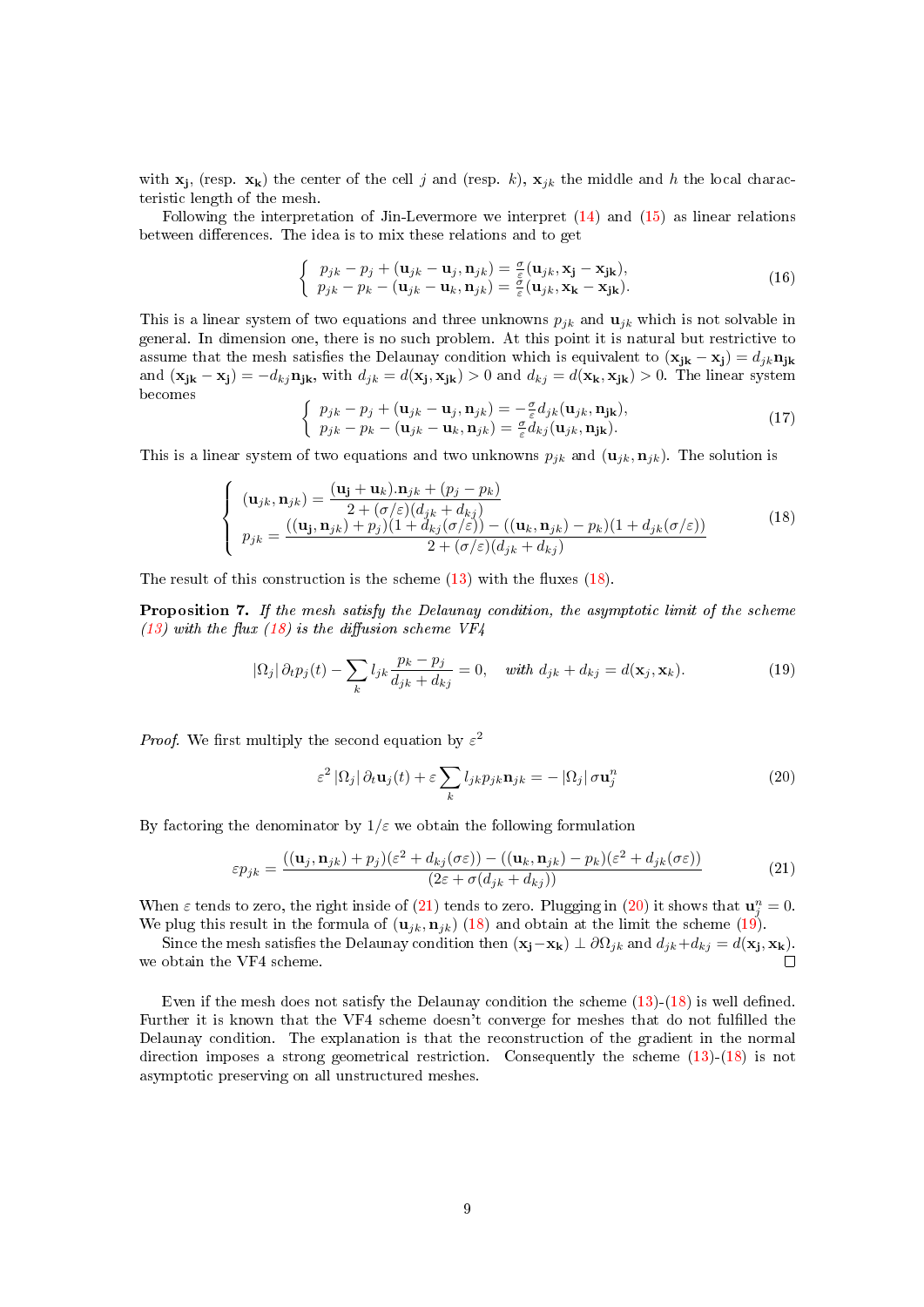# <span id="page-9-0"></span>3.3 Nodal formulation

In this section we propose a new scheme for the telegraph equation which is based on a nodal formulation in order to solve the problem perceived in the previous subsection. We use the analogy between the telegraph equation and the linearized Euler equations. B. Després and C. Mazeran in [\[Maz07\]](#page-31-0) constructed a nodal scheme named GLACE for Euler equation [\[Des09,](#page-30-6) [CDDL09\]](#page-30-7). Consequently we want to use this scheme with the Jin-Levermore method. We begin by writing the GLACE scheme for the telegraph equation [\(3\)](#page-1-3)

<span id="page-9-2"></span>
$$
\begin{cases}\n|\Omega_j| \partial_t p_j(t) + \frac{1}{\varepsilon} \sum_r l_{jr}(\mathbf{u}_r. \mathbf{n}_{jr}) = 0 \\
|\Omega_j| \partial_t \mathbf{u}_j(t) + \frac{1}{\varepsilon} \sum_r l_{jr} p_{jr} \mathbf{n}_{jr} = -|\Omega_j| \frac{\sigma}{\varepsilon^2} \mathbf{u}_j\n\end{cases}
$$
\n(22)

with the fluxes defined by

<span id="page-9-1"></span>
$$
\begin{cases}\n p_{jr} = p_j + (\mathbf{u_j} - \mathbf{u_r}, \mathbf{n}_{jr}), \\
 \sum_{j} l_{jr} p_{jr} \mathbf{n}_{jr} = 0.\n\end{cases}
$$
\n(23)

The formulas [\(23\)](#page-9-1) are a nodal generalization of the edge formulas [\(14\)](#page-7-1). The solution of this linear system is easily computed by elimination of  $p_{ir}$ 

$$
\left(\sum_{j} (l_{jr} \mathbf{n}_{jr} \otimes \mathbf{n}_{jr})\right) \mathbf{u}_r = \sum_{j} l_{jr} (p_j \mathbf{n}_{jr} + \mathbf{n}_{jr} \otimes \mathbf{n}_{jr} \mathbf{u}_j).
$$
 (24)

The matrix of the left hand side is always invertible for non-degenerate unstructured meshes.

As before we incorporate the source term in the fluxes. Plugging the source term in the Riemann invariant as [\(17\)](#page-8-4) we obtain

<span id="page-9-3"></span>
$$
\begin{cases}\n p_{jr} = p_j + (\mathbf{u}_j - \mathbf{u}_r, \mathbf{n}_{jr}) - \frac{\sigma}{\varepsilon} (\mathbf{u}_r, \mathbf{x}_r - \mathbf{x}_j), \\
 \left( \sum_j l_{jr} (\mathbf{n}_{jr} \otimes \mathbf{n}_{jr} + \frac{\sigma}{\varepsilon} \mathbf{n}_{jr} \otimes (\mathbf{x}_r - \mathbf{x}_j)) \right) \mathbf{u}_r = \sum_j l_{jr} (p_j \mathbf{n}_{jr} + \mathbf{n}_{jr} \otimes \mathbf{n}_{jr} \mathbf{u}_j).\n\end{cases}
$$
\n(25)

**Definition 8.** The scheme  $(22)-(25)$  $(22)-(25)$  $(22)-(25)$  will be referred to as the JL-(a) scheme.

This scheme is a valid one provided the linear system in the second equation of [\(25\)](#page-9-3) is invertible. We will show that this scheme is asymptotic preserving on unstructured meshes.

Another problem that needs to be studied is the well posedness of the asymptotic limit of the JL-(a) scheme.

**Proposition 9.** If the matrix of  $(25)$  is invertible , the asymptotic limit of the JL- $(a)$  scheme is

<span id="page-9-4"></span>
$$
\begin{cases}\n\Omega_j |\partial_t p_j(t) + \sum_r l_{jr}(\mathbf{u}_r, \mathbf{n}_{jr}) = 0, \\
\sigma \left( \sum_j l_{jr} \mathbf{n}_{jr} \otimes (\mathbf{x}_r - \mathbf{x}_j) \right) \mathbf{u}_r = \sum_j l_{jr} p_j \mathbf{n}_{jr}.\n\end{cases}
$$
\n(26)

*Proof.* : To demonstrate this result we use a Hilbert expansion as in  $[BCLMO2]$ . We write the following expansion

$$
p_j = p_{j,0} + \varepsilon p_{j,1} + \varepsilon^2 p_{j,2} + \dots
$$
  

$$
p_{jr} = p_{jr,0} + \varepsilon p_{jr,1} + \varepsilon^2 p_{jr,2} + \dots
$$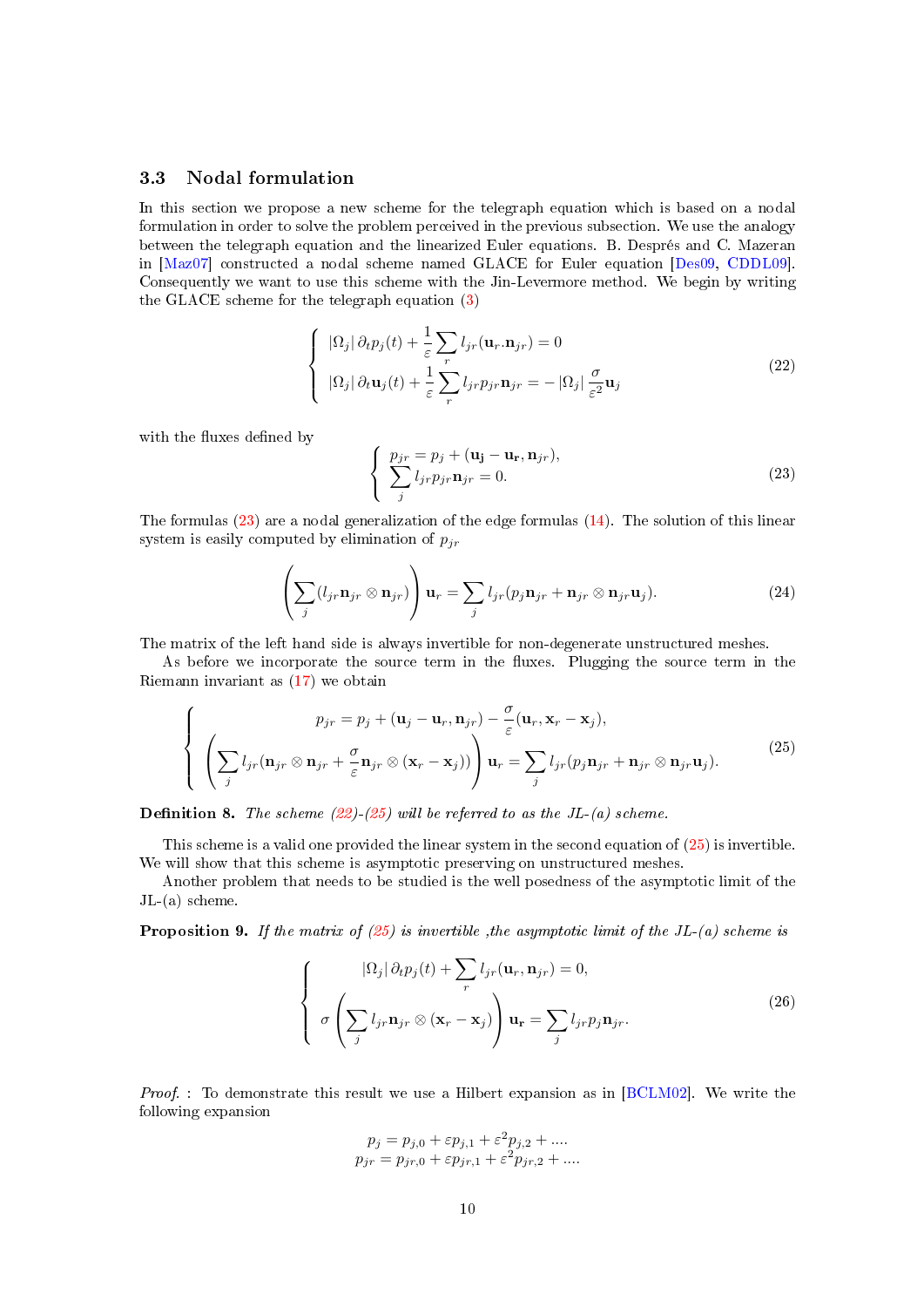We do the same for all other variables. Plugging this expansion in the first equation of  $(22)$  one gets

$$
\partial_t p_{j,0}(t) + \frac{1}{\varepsilon} \sum_r l_{jr}(\mathbf{u}_{r,1}, \mathbf{n}_{jr}) + \sum_r l_{jr}(\mathbf{u}_{r,0}, \mathbf{n}_{jr}) = O(\varepsilon).
$$

The term proportional to  $\frac{1}{\varepsilon}$  is

$$
\sum_{r} l_{jr}(\mathbf{u}_{r,0}, \mathbf{n}_{jr}) = 0.
$$
 (27)

The term proportional to  $O(1)$  is

<span id="page-10-3"></span>
$$
\partial_t p_{j,0}(t) + \sum_r l_{jr}(\mathbf{u}_{r,1}, \mathbf{n}_{jr}) = 0.
$$
\n(28)

Using the same method for the second equation we obtain three terms

<span id="page-10-1"></span>
$$
\frac{1}{\varepsilon^2}:\qquad \mathbf{u}_{j,0}=0\tag{29}
$$

$$
\frac{1}{\varepsilon}: \qquad \sum_{r} l_{jr} p_{jr,0} \mathbf{n}_{jr} = -\sigma \mathbf{u}_{j,1} \tag{30}
$$

$$
\frac{1}{\varepsilon^0} : \qquad \partial_t \mathbf{u}_{j,0}(t) + \sum_r l_{jr} p_{jr,1} \mathbf{n}_{jr} = -\sigma \mathbf{u}_{j,2}
$$
\n(31)

Doing the same in [\(25\)](#page-9-3) we obtain

<span id="page-10-0"></span>
$$
\frac{1}{\varepsilon}: \qquad \sigma\left(\sum_{j} l_{jr} \mathbf{n}_{jr} \otimes (\mathbf{x}_r - \mathbf{x}_j))\right) \mathbf{u}_{r,0} = 0 \tag{32}
$$

and

<span id="page-10-2"></span>
$$
\frac{1}{\varepsilon^0} : \qquad \left( \sum_j l_{jr} (\mathbf{n}_{jr} \otimes \mathbf{n}_{jr}) \right) \mathbf{u}_{r,0} + \sigma \left( \sum_j l_{jr} \mathbf{n}_{jr} \otimes (\mathbf{x}_r - \mathbf{x}_j) \right) \mathbf{u}_{r,1} \tag{33}
$$
\n
$$
= \sum_j l_{jr} p_{j,0} \mathbf{n}_{jr} + l_{jr} (\mathbf{n}_{jr} \otimes \mathbf{n}_{jr}) \mathbf{u}_{j,0}.
$$

Assuming that the matrix in [\(32\)](#page-10-0) is invertible, (32) implies that  $\mathbf{u}_{r,0} = 0$ . Since we have [\(29\)](#page-10-1), [\(33\)](#page-10-2) yields  $\overline{1}$  $\sim$ 

$$
\sigma\left(\sum_{j} l_{jr} \mathbf{n}_{jr} \otimes (\mathbf{x}_r - \mathbf{x}_j)\right) \mathbf{u}_{r,1} = \sum_{j} p_{j,0} \mathbf{n}_{jr}.
$$
 (34)

This equality and [\(28\)](#page-10-3) give the result [\(26\)](#page-9-4).

Now we propose a variant of  $(22)-(25)$  $(22)-(25)$  $(22)-(25)$  based on another discretization of the source term. This scheme is the dimension two extension of the modified Jin-Levermore scheme  $(10)$ - $(8)$ 

<span id="page-10-4"></span>
$$
\begin{cases}\n|\Omega_j|\,\partial_t p_j(t) + \frac{1}{\varepsilon} \sum_r l_{jr}(\mathbf{u}_r, \mathbf{n}_{jr}) = 0, \\
|\Omega_j|\,\partial_t \mathbf{u}_j(t) + \frac{1}{\varepsilon} \sum_r l_{jr} p_{jr} \mathbf{n}_{jr} = -\frac{\sigma}{\varepsilon^2} \sum_r l_{jr} \mathbf{n}_{jr} \otimes (\mathbf{x}_r - \mathbf{x}_j) \mathbf{u}_r.\n\end{cases} (35)
$$

This variant can also be seen as the two dimensional extension of the Gosse-Toscani scheme.

**Definition 10.** The scheme  $(35)-(25)$  $(35)-(25)$  $(35)-(25)$  will be referred to as the JL-(b) scheme.

**Proposition 11.** If the matrix of  $(25)$  is invertible, the schemes JL- $(b)$  and JL- $(a)$  have the same asymptotic limit [\(26\)](#page-9-4).

 $\Box$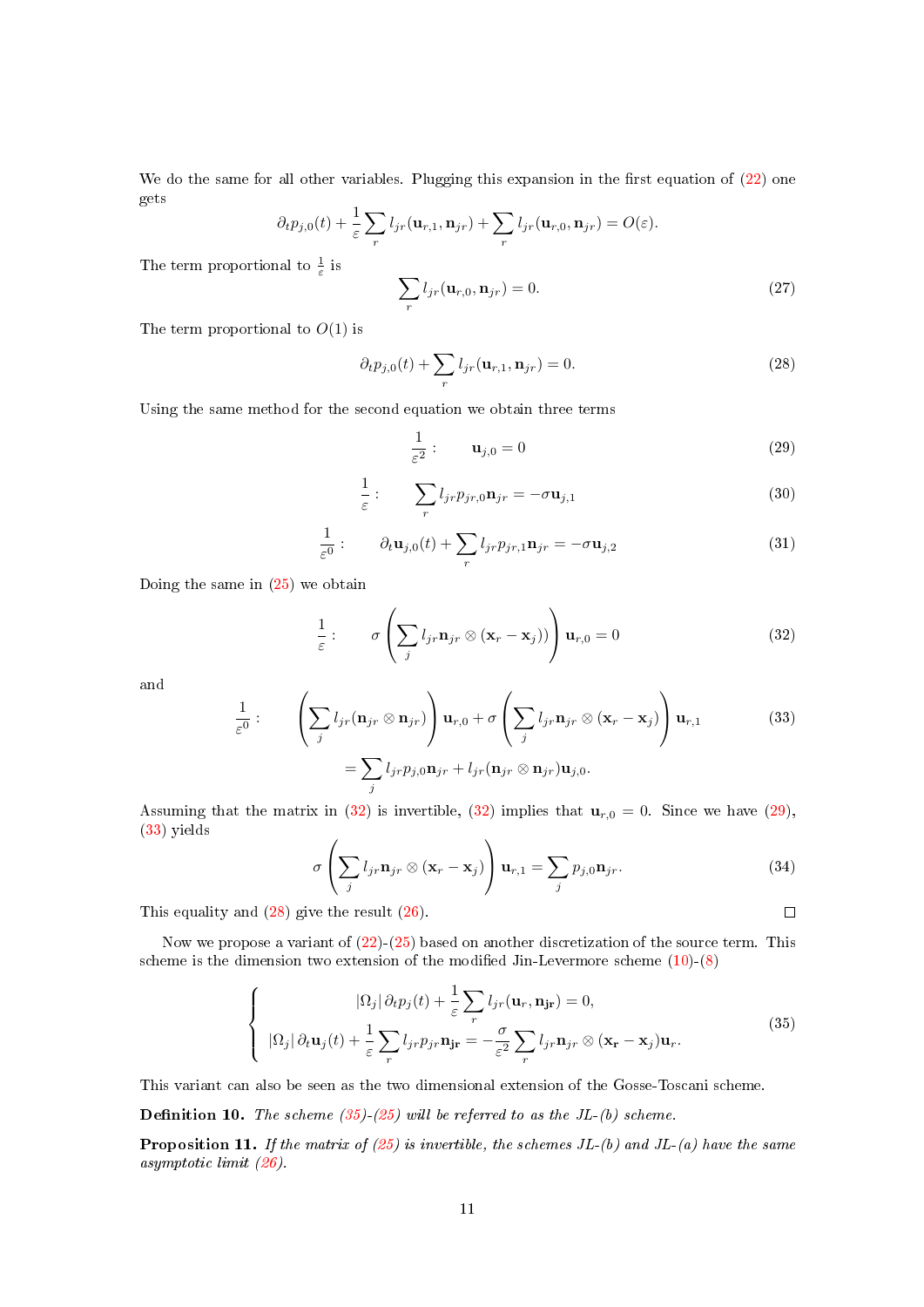Proof. The scheme [\(35\)](#page-10-4) can be written as

$$
\begin{cases}\n|\Omega_j| \partial_t p_j(t) + \frac{1}{\varepsilon} \sum_r l_{jr}(\mathbf{u}_r, \mathbf{n}_{jr}) = 0, \\
|\Omega_j| \partial_t \mathbf{u}_j(t) + \frac{1}{\varepsilon} \sum_r l_{jr} p_{jr}^* \mathbf{n}_{jr} = 0,\n\end{cases}
$$
\n(36)

with the flux

$$
\begin{cases}\n p_{jr}^* = p_j + (\mathbf{u_j} - \mathbf{u_r}, \mathbf{n_{jr}}), \\
 \left( \sum_j l_{jr} (\mathbf{n_{jr}} \otimes \mathbf{n_{jr}} + \frac{\sigma}{\varepsilon} \mathbf{n_{jr}} \otimes (\mathbf{x_r} - \mathbf{x_j})) \right) \mathbf{u_r} = \sum_j l_{jr} (p_j \mathbf{n_{jr}} + \mathbf{n_{jr}} \otimes \mathbf{n_{jr}} \mathbf{u_j}).\n\end{cases}\n\tag{37}
$$

Using the method of the Hilbert expansion one gets

$$
\frac{1}{\varepsilon}:\qquad\sum_{r}l_{jr}(\mathbf{u}_{r,0},\mathbf{n}_{jr})=0,
$$
\n(38)

<span id="page-11-2"></span>
$$
\frac{1}{\varepsilon^{0}}: \qquad \partial_{t} p_{j,0}(t) + \sum_{r} l_{jr}(\mathbf{u}_{r,0}, \mathbf{n}_{jr}) = 0.
$$
 (39)

For the second equation we obtain

$$
\frac{1}{\varepsilon} : \qquad \sum_{r} l_{jr} p^*_{jr,0} \mathbf{n}_{jr} = 0 \tag{40}
$$

$$
\frac{1}{\varepsilon^0} : \qquad \partial_t \mathbf{u}_{j,0}(t) + \sum_r l_{jr} p^*_{jr,1} \mathbf{n}_{jr} = 0. \tag{41}
$$

Now we use the definition of the flux  $p_{jr}^*$ 

<span id="page-11-0"></span>
$$
\sum_{r} l_{jr} p_{jr,0}^* \mathbf{n}_{jr} = \sum_{r} l_{jr} p_{j,0} \mathbf{n}_{jr} + \sum_{r} l_{jr} \mathbf{n}_{jr} \otimes \mathbf{n}_{jr} (\mathbf{u}_{j,0} - \mathbf{u}_{r,0}) = 0.
$$
 (42)

The first term is zero because we have  $\sum_{r} l_{jr} \mathbf{n}_{jr} = 0$ , consequently when we use [\(42\)](#page-11-0) we obtain

<span id="page-11-1"></span>
$$
\sum_{r} l_{jr} \mathbf{n}_{jr} \otimes \mathbf{n}_{jr} (\mathbf{u}_{j,0} - \mathbf{u}_{r,0}) = 0.
$$
 (43)

Using the Hilbert expansion in the nodal solver and assuming the same invertibility condition on the matrix  $\sum_j \beta_{jr},$  we obtain the two following relations

$$
\left(\sum_{j} l_{jr} \mathbf{n}_{jr} \otimes \mathbf{n}_{jr}\right) \mathbf{u}_{r,0} + \sigma \left(\sum_{j} l_{jr} \mathbf{n}_{jr} \otimes (\mathbf{x}_r - \mathbf{x}_j)\right) \mathbf{u}_{r,1} = \sum_{j} l_{jr} p_{j,0} \mathbf{n}_{jr} + \sum_{j} l_{jr} \mathbf{n}_{jr} \otimes \mathbf{n}_{jr} \mathbf{u}_{j,0}
$$
\n(44)

and  $\mathbf{u}_{r,0}=0$ .

As  $\mathbf{u}_{r,0} = 0$ , so [\(43\)](#page-11-1) is equivalent to  $\sum_r l_{jr}(\mathbf{n}_{jr} \otimes \mathbf{n}_{jr})\mathbf{u}_{j,0} = 0$ . It is immediate to show that  $\sum_r l_{jr} \mathbf{n}_{jr} \otimes \mathbf{n}_{jr}$  is symmetric positive for a non-degenerated mesh, see [Maz07]. So  $\mathbf{u}_{j,0} =$  $r \cdot l_j r \mathbf{n}_{j}$   $\infty$   $\mathbf{n}_{j}$  is symmetric positive for a non-degenerated mesh, see [\[Maz07\]](#page-31-0). So  $\mathbf{u}_{j,0} = 0$ . This result associates with [\(43\)](#page-11-1) and [\(39\)](#page-11-2) ends the demonstration.

The previous demonstrations require that the matrix  $\sum_j l_{jr} \mathbf{n}_{jr} \otimes (\mathbf{x}_r - \mathbf{x}_j)$  is invertible. This is the subject of the next section.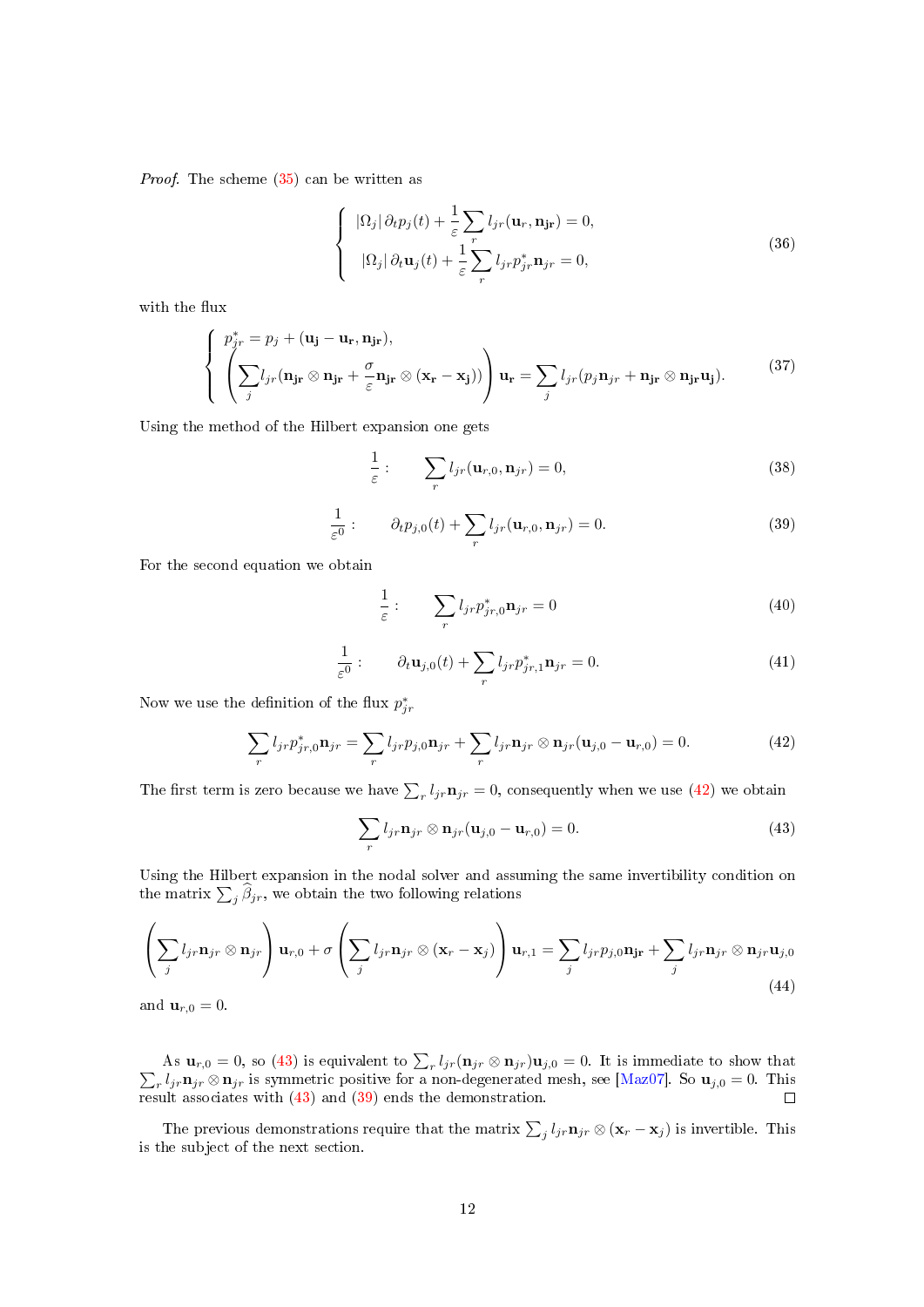# <span id="page-12-0"></span>3.4 Study of the nodal solver invertibility

In this section we study the invertibility of the matrix

$$
\sum_{j} l_{jr} (\mathbf{n}_{j\mathbf{r}} \otimes \mathbf{n}_{j\mathbf{r}} + \frac{\sigma}{\varepsilon} \mathbf{n}_{j\mathbf{r}} \otimes (\mathbf{x}_{\mathbf{r}} - \mathbf{x}_{j})).
$$
 (45)

This is essential to guarantee the well posedness of the nodal flux solver. This matrix is the sum of two matrices. The first one

$$
\sum_{j} l_{jr} (\mathbf{n}_{j\mathbf{r}} \otimes \mathbf{n}_{j\mathbf{r}}) \tag{46}
$$

is positive definite for all non-degenerated meshes  $[Maz07]$ . The second matrix is

$$
A_r = \sum_j l_{jr} \mathbf{n}_{jr} \otimes (\mathbf{x}_r - \mathbf{x}_j). \tag{47}
$$

Notice has  $A_r$  has no reason to be symmetric. We will study conditions such that  $A_r$  is positive, that is

$$
(\mathbf{y}, A_r \mathbf{y}) > 0 \quad \forall \mathbf{y} \in \mathbb{R}^2, \ \mathbf{y} \neq 0.
$$

<span id="page-12-1"></span>**Remark 12.** For triangular meshes, there is an elegant possibility to guarantee that  $A_r = A_r^t >$ 0. Let us assume that the orthocenter of the triangle is inside the triangle. We choose  $\mathbf x$  equal to the orthocenter. In this case  $\mathbf{x}_r - \mathbf{x}_j = d_{jr} \mathbf{n}_{jr}$  with  $d_{jr} > 0$ . Then

$$
A_r = \sum_j l_{jr} d_{jr} (\mathbf{n}_{jr} \otimes \mathbf{n}_{jr}) = A_r^t.
$$

For a non-degenerated mesh, the sum over j contains more than two independent directions. So The matrix is positive. There is an important restriction. All angles must be strictly less than  $\pi/2$ , in order that the orthocenters are inside the cells.

Currently we fail to prove a complete result such as that of C. Mazeran. However we can show that if we do not distort the mesh too much, then the matrix is invertible. The idea is to note  $Tr(A_r) = 2V_r$  with  $V_r$  the control volume around the vertices  $\mathbf{x}_r$ .

**Definition 13.** With a slight abuse of notation, the control volume  $V_r$  is defined by the closed loop

$$
\ldots, \mathbf{x}_{j-\frac{1}{2}}, \mathbf{x}_j, \mathbf{x}_{j+\frac{1}{2}}, \ldots
$$

Here the  $x_j$ 's are the center of the cells, and the  $x_{j+\frac{1}{2}}$ 's are the middle of the edges around the vertices  $\mathbf{x}_r$ . A typical example is depicted in figure  $\mathbf{\hat{3}}$ .

The idea is to compare  $A_r$  with  $V_r \widehat{Id}$  and look which are the conditions for the matrix stay positive definite. We introduce the following definitions.

Proposition 14.  $A_r$  satisfies:

$$
A_r = V_r \widehat{Id} + \frac{1}{2} \sum_j (\mathbf{w}_{j+1/2}^\perp \otimes \mathbf{w}_{j+1/2} - \mathbf{v}_{j+1/2}^\perp \otimes \mathbf{v}_{j+1/2}) = V_r \widehat{Id} + P
$$
(48)

with  $\mathbf{w}_{j+1/2} = (\mathbf{x}_{j+1} - \mathbf{x}_{j+1/2})$  and  $\mathbf{v}_{j+1/2} = (\mathbf{x}_{j+1/2} - \mathbf{x}_j)$ .

$$
Tr(A_r) = 2V_r. \t\t(49)
$$

*Proof.* For the polygon defined by all the points  $\mathbf{x}_j$  and  $\mathbf{x}_{j+1/2}$  around the vertex  $\mathbf{x}_r$ , we have the identity which is a consequence of the Stokes theorem

$$
V_r \widehat{Id} = \sum_j (\mathbf{x}_{j+1/2} - \mathbf{x}_j)^{\perp} \otimes \left( \frac{1}{2} (\mathbf{x}_{j+1/2} + \mathbf{x}_j) - \mathbf{x}_r \right) + (\mathbf{x}_j - \mathbf{x}_{j-1/2})^{\perp} \otimes \left( \frac{1}{2} (\mathbf{x}_{j-1/2} + \mathbf{x}_j) - \mathbf{x}_r \right) (50)
$$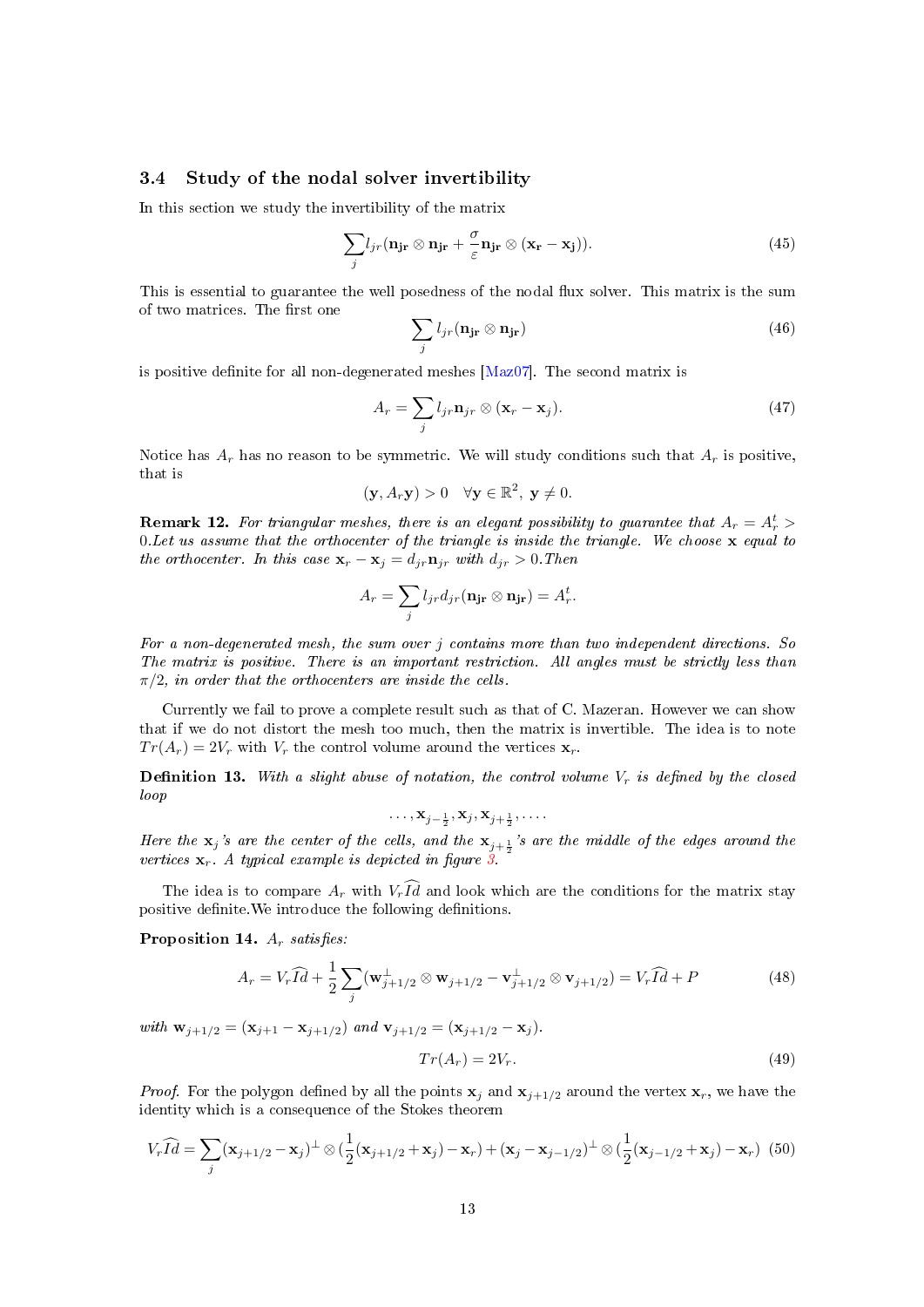

<span id="page-13-0"></span>Figure 3: Definition of the control volume  $V_r$  around vertex  $\mathbf{x}_r$ . The control volume is defined by the close loop that joins the center of the cells  $(\mathbf{x}_r)$  and the middle of the edges  $(\mathbf{x}_{j+\frac{1}{2}})$  around the vertex.

$$
= \sum_{j} (\mathbf{x}_{j+1/2} - \mathbf{x}_j)^{\perp} \otimes (\frac{1}{2} (\mathbf{x}_{j+1/2} - \mathbf{x}_j) + \mathbf{x}_j - \mathbf{x}_r) + (\mathbf{x}_j - \mathbf{x}_{j-1/2})^{\perp} \otimes (\frac{1}{2} (\mathbf{x}_{j-1/2} - \mathbf{x}_j) + \mathbf{x}_j - \mathbf{x}_r) (51)
$$

Since  $l_{jr} \mathbf{n}_{jr} = -(\mathbf{x}_{j+1/2} - \mathbf{x}_j)^{\perp} - (\mathbf{x}_j - \mathbf{x}_{j-1/2})^{\perp}$  we have

$$
V_r \widehat{Id} = A_r + \frac{1}{2} \sum_j (\mathbf{x}_{j+1/2} - \mathbf{x}_j)^{\perp} \otimes (\mathbf{x}_{j+1/2} - \mathbf{x}_j) - (\mathbf{x}_j - \mathbf{x}_{j-1/2})^{\perp} \otimes (\mathbf{x}_j - \mathbf{x}_{j-1/2}) \tag{52}
$$

which reads also, using the definition of the matrix  $P$ ,  $A_r = V_r Id + P$ . The second point is then evident since for any vector v we have  $Tr(\mathbf{v}^{\perp} \otimes \mathbf{v}) = 0$ .

Introducing the polygon  $T_{jr}$  defined by  $(\mathbf{x}_r, \mathbf{x}_j, \mathbf{x}_{j+1/2}, \mathbf{x}_{j+1})$  we can also write

<span id="page-13-1"></span>
$$
A_r = \sum_j \left( |T_{jr}| \widehat{Id} + \frac{1}{2} (\mathbf{w}_{j+1/2}^\perp \otimes \mathbf{w}_{j+1/2} - \mathbf{v}_{j+1/2}^\perp \otimes \mathbf{v}_{j+1/2}) \right) = \sum_j \left( |T_{jr}| \widehat{Id} + P_j \right) \tag{53}
$$

or if  $\widetilde{T}_{jr}$  is defined by  $(\mathbf{x}_r, \mathbf{x}_{j-1/2}, \mathbf{x}_{j}, \mathbf{x}_{j+1/2})$ 

<span id="page-13-2"></span>
$$
A_r = \sum_j \left( |\widetilde{T}_{jr}| \widehat{Id} + \frac{1}{2} (\mathbf{w}_{j-1/2}^\perp \otimes \mathbf{w}_{j-1/2} - \mathbf{v}_{j+1/2}^\perp \otimes \mathbf{v}_{j+1/2}) \right) = \sum_j \left( |\widetilde{T}_{jr}| \widehat{Id} + P_j \right). \tag{54}
$$

Using these decompositions we have the following result

**Proposition 15.** The matrix  $A_r$  is positive under the sufficient condition that for all j

<span id="page-13-3"></span>
$$
|T_{jr}| > \frac{1}{2} \parallel \mathbf{x}_{j+1} - \mathbf{x}_j \parallel ||\mathbf{x}_{j+1/2} - \frac{1}{2}(\mathbf{x}_{j+1} + \mathbf{x}_j) || \tag{55}
$$

or that for all j

<span id="page-13-4"></span>
$$
|\widetilde{T}_{jr}| > \frac{1}{2} \parallel \mathbf{x}_{j+1/2} - \mathbf{x}_{j-1/2} \parallel \parallel \mathbf{x}_{j} - \frac{1}{2} (\mathbf{x}_{j+1/2} + \mathbf{x}_{j-1/2}) \parallel
$$
\n(56)

*Proof.* For the two decompositions  $(53)$  and  $(54)$  we have

$$
x^{t} A_{r} x = \sum_{j} |T_{j} r| ||x||^{2} + x^{t} P_{j}^{s} x \ge \sum_{j} (|T_{j} r| - \rho(P_{j}^{s}) ||x||^{2}
$$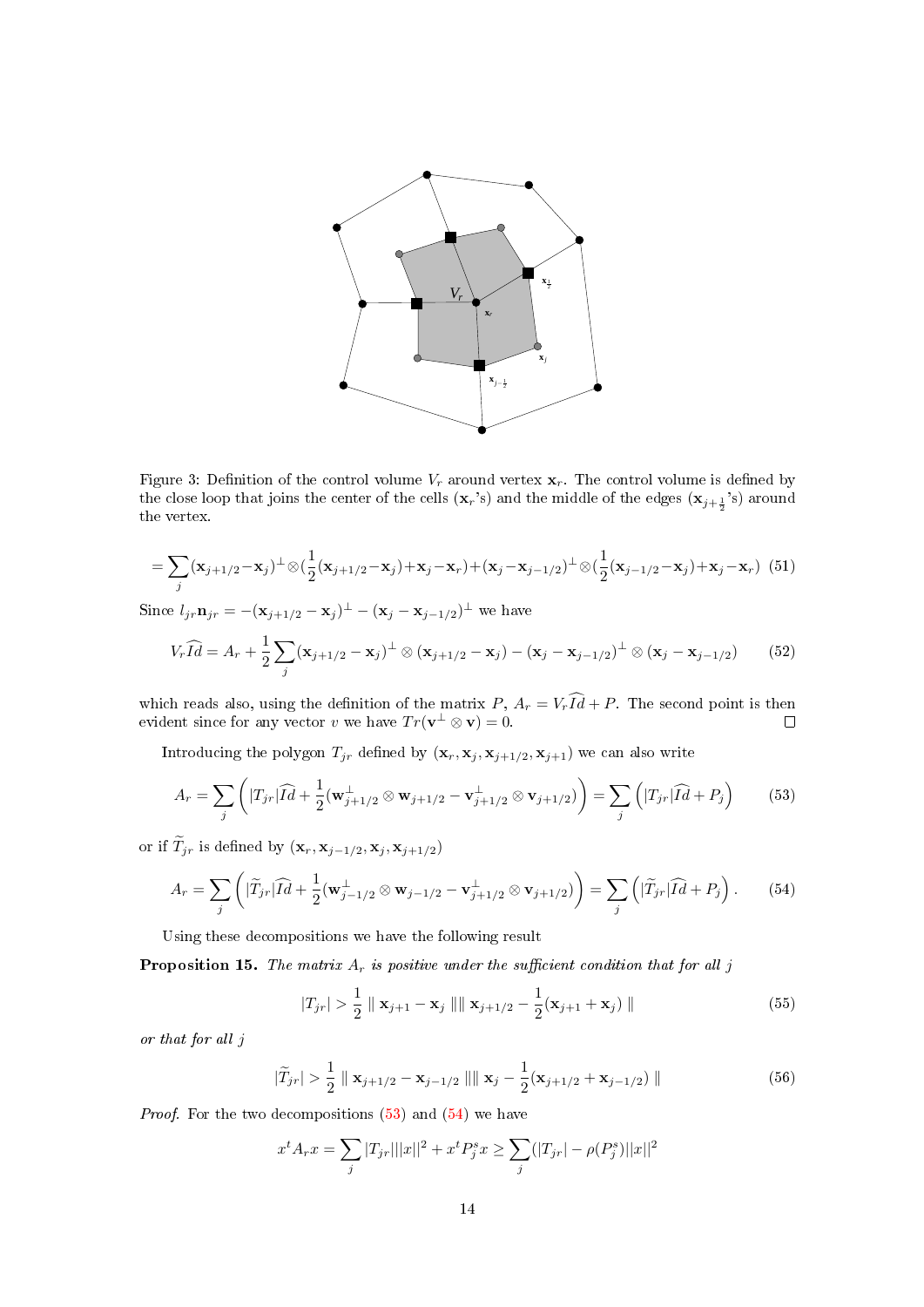where  $P_j^s = \frac{1}{2}(P_j + P_j^t)$  is the symmetric part of  $P_j$ . For any matrix M,  $\rho(M)$  stands for its spectral radius. Thus if for any  $j |T_{jr}| - \rho(P_j^s) > 0$  then  $A_r$  is positive. Set now  $C = \mathbf{w}^\perp \otimes \mathbf{w} - \mathbf{v}^\perp \otimes \mathbf{v}$ with  $\mathbf{v} = (a, b) \in \mathbb{R}^2$  and f and  $\mathbf{w} = (\tilde{a}, \tilde{b}) \in \mathbb{R}^2$  then

$$
C^s = \left(\begin{array}{cc} ab-\tilde{a}\tilde{b} & \frac{-a^2+\tilde{a}^2+b^2-\tilde{b}^2}{2} \\ \frac{-a^2+\tilde{a}^2+b^2-\tilde{b}^2}{2} & \tilde{a}\tilde{b}-ab \end{array}\right)
$$

We note  $x = (a - \tilde{a}), y = (b - \tilde{b}), \alpha = \frac{1}{2}(b + \tilde{b})$  and  $\beta = \frac{1}{2}(a + \tilde{a})$ . We have evidently  $Tr(C^s) = 0$ . Using the factorization  $ab - \tilde{a}\tilde{b} = x\alpha + y\beta$ , we obtain easily

$$
Det(C^{s}) = -(x^{2} + y^{2})(\alpha^{2} + \beta^{2}) = - || \mathbf{v} - \mathbf{w} ||^{2} || \frac{1}{2}(\mathbf{v} + \mathbf{w}) ||^{2}.
$$

Since  $C^s$  is a traceless two dimensional matrix one gets

$$
\rho(C^s) = \lambda_{max} = \frac{1}{2}(Tr(C^s) + \sqrt{Tr(C^s)^2 - 4Det(C^s)}) = || \mathbf{w} - \mathbf{v} || ||_2^2 (\mathbf{v} + \mathbf{w}) ||.
$$

Specifying **v** and **w** for the decompositions [\(53\)](#page-13-1) and [\(54\)](#page-13-2) of  $A_r$  gives us [\(55\)](#page-13-3) and [\(56\)](#page-13-4).  $\Box$ 

<span id="page-14-1"></span>Remark 16. For meshes made with equilateral triangles or made with squares, it is easy to check that  $A_r > 0$  because  $\mathbf{x}_{j+1/2} = \frac{1}{2}(\mathbf{x}_{j+1} + \mathbf{x}_j)$  so that [\(55\)](#page-13-3) is verified.

# <span id="page-14-0"></span>3.5 Invertibility of the nodal solver in triangular case

In this section we study the invertibility of the nodal solver in the case of a general triangular mesh and  $x_i$  is equal to the barycenter of the cell. The case of equilateral triangles has been treated in remark [16.](#page-14-1) The case where  $x_i$  is the orthocenter of the triangle has been treated in remark [12](#page-12-1) with the restriction that the angles of the triangles must be strictly less than  $\pi/2$ .

The method consists in the characterization of the three local inequalities [\(56\)](#page-13-4) (one per corner). for the generic triangle depicted in figure  $4$ 



<span id="page-14-2"></span>Figure 4: A generic triangle. The barycenter is  $G = \frac{1}{3}(A + B + C)$ . The middle of the edge BC is  $I = \frac{1}{2}(B+C)$ , and so on.

We define three angles. The first one is  $\theta_A$  the angle between AG and KJ, the second one is  $\theta_B$  the angle between BG and KI and the third one is  $\theta_C$  the angle between CG and IJ.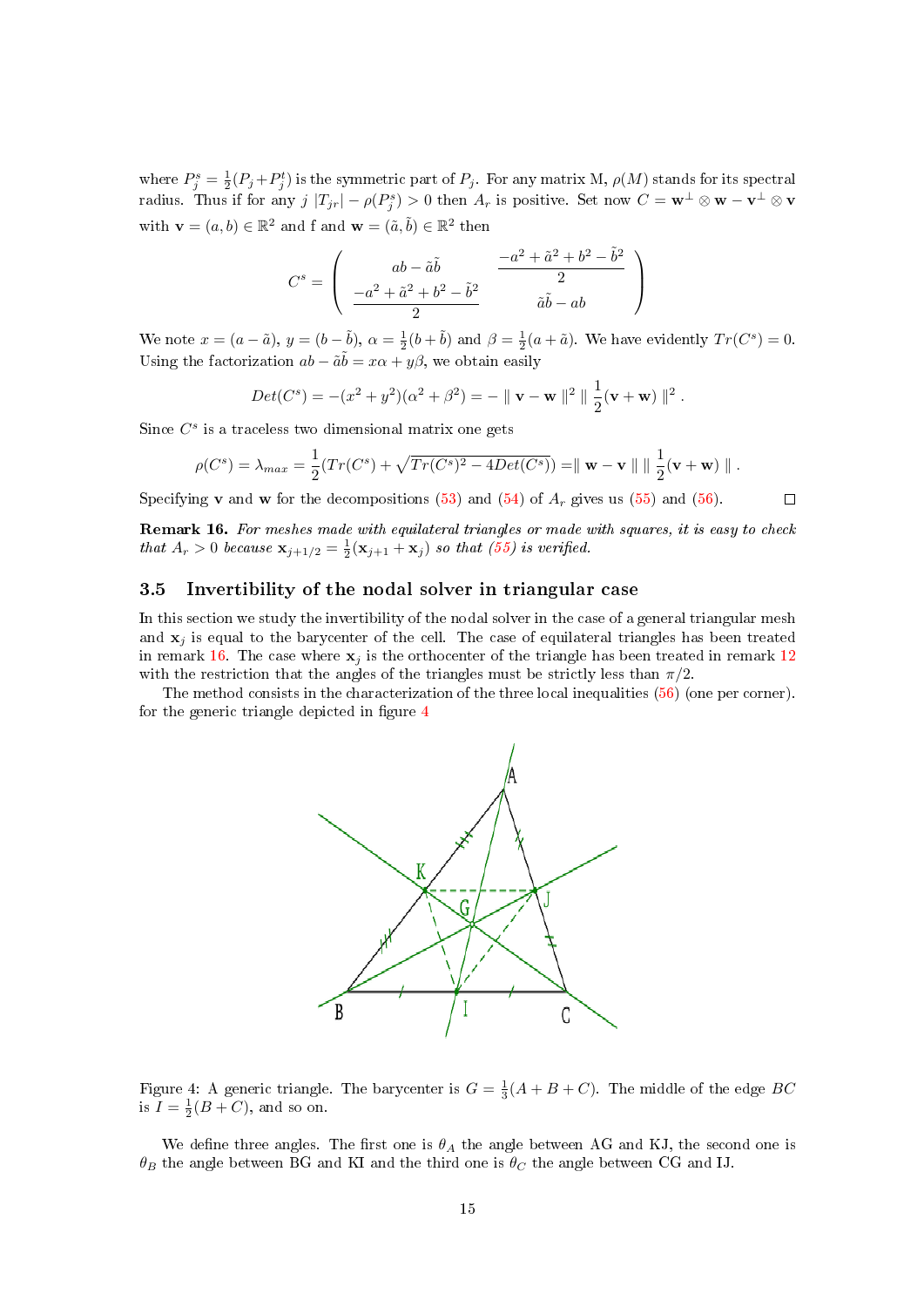**Proposition 17.** The three local inequalities  $(56)$  are verified if

<span id="page-15-0"></span>
$$
|\sin(\theta_{A,B,C})| > \frac{1}{4}.\tag{57}
$$

Proof. By symmetry it is sufficient to study the corner condition for vertex A which correspond to  $\Lambda + C$  $A + B$  $A + B + C$ 

$$
\mathbf{x}_r = A, \quad \mathbf{x}_{j+1/2} = J = \frac{A+C}{2}, \quad \mathbf{x}_{j-1/2} = K = \frac{A+B}{2}, \quad \mathbf{x}_j = G = \frac{A+B+C}{3}.
$$

The quadrangle  $T_{ir}$  in inequality [\(56\)](#page-13-4) corresponds to  $T_{ir} = (A, K, G, J)$ . One as

$$
|\widetilde{T}_{jr}| = \frac{1}{2} || AG || || JK || \sin(\theta_A) ||.
$$

We see that  $|| \mathbf{x}_{j+1/2} - \mathbf{x}_{x-1/2} ||= || JK ||$ . One also has

$$
\parallel \mathbf{x}_{j} - \frac{1}{2}(\mathbf{x}_{j+1/2} + \mathbf{x}_{j-1/2}) \parallel = \left\| \frac{A+B+C}{3} - \frac{2A+B+C}{4} \right\|
$$

$$
= \parallel -\frac{-2A+B+C}{12} \parallel = \parallel \frac{B+C}{2} - A \parallel.
$$

As G is the barycenter we can say  $\parallel AG \parallel = \frac{2}{3}$  $\frac{2}{3}$  || AI ||. We will also need  $D = \frac{K + J}{2}$  $\frac{1}{2}$ , so that

$$
||AD||=||A - \frac{2A+B+C}{4}|| = \frac{1}{2} ||AI||
$$
  
So  $||AD|| = \frac{1}{2} ||AI||$  and  $||DG|| = \frac{1}{6} ||AI||$ .

Consequently [\(56\)](#page-13-4) is equivalent to

$$
\frac{1}{2} \parallel AG \parallel \parallel JK \parallel \parallel \sin(\theta_A) \parallel > \frac{1}{2} \parallel JK \parallel \parallel DG \parallel.
$$

Using the previous results we obtain  $|\sin(\theta_A)| > \frac{1}{4}$ .

In order to get a more useful interpretation of the previous proposition, we define  $\hat{A}$ ,  $\hat{B}$  and  $\hat{C}$ the angles associate to the vertex A,B and C.

Proposition 18. One has the correspondence

<span id="page-15-1"></span>
$$
|\sin(\theta_A)| = \frac{1}{\sqrt{1 + \frac{\sin^2(\hat{B} - \hat{C})}{4\sin^2 \hat{B}\sin^2 \hat{C}}}}.\tag{58}
$$

Similar formulas hold for the two other angles.

*Proof.* To simplify the proof we choose the vertex :  $A = (x, y), B = (0, 0), C = (1, 0)$  and  $D = (0.5, 0)$ . We known that  $x = \cot(\hat{B})y$  and  $1 - x = \cot(\hat{C})y$ . Consequently

$$
y = \frac{1}{\cot(\hat{B}) + \cot(\hat{C})}
$$
 and  $y = \frac{\cot(\hat{B})}{\cot(\hat{B}) + \cot(\hat{C})}$ 

Now we remark that  $x - 1/2 = \cot(\theta_A)y$ , so  $\cot(\theta_A) = \frac{1}{2}(\cot(\hat{B}) - \cot(\hat{C}))$ . This is also equivalent to

$$
\cot(\theta_A) = \frac{\sin(\hat{C} - \hat{B})}{2\sin(\hat{C})\sin(\hat{B})}
$$

$$
= \frac{1}{\sin^2(\theta_A)}
$$

To conclude we use  $1 + \cot^2(\theta_A) = \frac{1}{\sin^2(\theta_A)}$ .

 $\Box$ 

 $\Box$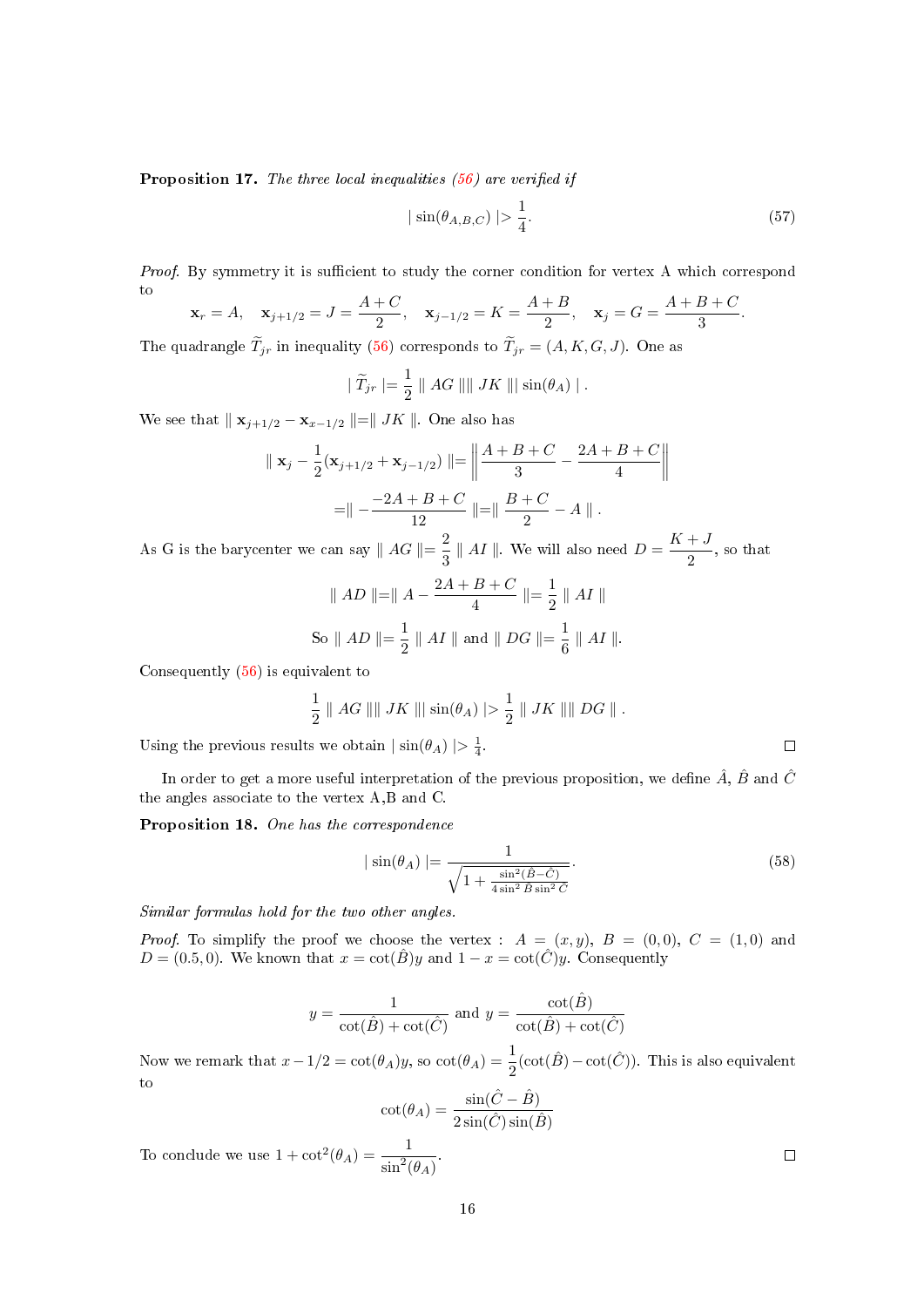Finally we desire to characterize all triangles such that the sufficient conditions of positivity  $(57)$  with  $(58)$  are satisfied. We define the function q such that

$$
g(\hat{B},\hat{C})=\frac{1}{\sqrt{1+\frac{\sin^2(\hat{B}-\hat{C})}{4\sin^2\hat{B}\sin^2\hat{C}}}}
$$

.

Since  $\widehat{A} + \widehat{B} + \widehat{C} = \pi$ , the sufficient conditions of positivity rewrites

$$
f(\hat{B}, \hat{C}) > \frac{1}{4}
$$
,  $f(\hat{B}, \hat{C}) = \min(g(\hat{B}, \hat{C}), g(\pi - \hat{C} - \hat{B}, \hat{C}), g(\hat{B}, \pi - \hat{C} - \hat{B})).$ 



<span id="page-16-1"></span>Figure 5: Plot of the function f in function of  $x \in [0, \pi]$  and  $y \in [0, \pi]$ . The interesting part corresponds to  $x \ge 0$ ,  $y \ge 0$  and  $x + y \le \pi$ . The positivity domain  $f(x, y) > \frac{1}{4}$  is delimited by the blue isoline between the two others.

We observe on figure  $5$  that if all angles are strictly greater than 0.2 radian, that is 11 degrees, then the positivity criterion  $f(x, y) > \frac{1}{4}$  is fulfilled. In consequence the angle restriction is much weaker than with the orthocenter. At least angles more than  $\frac{\pi}{2}$  are possible in the mesh, provided there is no angle less than 0.2 radian. We believe that sharper positivity estimates are possible. Since the analysis is tricky we leave this issue for further studies.

#### <span id="page-16-0"></span>3.6 Others variants

In this section we define others variants. These variants are based on a tensor formulation that we borrow from [\[Klu08\]](#page-31-3). It allows to propose other discretization for the acoustic part and for the part associate to the source term in the fluxes. We rewrite the scheme in the following form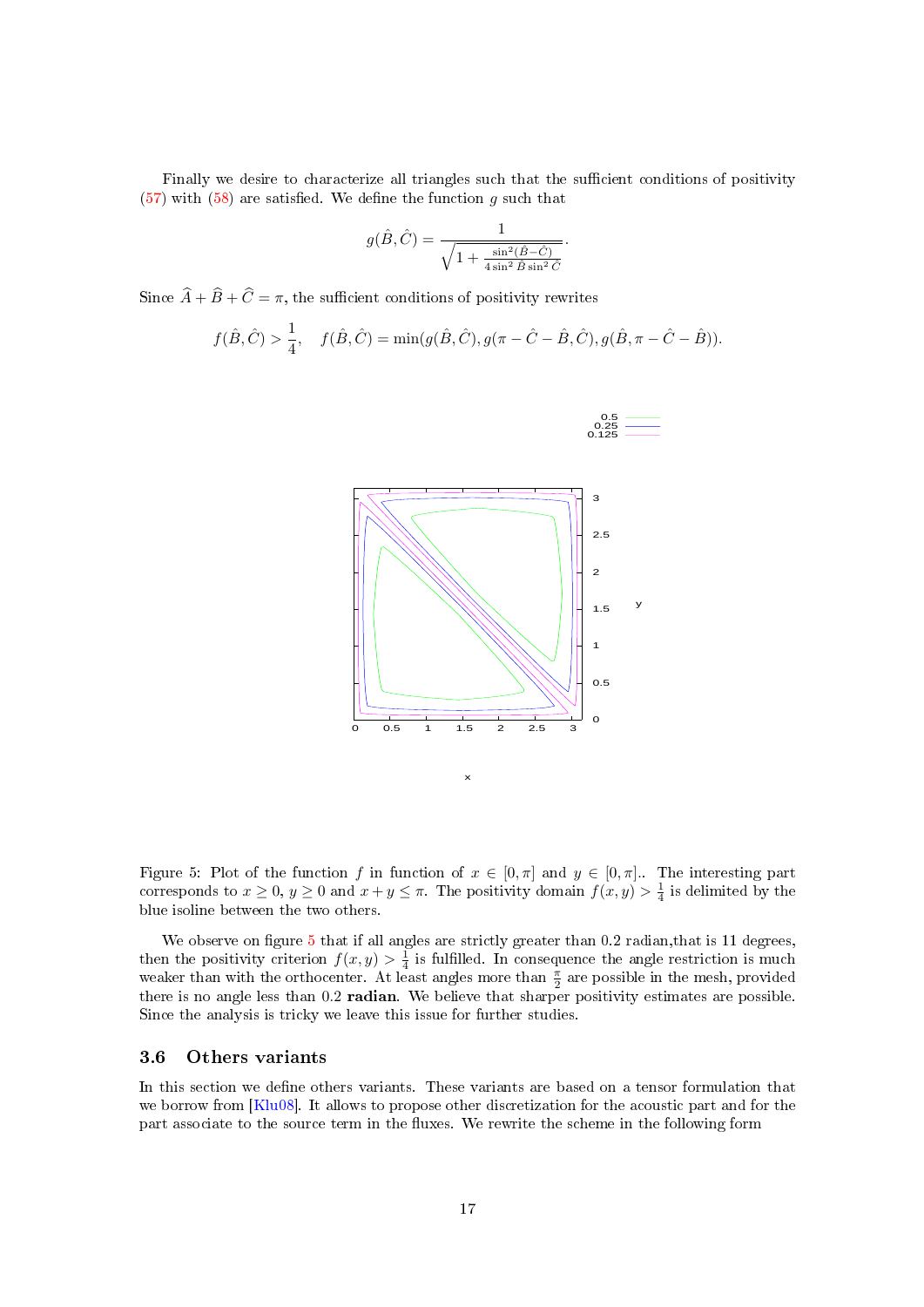<span id="page-17-1"></span>
$$
\begin{cases}\n|\Omega_j|\,\partial_t p_j(t) + \frac{1}{\varepsilon} \sum_r l_{jr}(\mathbf{u}_r, \mathbf{n}_{jr}) = 0 \\
|\Omega_j|\,\partial_t \mathbf{u}_j(t) + \frac{1}{\varepsilon} \sum_r \mathbf{F}_{jr} = -|\Omega_j| \frac{\sigma}{\varepsilon^2} \mathbf{u}_j^n\n\end{cases}
$$
\n(59)

<span id="page-17-2"></span>
$$
\begin{cases}\n\mathbf{F}_{jr} = l_{jr} p_j \mathbf{n}_{jr} + \hat{\alpha}_{jr} (\mathbf{u}_j - \mathbf{u}_r) - \frac{\sigma}{\varepsilon} \hat{\beta}_{jr} \mathbf{u}_r \\
\left(\sum_j \hat{\alpha}_{jr} + \frac{\sigma}{\varepsilon} \hat{\beta}_{jr}\right) \mathbf{u}_r = \sum_j l_{jr} p_j \mathbf{n}_{jr} + \hat{\alpha}_{jr} \mathbf{u}_j\n\end{cases}
$$
\n(60)

The scheme [\(22-](#page-9-2)[25\)](#page-9-3) corresponds to the scheme [\(59-](#page-17-1)[60\)](#page-17-2) with  $\hat{\beta}_{jr}^I = l_{jr} \mathbf{n}_{jr} \otimes (\mathbf{x}_r - \mathbf{x}_j)$ . We propose a second possibility  $\widehat{\beta}_{jr}^{II} = T_{jr} \widehat{Id}$  with  $T_{jr}$  a control volume associated to the node r and the cell j. Consequently  $\sum_j \beta_{jr} = V_r Id$ , which is always invertible on non-degenerate meshes. To finish we define the variants associated to the acoustic term. The tensor based on the GLACE scheme [\[Klu08\]](#page-31-3) is

<span id="page-17-3"></span>
$$
\widehat{\alpha}_{jr}^I = l_{jr} \mathbf{n}_{jr} \otimes \mathbf{n}_{jr}.\tag{61}
$$

The tensor based on the CHIC scheme write

<span id="page-17-4"></span>
$$
\widehat{\alpha}_{jr}^{II} = \frac{1}{2l_{jr}} (l_{jr-1,r} \mathbf{n}_{jr-1,r} \otimes \mathbf{n}_{jr-1,r} + l_{jr,r+1} \mathbf{n}_{jr,r+1} \otimes \mathbf{n}_{jr,r+1})
$$
(62)

with  $l_{jr\pm}$ ,  $\mathbf{n}_{jr\pm}$  normals and length associated to the edges  $[\mathbf{x}_{r-1}, \mathbf{x}_r]$  and  $[\mathbf{x}_r, \mathbf{x}_{r+1}]$ .

**Definition 19.** The scheme [\(59](#page-17-1)[-60\)](#page-17-2) will be called a general JL-(a) scheme. The same scheme [\(59](#page-17-1)[-60\)](#page-17-2) but with the source term  $-\frac{\sigma}{\varepsilon^2}\sum_r \widehat{\beta}_{jr} \mathbf{u}_r$  in [\(59\)](#page-17-1) will be called a general JL-(b) scheme.

**Proposition 20.** The general  $JL-(a)$  and  $JL-(b)$  schemes have the same asymptotic limit whatever the choice of tensor  $\hat{\alpha}_{jr}$  is. In this formulation the limit scheme becomes

$$
\begin{cases}\n\left|\Omega_j\right| \partial_t p_j(t) + \sum_r l_{jr}(\mathbf{u}_r, \mathbf{n}_{jr}) = 0, \\
\sigma \left(\sum_j \widehat{\beta}_{jr}\right) \mathbf{u}_r = \sum_j l_{jr} p_j \mathbf{n}_{jr}.\n\end{cases}
$$

#### <span id="page-17-0"></span>3.7 L  $^{2}$  stability

In this section we prove the  $L^2$  stability of some the schemes that we has define previously. We suppose for simplify that the domain is a torus. We will consider the semi-discrete and implicit schemes.

**Proposition 21.** The semi-discrete general JL-(a) scheme with  $\hat{\beta}_{ir} = T_{ir}\hat{Id}$  and  $\hat{\alpha}_{ir}$  given by [\(61\)](#page-17-3) or [\(62\)](#page-17-4) is stable in  $L^2$  norm.

Proof. The semi-discrete scheme is

$$
\begin{cases}\n p_j'(t) + \frac{1}{\varepsilon} \sum_r l_{jr}(\mathbf{u}_r, \mathbf{n}_{jr}) = 0 \\
 \mathbf{u}_j'(t) + \frac{1}{\varepsilon} \sum_r \mathbf{F}_{jr} = -|\Omega_j| \frac{\sigma}{\varepsilon^2} \mathbf{u}_j^n\n\end{cases}
$$
\n(63)

We define

$$
E(t) = \frac{1}{2} \int_{\Omega} \left( | p_h(t) |^2 + (\mathbf{u_h}, \mathbf{u_h}) \right) d\mathbf{x}
$$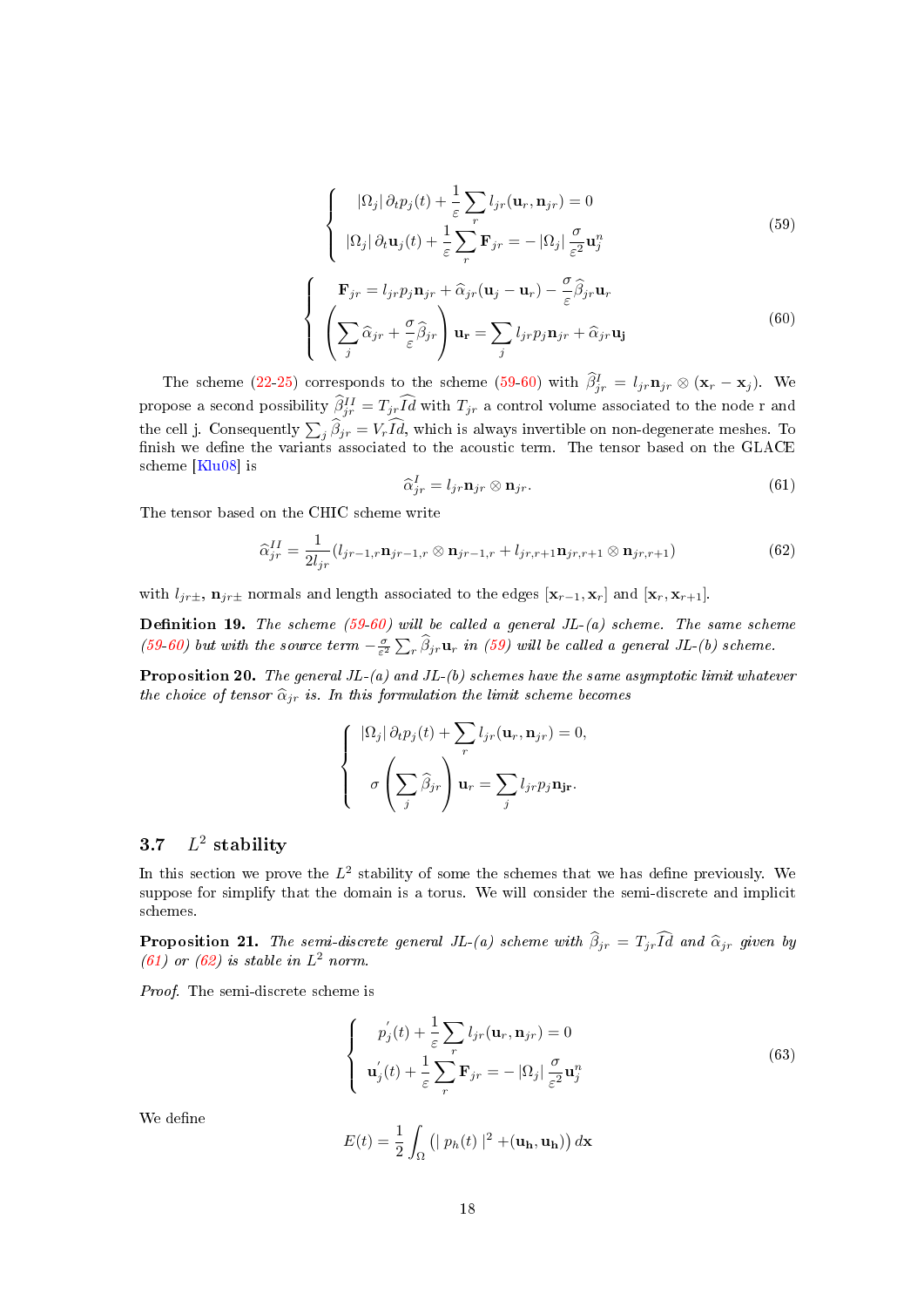Our goal is to show that  $E'(t) \leq 0$ . One has

$$
E'(t) = \frac{1}{2} \int_{\Omega} \frac{d}{dt} (|p_h(t)|^2 + (\mathbf{u}_h(t), \mathbf{u}_h(t))) = \int_{\Omega} p_h(t) p_h'(t) + (\mathbf{u}_h(t), \mathbf{u}_h'(t))
$$

$$
\sum_j |\Omega_j| p_j(t) p_j'(t) + (\mathbf{u}_j(t), \mathbf{u}_j'(t)).
$$

Using the definition of scheme

<span id="page-18-2"></span>
$$
E'(t) = -\frac{1}{\varepsilon} \sum_{j} \sum_{r} l_{jr} p_j(\mathbf{u}_r, \mathbf{n}_{jr}) - \frac{1}{\varepsilon} \sum_{j} \sum_{r} (\mathbf{F}_{jr}, \mathbf{u}_j) - \frac{\sigma}{\varepsilon^2} \sum_{j} |\Omega_j| (\mathbf{u}_j, \mathbf{u}_j).
$$
 (64)

We expand the second term of the previous equation

<span id="page-18-0"></span>
$$
\sum_{j} \sum_{r} (\mathbf{F}_{jr}, \mathbf{u}_j) = -\sum_{j} \sum_{r} l_{jr} p_j(\mathbf{u}_j, \mathbf{n}_{jr}) + \sum_{j} \sum_{r} (\widehat{\alpha}_{jr}(\mathbf{u}_j - \mathbf{u}_r), \mathbf{u}_j) - \frac{\sigma}{\varepsilon} \sum_{j} \sum_{r} (\widehat{\beta}_{jr} \mathbf{u}_r, \mathbf{u}_j).
$$
 (65)

Since  $\sum_{r} l_{jr} \mathbf{n}_{jr} = 0$  the first term of [\(65\)](#page-18-0) is zero. Summing on r the second equation of [\(60\)](#page-17-2) and permuting the sums, we show that

<span id="page-18-1"></span>
$$
\sum_{j} \sum_{r} l_{jr} p_j(\mathbf{u}_r, \mathbf{n}_{jr}) = \sum_{j} \sum_{r} ((\widehat{\alpha}_{jr} + \frac{\sigma}{\varepsilon} \widehat{\beta}_{jr}) \mathbf{u}_r, \mathbf{u}_r) - \sum_{j} \sum_{r} (\widehat{\alpha}_{jr} \mathbf{u}_j, \mathbf{u}_r). \tag{66}
$$

Plugging  $(65)$  and  $(66)$  in  $(64)$  and permuting the sums in  $E'(t)$  gives

$$
E^{'}(t) = -\frac{1}{\varepsilon} \sum_{j} \sum_{r} (\widehat{\alpha}_{jr}(\mathbf{u}_j - \mathbf{u}_r), \mathbf{u}_j - \mathbf{u}_r) - \frac{\sigma}{\varepsilon^2} \sum_{r} \sum_{j} (\widehat{\beta}_{jr} \mathbf{u}_r, \mathbf{u}_r - \mathbf{u}_j) - \frac{\sigma}{\varepsilon^2} \sum_{j} |\Omega_j| (\mathbf{u}_j, \mathbf{u}_j) (67)
$$

In the following, we consider the  $\hat{\alpha}_{jr}^{I}$  [\(61\)](#page-17-3), but the demonstration is exactly equivalent if we use the tensor  $\hat{\alpha}_{jr}^{II}$  [\(62\)](#page-17-4). We obtain

<span id="page-18-3"></span>
$$
E'(t) = -\frac{1}{\varepsilon} \sum_{r} \sum_{j} (l_{jr}, \mathbf{n}_{jr}(\mathbf{u}_j - \mathbf{u}_r))^2 - \frac{\sigma}{\varepsilon^2} \sum_{r} \sum_{j} (\widehat{\beta}_{jr} \mathbf{u}_r, \mathbf{u}_r - \mathbf{u}_j) - \frac{\sigma}{\varepsilon^2} \sum_{j} |\Omega_j| (\mathbf{u}_j, \mathbf{u}_j).
$$
 (68)

To finish, we use that  $\beta_{jr} = T_{jr} | Id$  and  $\sum_r |V_{jr}| = |\Omega_j|$ . Therefore we can rewrite the second term and third term of [\(68\)](#page-18-3) in the following form

$$
\frac{\sigma}{\varepsilon^2} \sum_{j} \sum_{r} |T_{jr}| ((\mathbf{u}_r, \mathbf{u}_r) + (\mathbf{u}_j, \mathbf{u}_j) - (\mathbf{u}_r, \mathbf{u}_j))
$$
  
= 
$$
\frac{\sigma}{2\varepsilon^2} \sum_{j} \sum_{r} |T_{jr}| (||\mathbf{u}_r||^2 + ||\mathbf{u}_j||^2 + ||\mathbf{u}_r - \mathbf{u}_j||^2) \ge 0.
$$

**Proposition 22.** The semi-discrete general JL-(b) scheme with  $\beta_{jr} = T_{jr}Id$  or  $\beta_{jr} = l_{jr} \mathbf{n}_{jr} \otimes$  $(\mathbf{x}_r - \mathbf{x}_j)$  and  $\widehat{\alpha}_{jr}$  given by [\(61\)](#page-17-3) or [\(62\)](#page-17-4) is stable in  $L^2$  norm.

In the case where  $\beta_{jr} = l_{jr} \mathbf{n}_{jr} \otimes (\mathbf{x}_r - \mathbf{x}_j)$  we make the hypothesis that  $\sum_j \beta_{jr}$  is positive. Sufficient conditions such that this hypothesis holds true are provided in the section 3.4 and 3.5.

Proof. The first part the of proof is exactly the same as previously. One has

$$
E'(t) = -\frac{1}{\varepsilon} \sum_{j} \sum_{r} (l_{jr}, \mathbf{n}_{jr}(\mathbf{u}_j - \mathbf{u}_r))^2 - \frac{\sigma}{\varepsilon^2} \sum_{j} \sum_{r} (\widehat{\beta}_{jr} \mathbf{u}_r, \mathbf{u}_r - \mathbf{u}_j) - \frac{\sigma}{\varepsilon^2} \sum_{j} |\Omega_j| (\mathbf{u}_r, \mathbf{u}_j) \quad (69)
$$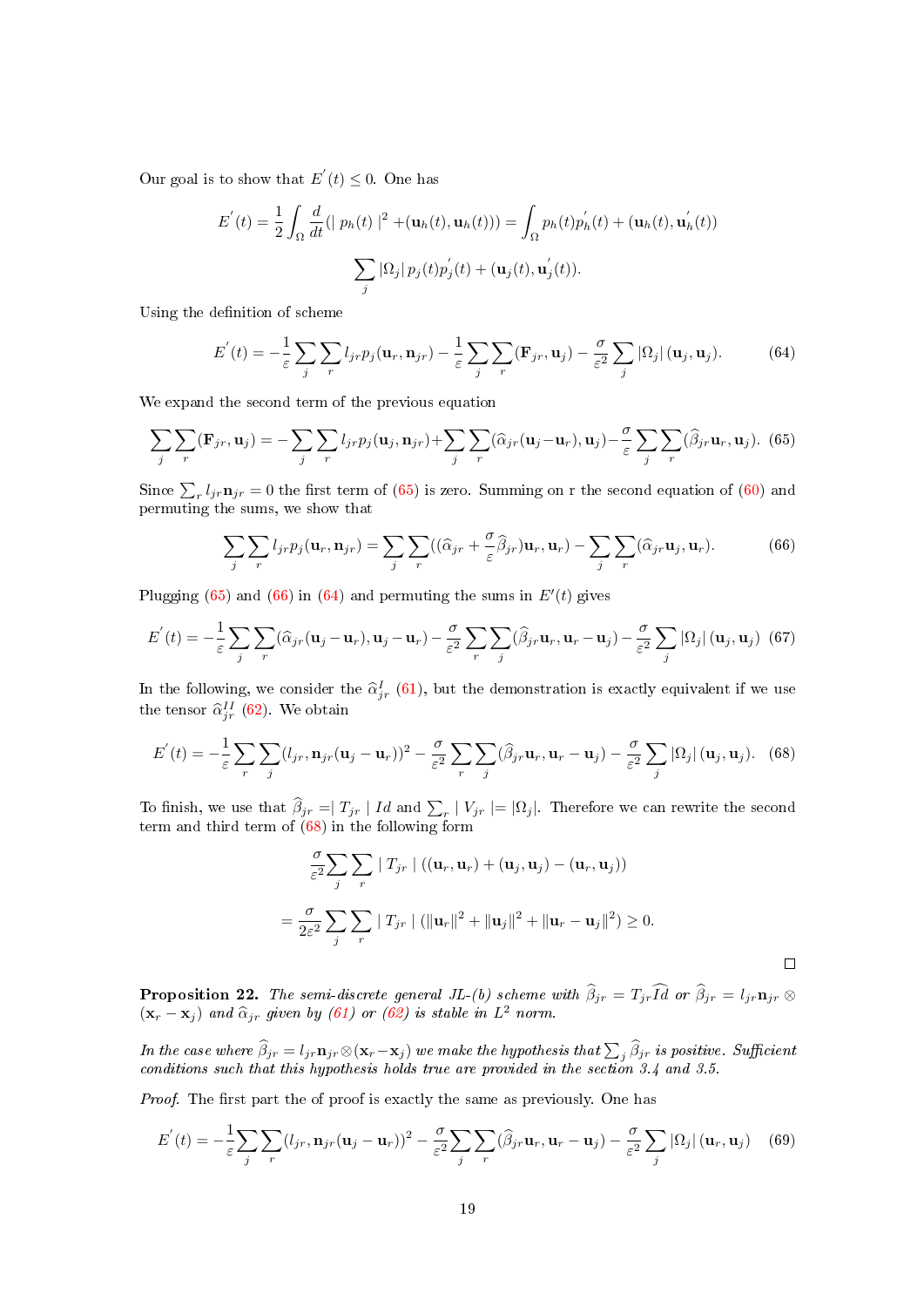One has  $|\Omega_j| = \sum_r \beta_{jr}$ . Indeed, if  $\beta_{jr} = Id | T_{jr} |$  it's immediate. If  $\beta_{jr} = l_{jr} \mathbf{n}_{jr} \otimes (\mathbf{x}_r - \mathbf{x}_j)$  we use the following identity

$$
\sum_r l_{jr} \mathbf{n}_{jr} \otimes \mathbf{x}_r = Id \, |\Omega_j|
$$

and  $\sum_{r} l_{jr} \mathbf{n}_{jr} = 0$ . So

$$
E'(t) = -\frac{1}{\varepsilon} \sum_{j} \sum_{r} (l_{jr}, \mathbf{n}_{jr}(\mathbf{u}_j - \mathbf{u}_r))^2 - \frac{\sigma}{\varepsilon^2} \sum_{j} \sum_{r} (\widehat{\beta}_{jr} \mathbf{u}_r, \mathbf{u}_r)
$$
(70)

To conclude we permute the sums. Since  $\sum_j \widehat{\beta}_{jr}$  is positive then  $E^{'}(t) \leq 0$ . It ends the proof.

**Remark 23.** The  $L^2$  stability of the semi-discrete scheme imply naturally the  $L^2$  stability of the implicit scheme. This is a classical result therefore we does not detail the proof .

**Remark 24.** Using the same principle of proof we prove that the diffusion scheme is also  $L^2$ stable.

# <span id="page-19-0"></span>4 Asymptotic preserving analysis in dimension two

The main result of this section is that the general  $JL-(a)$  and  $JL-(b)$  schemes are asymptotic preserving for the choice

$$
\widehat{\beta}_{jr} = l_{jr} \mathbf{n}_{jr} \otimes (\mathbf{x}_r - \mathbf{x}_j),
$$

and for the two choices of  $\hat{\alpha}_{jr}$  considered in this work.

#### <span id="page-19-1"></span>4.1 Preliminary considerations about the convergence analysis

In the 1D case we were able to obtain estimate of convergence with respect to  $\varepsilon$  and  $\Delta x$  for the telegraph equation. The generalization of this method of analysis in 2D is difficult for two reasons. On the one hand for getting estimates which are uniform with respect to the parameter  $\varepsilon$  for small values of this parameter, and on the other hand in mastering the finite volume techniques for establishing optimal error estimates in the case  $\varepsilon \approx 1$ .

In the limit  $\varepsilon \to 0$ , the scheme that we obtain is supposed to be an accurate discretization of the diffusion equation on unstructured meshes. This is a research topic by itself, and we refer to [\[BM06,](#page-30-8) [LSSV07,](#page-31-4) [DlP09,](#page-30-9) [DEGH08,](#page-30-10) [AE06\]](#page-30-11) and references therein for a description of the up-to-date theory of discretization for the diffusion scheme on general unstructured meshes. Most of these schemes can be written in a mixed framework, so very close to a Finite Element Method.

The case  $\varepsilon \approx 1$  is not so easy also. In our case one has to use a technique of proof well adapted for the specific kind of finite volume developed in [\[Maz07\]](#page-31-0). The  $L^2$  stability of semi-discrete scheme is the property needed to demonstrate the convergence.

Even if technical difficulties still exist for the second point, we consider that the main difficulty is the limit diffusion scheme. The reason is that if ever the limit diffusion scheme is non convergent it is not possible to obtain a  $\varepsilon$ -uniform estimate of convergence. And the resulting scheme may be non convergent as well in numerical experiments. Our numerical results show that it is indeed the case for some of the schemes developed above.

Therefore we will use a different method to establish the asymptotic preserving character of the schemes. We consider the asymptotic limit of the scheme and we will prove that the solution of the semi-discrete diffusion scheme converges to the solution of the correct diffusion equation. It will provide a sufficient criterion to state that any scheme for the 2-D telegraph equation is  $AP$ (or not).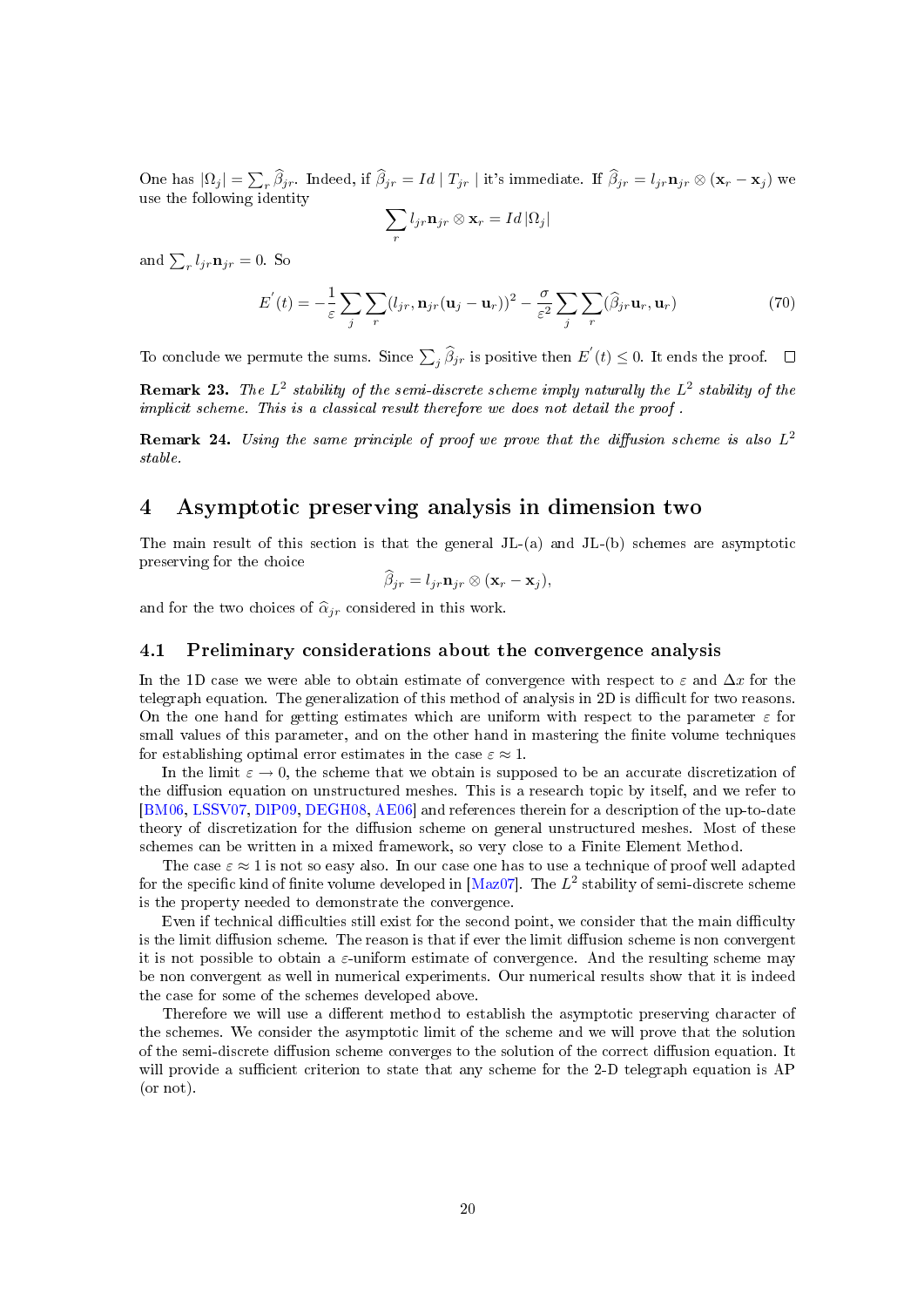# <span id="page-20-0"></span>4.2 Convergence of the limit semi-discrete scheme

We consider the semi-discrete scheme

<span id="page-20-1"></span>
$$
\begin{cases}\np'_j(t) - \frac{1}{|\Omega_j|} \sum_r l_{jr} (\mathbf{n}_{jr}, \mathbf{u}_r) = 0, \\
A_r \mathbf{u}_r = \sum_j l_{jr} \mathbf{n}_{jr} p_j, & \text{with } A_r = -\left(\sum_j l_{jr} \mathbf{n}_{jr} \otimes (\mathbf{x}_r - \mathbf{x}_j)\right). \n\end{cases} \n\tag{71}
$$

Before going further, we begin by some remarks or comments. First remark, the sign before the discrete operators has been changed with respect to  $(26)$ , so that  $\mathbf{u}_r$  is a discrete approximation of  $\nabla p(\mathbf{x}_r)$ . Notice that we took  $\sigma = 1$ . Second remark, the domain  $\Omega = (\mathcal{T})$  of computation is a torus. It eliminates the boundary condition and simplifies the analysis. Third remark, we will assume that the exact solution is smooth

$$
p \in W^{3,\infty}(\Omega). \tag{72}
$$

We define the consistency error of both equations in  $(71)$ 

$$
\begin{cases}\na_j(t) = \partial_t p(\mathbf{x}_j, t) - \frac{1}{|\Omega_j|} \sum_r l_{jr} (\mathbf{n}_{jr}, \nabla p(\mathbf{x}_r, t)), \\
\mathbf{b}_r(t) = \frac{1}{V_r} \left( A_r \nabla p(\mathbf{x}_r, t) - \sum_j l_{jr} \mathbf{n}_{jr} p(\mathbf{x}_j, t) \right).\n\end{cases} \tag{73}
$$

Let us assume the characteristic length of the mesh

$$
h = \max_{j} \left( \text{diam}[(\Omega_j)] \right). \tag{74}
$$

By construction there exists  $C > 0$  such that

<span id="page-20-3"></span>
$$
l_{jr} \le Ch, \qquad \forall j, r. \tag{75}
$$

We will make the assumption that the mesh is regular in the sense that there exists two constants  $C_1$  and  $C_2$  such that

<span id="page-20-2"></span>
$$
C_1 h^2 \le |\Omega_j| \le C_2 h^2, \quad \forall r \qquad \text{uniformly with respect to } h. \tag{76}
$$

and that

<span id="page-20-4"></span>
$$
C_1 h^2 \le V_r \le C_2 h^2, \quad \forall r \qquad \text{uniformly with respect to } h. \tag{77}
$$

**Lemma 25.** There exists a constant  $C > 0$  such that the following estimates hold

<span id="page-20-5"></span>
$$
|a_j| \le Ch \quad \text{for all } j,\tag{78}
$$

and

<span id="page-20-6"></span>
$$
\parallel \mathbf{b}_r \parallel \leq Ch, \quad \textit{for all } r. \tag{79}
$$

Proof. By construction

$$
\partial_t p(\mathbf{x}_j, t) = \frac{\int_{\Omega_j} \partial_t p(x, t) dx}{|\Omega_j|} + O(h) = \frac{\int_{\Omega_j} \Delta p dx}{|\Omega_j|} + O(h) = \frac{1}{|\Omega_j|} \int_{\partial \Omega_j} \partial_n p d\sigma + O(h).
$$

By definition of  $l_{jr} \mathbf{n}_{jr}$  one has

$$
\sum_{r} l_{jr} (\mathbf{n}_{jr}, \nabla p(\mathbf{x}_r, t)) = \sum_{k} \int_{\Sigma_{jk}} \left( \frac{\nabla p\left(x_{jk}^+\right) + \nabla p\left(x_{jk}^-\right)}{2}, \mathbf{n}_j \right) d\sigma
$$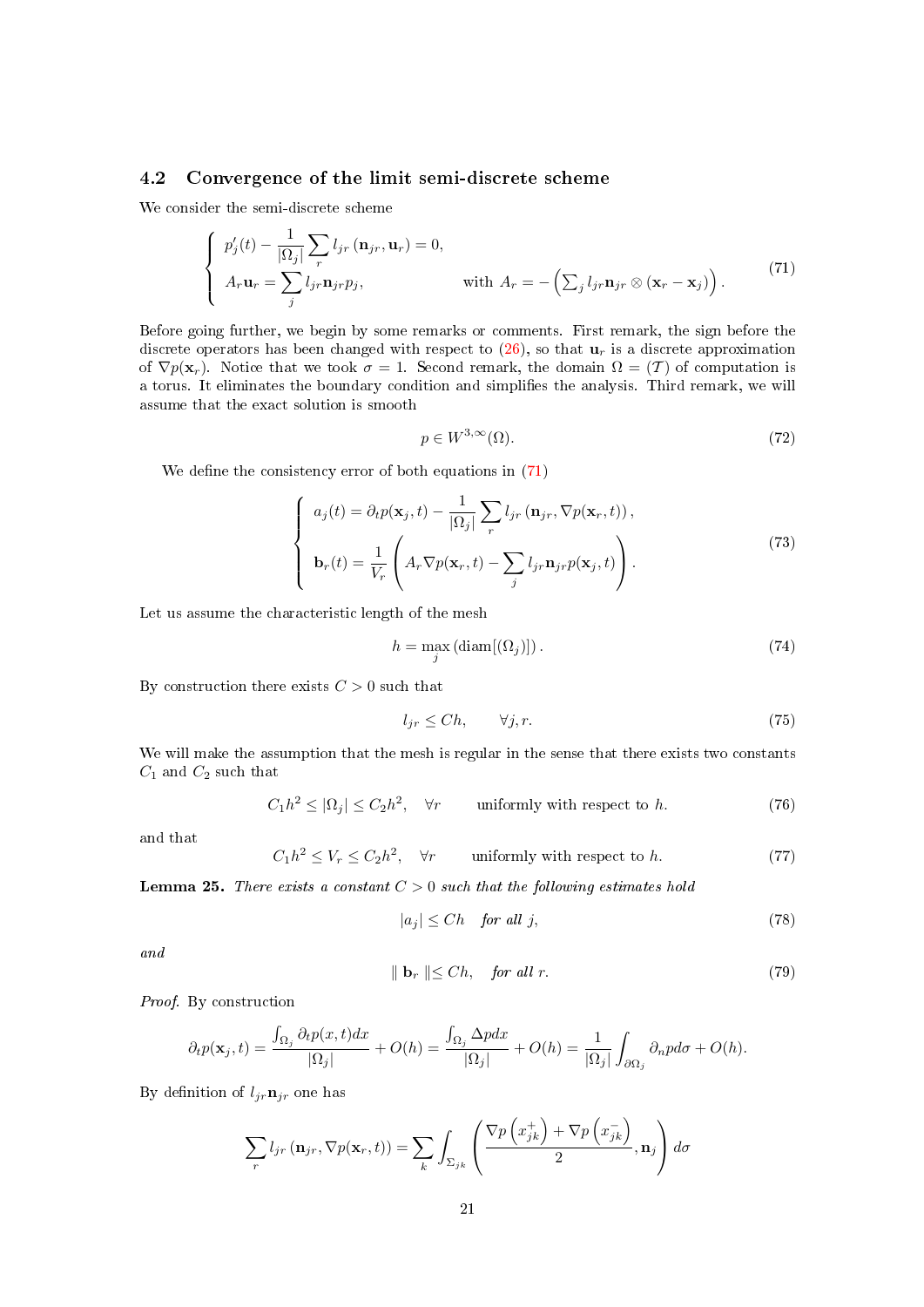where the nodes  $x_{jk}^+$  and  $x_{jk}^-$  are the extremities of the segment  $\Sigma_{jk}$ . Therefore

$$
a_j = O(h) + \frac{1}{|\Omega_j|} \sum_k \int_{\Sigma_{jk}} \left( \nabla p - \frac{\nabla p\left(x_{jk}^+\right) + \nabla p\left(x_{jk}^-\right)}{2}, \mathbf{n}_j \right) d\sigma
$$

Since the function under the integral is approximated by the trapezoidal rule, so the error of integration is  $O(h^2)$ 

$$
\left| \int_{\Sigma_{jk}} \left( \nabla p - \frac{\nabla p\left(x_{jk}^+\right) + \nabla p\left(x_{jk}^-\right)}{2}, \mathbf{n}_j \right) d\sigma \right| \le Ch^2 \left| \Sigma_{jk} \right| \le Ch^3.
$$

After division by  $s_j$  and using the lower bound of the regularity hypothesis [\(76\)](#page-20-2), one gets that  $a_j = O(h)$ . The other term is

$$
\mathbf{b}_r = \frac{1}{V_r} \left( \left( \sum_j l_{jr} \mathbf{n}_{jr} \otimes (\mathbf{x}_r - \mathbf{x}_j) \right) \nabla p(\mathbf{x}_r, t) + \sum_j l_{jr} \mathbf{n}_{jr} p(\mathbf{x}_j, t) \right)
$$
  
= 
$$
\frac{1}{V_r} \sum_j \left( (\mathbf{x}_r - \mathbf{x}_j, \nabla p(\mathbf{x}_r, t)) + p(\mathbf{x}_j, t) \right) l_{jr} \mathbf{n}_{jr}
$$

A simple Taylor expansion shows that

$$
p(\mathbf{x}_j, t) + (\mathbf{x}_r - \mathbf{x}_j, \nabla p(\mathbf{x}_r, t)) = p(\mathbf{x}_r, t) + O_{jr}(h^2).
$$

So

$$
\mathbf{b}_r = \frac{1}{V_r} \sum_j O_{jr}(h^2) l_{jr} \mathbf{n}_{jr} = O(h)
$$

due to [\(75\)](#page-20-3) and [\(77\)](#page-20-4). It ends the proof of the claim.

Let us define two error variables

$$
e_j(t) = p_j(t) - p(\mathbf{x}_j, t)
$$
 and  $\mathbf{f}_r(t) = \mathbf{u}_r(t) - \nabla p(\mathbf{x}_r, t)$ .

The error  $e_j$  defines an error function

$$
e(\mathbf{x},t) = e_j(t) \quad \forall \mathbf{x} \in \Omega_j.
$$

The error  $f_r$  defines another error function

$$
\mathbf{f}(\mathbf{x},t) = \mathbf{f}_r(t) \quad \forall \mathbf{x} \in V_r.
$$

The numerical error is

$$
E(t) = ||e(t)||_{L^{2}(\Omega)}^{2} = \left(\sum_{j} |\Omega_{j}| (p_{j}(t) - p(\mathbf{x}_{j}, t))^{2}\right).
$$

We will also consider

$$
F(t) = \|\mathbf{f}\|_{L^2([0,t]\times\Omega)}^2 = \left(\int_0^t \sum_r V_r |\mathbf{u}_r(t) - \nabla p(\mathbf{x}_r, t)|^2\right).
$$

**Theorem 26.** Assume  $p \in W^{3,\infty}(\Omega)$ . Assume there exists a constant  $\alpha > 0$  such that for all r

$$
A_r^s \ge \alpha V_r \quad \text{where } A_r^s = \frac{A_r + A_r^t}{2} \text{ is the symmetric part of } A_r. \tag{80}
$$

The inequality is taken in the sense of symmetric matrices. Then the limit diffusion is convergent for all time  $T > 0$ . There exists a constant  $C(T) > 0$  such that

<span id="page-21-0"></span>
$$
||e(t)||_{L^{2}(\Omega)} + ||\mathbf{f}||_{L^{2}([0,t]\times\Omega)} \leq C(T)h, \qquad 0 < t \leq T. \tag{81}
$$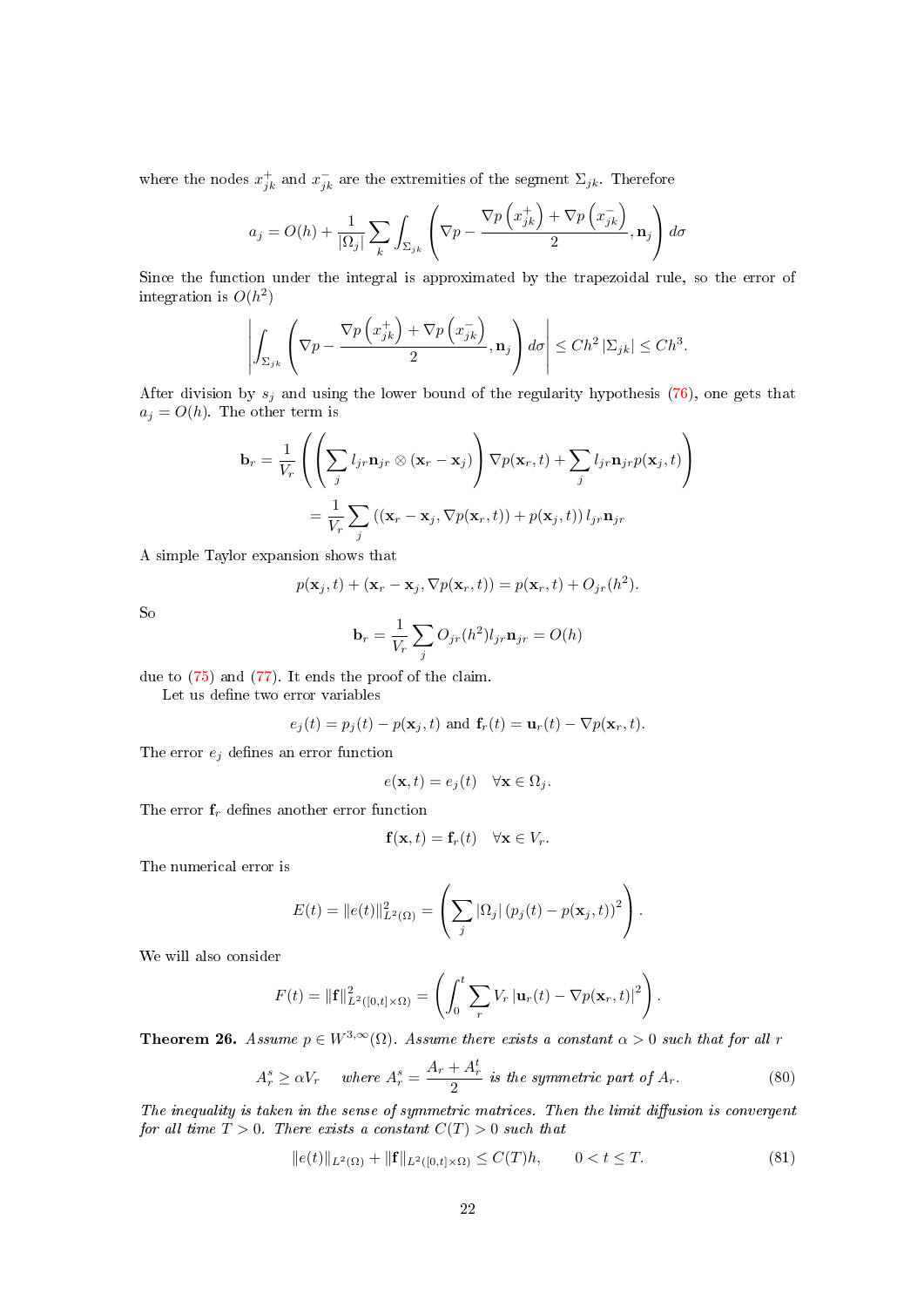By construction

$$
\begin{cases}\n\partial_t e(\mathbf{x}_j, t) - \frac{1}{s_j} \sum_r l_{jr} (\mathbf{n}_{jr}, \mathbf{f}_r(t)) = a_j(t), \\
A_r \mathbf{f}_r(t) + \sum_j l_{jr} \mathbf{n}_{jr} e_j(t) = V_r \mathbf{b}_r(t).\n\end{cases}
$$
\n(82)

One has the identity

$$
E'(t) = 2\sum_{j} e_j(t)e'_j(t) = \sum_{j} e_j(t)\left(\left(\sum_{r} l_{jr}(\mathbf{n}_{jr}, \mathbf{f}_r(t))\right) + |\Omega_j| a_j(t)\right)
$$
  

$$
= 2\sum_{j} |\Omega_j| e_j(t)a_j(t) + 2\sum_{j} e_j(t)\left(\sum_{r} l_{jr}(\mathbf{n}_{jr}, \mathbf{f}_r(t))\right)
$$
  

$$
= 2(e(t), a(t))_{L^2(\Omega)} + 2\sum_{r} \left(\sum_{j} l_{jr} \mathbf{n}_{jr} e_j(t), \mathbf{f}_r(t)\right)
$$
  

$$
= 2(e(t), a(t))_{L^2(\Omega)} + 2(\mathbf{f}(t), \mathbf{b}(t))_{L^2(\Omega)} - 2\sum_{r} (A_r \mathbf{f}_r(t), \mathbf{f}_r(t))
$$
  

$$
= 2(e(t), a(t))_{L^2(\Omega)} + 2(\mathbf{f}(t), \mathbf{b}(t))_{L^2(\Omega)} - 2\sum_{r} (A_r^s \mathbf{f}_r(t), \mathbf{f}_r(t)).
$$

The assumption of the theorem shows that  $\sum_r (A_r^s \mathbf{f}_r(t), \mathbf{f}_r(t)) \ge \alpha ||\mathbf{f}(t)||^2$ . Therefore

$$
E'(t) \le ||e(t)||^2 + ||a(t)||^2 + 2\left(\frac{\mu||\mathbf{f}(t)||^2 + \mu^{-1}||\mathbf{b}(t)||^2}{2}\right) - 2\alpha||\mathbf{f}(t)||^2, \qquad \forall \mu > 0.
$$

Let us choose  $\mu = \alpha$  so that

<span id="page-22-1"></span>
$$
E'(t) \le \frac{1}{2}E(t) - \alpha F(t) + ||a(t)||^2 + \frac{1}{\alpha}||\mathbf{b}(t)||^2 \le \frac{1}{2}E(t) + Ch^2
$$
\n(83)

since the consistency estimates [\(78-](#page-20-5)[79\)](#page-20-6) hold and the domain  $\Omega$  is bounded. By construction  $E(0) = O(h^2)$ , so by the Gronwall lemma  $E(t) \leq Cth^2$  which proves that  $||a(t)|| \leq C'th$  for some constant  $C'$ . Let us finally integrate  $(83)$  in the time interval  $[0, T]$ . We obtain

$$
E(T) + \alpha F(T) \le E(0) + \int_0^T \left(\frac{1}{2}E(t) + Ch^2\right) dt \le C''Th^2
$$

from which we deduce the final part of the convergence estimate  $(81)$ . The proof is ended.  $\Box$ 

### <span id="page-22-0"></span>4.3 Asymptotic preserving schemes

In the previous subsection, we have shown that the limit scheme is consistent with the heat equation on the condition that  $\widehat{\beta}_{ir}$  is given by the tensor formulation

$$
\widehat{\beta_{jr}} = l_{jr} \mathbf{n}_{jr} \otimes (\mathbf{x}_r - \mathbf{x}_j).
$$

In the proof this condition appears to be only a sufficient condition. However all our numerical tests with the other choice of  $\hat{\beta}_{jr}$  show that it is also a necessary condition (if the choice has to be done only between these two formulas). In summary one has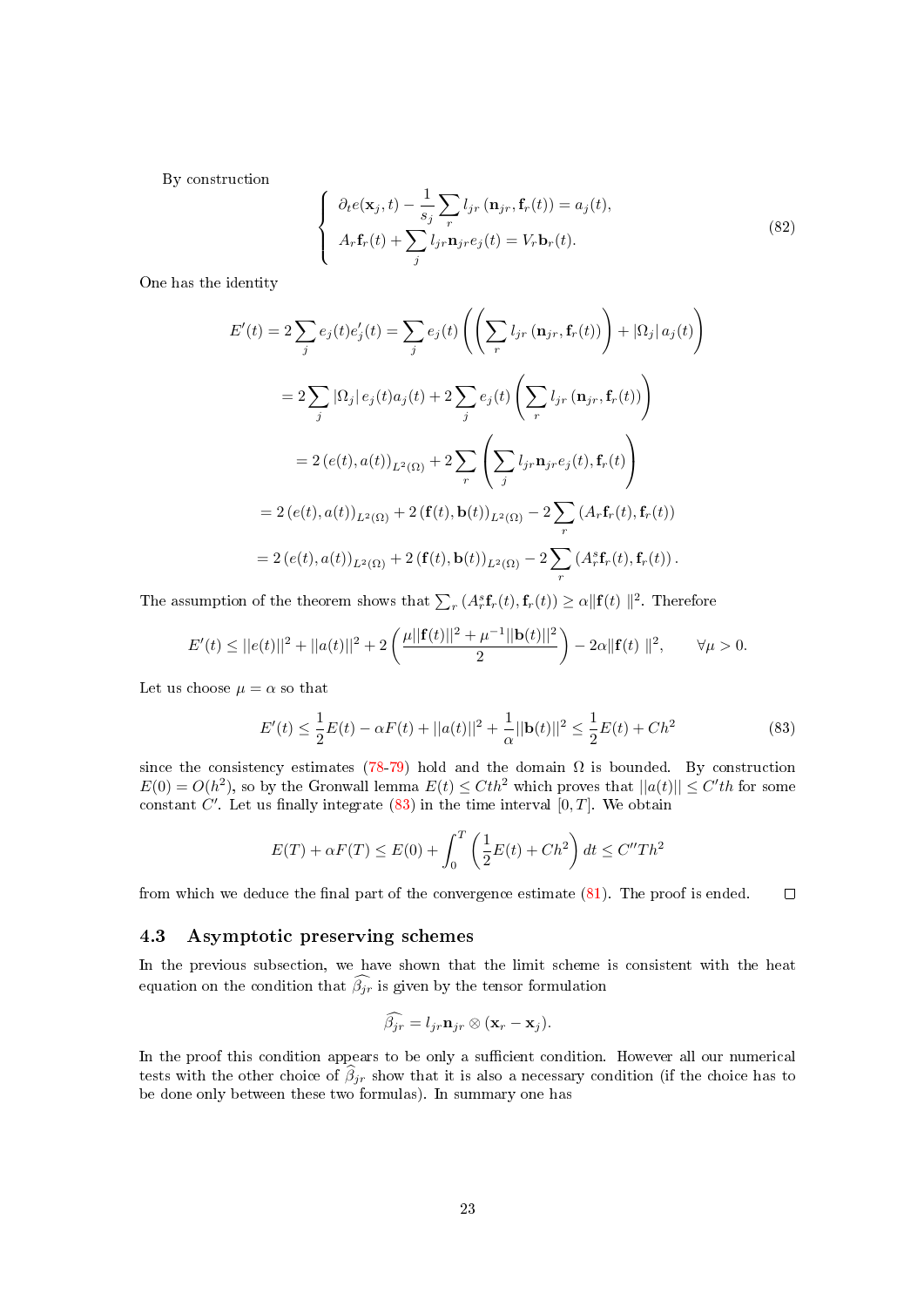**Proposition 27.** The scheme  $JL-(a)$ 

$$
\begin{cases} |\Omega_j| \partial_t p_j(t) + \frac{1}{\varepsilon} \sum_r l_{jr}(\mathbf{u}_r, \mathbf{n}_{jr}) = 0 \\ |\Omega_j| \partial_t \mathbf{u}_j(t) + \frac{1}{\varepsilon} \sum_r F_{jr} = -|\Omega_j| \frac{\sigma}{\varepsilon^2} \mathbf{u}_j \end{cases}
$$

and the scheme  $JL-(b)$ 

$$
\begin{cases}\n|\Omega_j|\,\partial_t p_j(t) + \frac{1}{\varepsilon} \sum_r l_{jr}(\mathbf{u}_r, \mathbf{n}_{jr}) = 0 \\
|\Omega_j|\,\partial_t \mathbf{u}_j(t) + \frac{1}{\varepsilon} \sum_r F_{jr} = -\frac{\sigma}{\varepsilon^2} \sum_r \mathbf{n}_{jr} \otimes (\mathbf{x}_r - \mathbf{x}_j) \mathbf{u}_r\n\end{cases}
$$

with the fluxes

$$
\begin{cases}\nF_{jr} = l_{jr} p_j \mathbf{n}_{jr} + \hat{\alpha}_{jr} (\mathbf{u}_j - \mathbf{u}_r) - \frac{\sigma}{\varepsilon} \mathbf{n}_{jr} \otimes (\mathbf{x}_r - \mathbf{x}_j) \mathbf{u}_r \\
\left(\sum_j \hat{\alpha}_{jr} + \frac{\sigma}{\varepsilon} (l_{jr} \mathbf{n}_{jr} \otimes (\mathbf{x}_r - \mathbf{x}_j))\right) \mathbf{u}_r = \sum_j l_{jr} p_j \mathbf{n}_{jr} + \hat{\alpha}_{jr} \mathbf{u}_j\n\end{cases}
$$

are asymptotic preserving.

**Remark 28.** In 1D JL- $(b)$  is equal to the modified Jin-Levermore scheme, equal to the Gosse-Toscani scheme, for which we are able to prove optimal convergence estimates.

# <span id="page-23-0"></span>5 Details of discretization for the nodal schemes

#### <span id="page-23-1"></span>5.1 Boundary conditions

In this section we detail the implementation of the Neumann boundary condition. We do not detail the implementation of the Dirichlet boundary condition. It can be easily done by analogy with the given pressure condition stud ied in [\[CDDL09,](#page-30-7) [Maz07\]](#page-31-0).

#### <span id="page-23-2"></span>5.1.1 Neumann condition for diffusion scheme

We consider the homogeneous Neumann boundary condition

$$
(\nabla p(t, \mathbf{x}).\mathbf{n}_{ext}) = 0
$$

where  $\mathbf{n}_{ext} = (n_{ext}^1, n_{ext}^2)$  is the exterior normal. The result [\(79\)](#page-20-6) shows that  $\mathbf{u}_r$  is consistent with  $\nabla p(t, \mathbf{x}_r)$ . Consequently the Neumann condition is equivalent to  $(\mathbf{u}_r, \mathbf{n}_{ext}) = 0$ . However the matrix  $A_r$  is not always invertible on the boundary in this case. To solve this problem we use a method described in [\[Klu08,](#page-31-3) [CDDL09,](#page-30-7) [Maz07\]](#page-31-0), where the nodal solver is provided by the solution of a modified linear system

$$
\begin{cases}\n(\mathbf{u}_r, \mathbf{n}_{ext}) = 0 \\
(A_r \mathbf{u}_r, \mathbf{t}_{ext}) = (\sum_j l_{jr} \mathbf{n}_{jr} p_j, \mathbf{t}_{ext}),\n\end{cases}
$$
\n(84)

and  $\mathbf{t}_{ext} = (-\mathbf{n}_{ext}^2, \mathbf{n}_{ext}^1)$  is tangent to the boundary. For the corner of the domain we take  $\mathbf{u}_r = 0$ .

### <span id="page-23-3"></span>5.1.2 Neumann condition for AP schemes applied to the telegraph equation

The method is the same. For the schemes JL-(a) and JL-(b) we use the boundary condition  $(\mathbf{u}_r, \mathbf{n}_{ext}) = 0$  which corresponds to the Neumann condition for the scalar telegraph equation.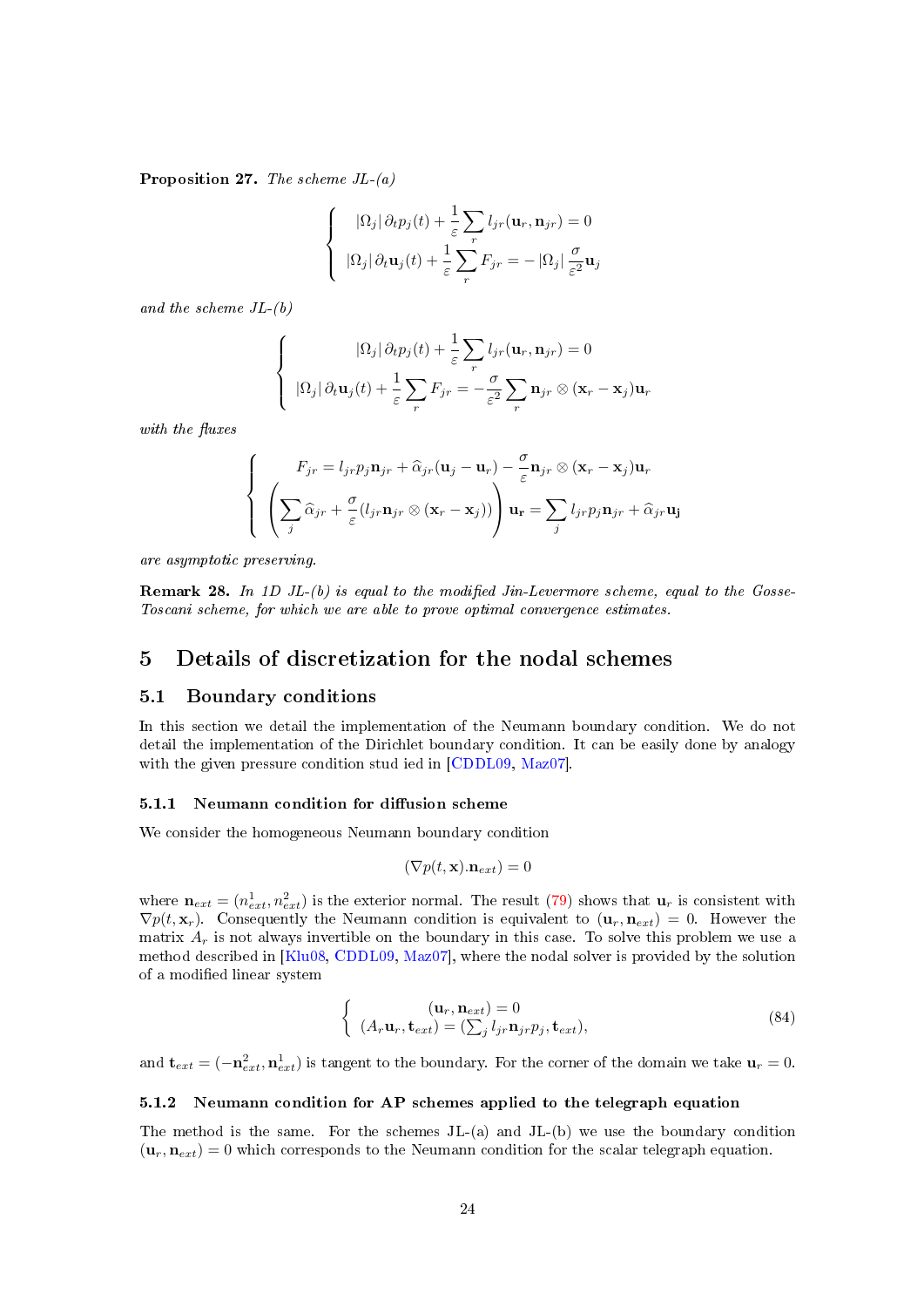# <span id="page-24-0"></span>5.2 Time discretization

Any explicit diffusion scheme has a CFL condition like  $\Delta t \leq Ch^2$ , which is already restrictive. Moreover Lemma [\(4\)](#page-5-0) states that in 1D, for an explicit time discretization, the modied Jin and Levermore scheme (equivalent to the Gosse-Toscani scheme) is positive if the CFL condition

$$
\Delta t \leq \varepsilon h
$$

is verified. This is more restrictive on coarse grids than that for a diffusion equation. For the original Jin and Levermore scheme the CFL condition, considering  $L^2$  stability only (this scheme does not verify a maximum principle for the Riemann invariants), should be even more restrictive. Consequently explicit time discretization is not useful in the practice. Instead we will use implicit schemes for all numerical results. However the condition number of the matrix corresponding to the global linear system to solve may increase dramatically when  $\varepsilon$  is small.

#### <span id="page-24-1"></span>5.3 The limit diffusion scheme on Cartesian mesh and spurious modes

Let us study the limit diffusion scheme on Cartesian mesh to show the problem associated to this case. Consider a Cartesian mesh with h the length of one side of a square. In this case  $l_{jr} = \frac{h}{\sqrt{2}}$  $\frac{\iota}{2},$ and the four vector  $\mathbf{n}_{ir}$  associate to a cell j are

$$
\left(\begin{array}{c}\frac{1}{\sqrt{2}}\\\frac{1}{\sqrt{2}}\end{array}\right), \quad \left(\begin{array}{c}\frac{-1}{\sqrt{2}}\\\frac{1}{\sqrt{2}}\end{array}\right), \quad \left(\begin{array}{c}\frac{1}{\sqrt{2}}\\\frac{-1}{\sqrt{2}}\end{array}\right), \quad \left(\begin{array}{c}\frac{-1}{\sqrt{2}}\\\frac{-1}{\sqrt{2}}\end{array}\right)
$$

After evident but lengthy calculations one gets that

$$
A_r = \left( \begin{array}{cc} h^2 & 0 \\ 0 & h^2 \end{array} \right),
$$

and that the scheme  $(26)$  is equivalent to

$$
\frac{p_{(i,j)}^{n+1} - p_{(i,j)}^n}{\Delta t} - \frac{p_{(i-1,j-1)} + p_{(i+1,j-1)} + p_{(i-1,j+1)} + p_{(i+1,j+1)} - 4p_{(i,j)}}{2h^2} = 0.
$$
 (85)

This scheme has a well known problem [\[WH07\]](#page-30-12). Indeed when the initial condition is a Dirac mass, this scheme does not converge. The reason is that there is a decoupling between two meshes because the cells  $(i + 1, j)$ ,  $(i - 1, j)$ ,  $(i, j + 1)$  and  $(i, j - 1)$  are never used by the scheme. That is the numerical solution of this scheme may be plagued with spurious modes.

Notice however that the Dirac mass is not a regular function so that the hypotheses of the convergence theorem are not fullled.

# <span id="page-24-2"></span>6 Numerical results

### <span id="page-24-3"></span> $6.1$  Numerical results for the diffusion scheme

In this section we give numerical results for the limit diffusion scheme  $(26)$  on some structured and unstructured meshes. We first compare our scheme with the VF4 scheme on a Cartesian mesh. Then we look at the behavior of schemes on the meshes described in figures  $6, 7$  $6, 7$  $6, 7$  and  $8.$ 

### <span id="page-24-4"></span>6.1.1 Test case: Fundamental solution

At first, we study a test case with a smooth solution. The initial condition is the fundamental solution of the heat equation at t=0.001. The final time is  $T_f = 0.011$ . In this test case we ignore the boundary condition because the solution is equal to zero near to  $\partial\Omega$ .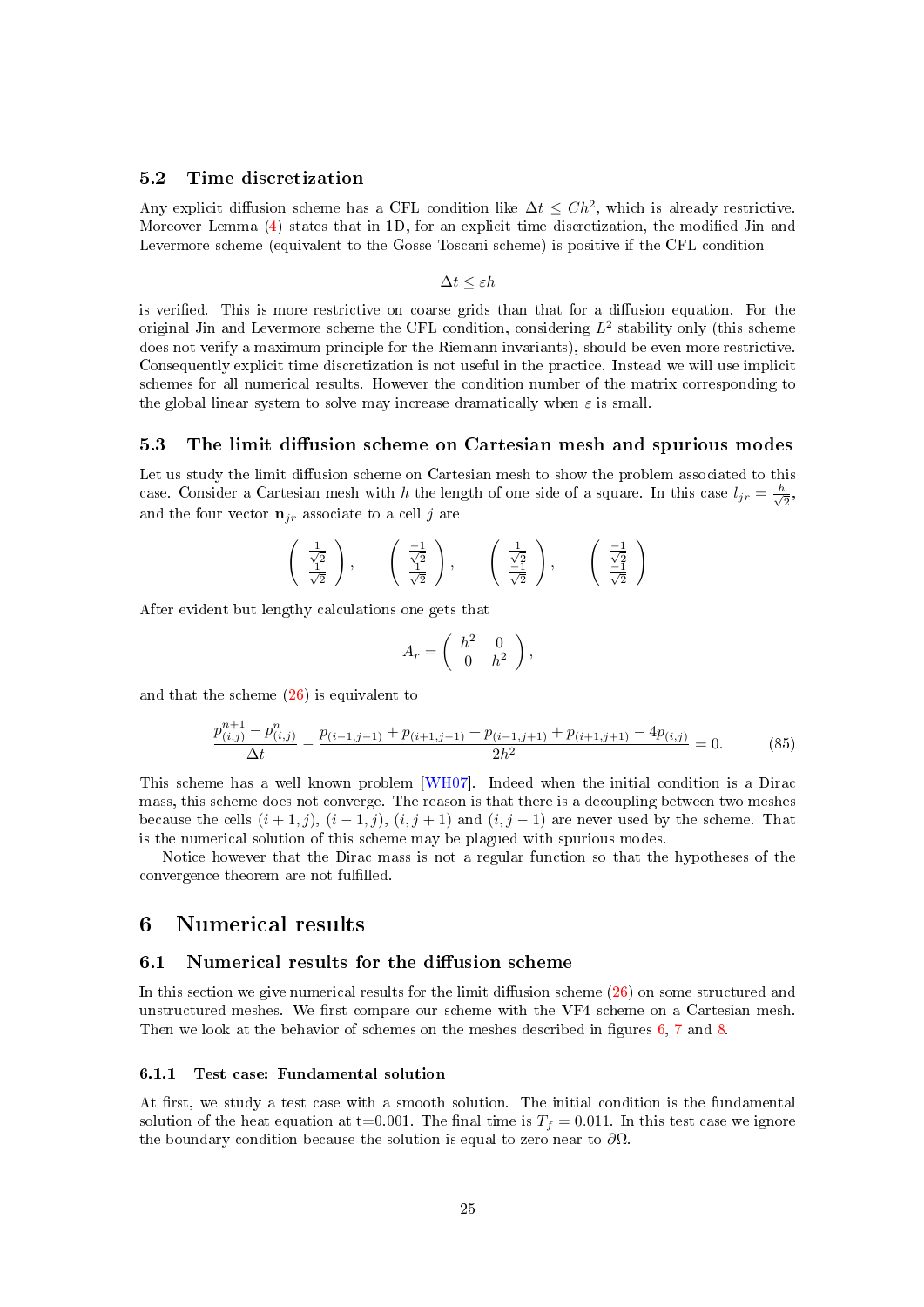

<span id="page-25-0"></span>Figure 6: Unstructured quadrangular meshes



<span id="page-25-1"></span>Figure 7: Triangular meshes



<span id="page-25-2"></span>Figure 8: Kershaw mesh mesh

We remark on [9](#page-26-0) that, on a Cartesian mesh the VF4 scheme and for the two variants  $\widehat{\beta}_{jr}$  to the scheme defined by  $(26)$ . (which are identical on a Cartesian mesh) are convergent at order 2 in the  $L^1$  and  $L^2$  norm. The VF4 scheme has a better constant that the nodal scheme.

For the unstructured meshes we observe that the VF4 scheme doesn't converge, figure [10.](#page-26-1) This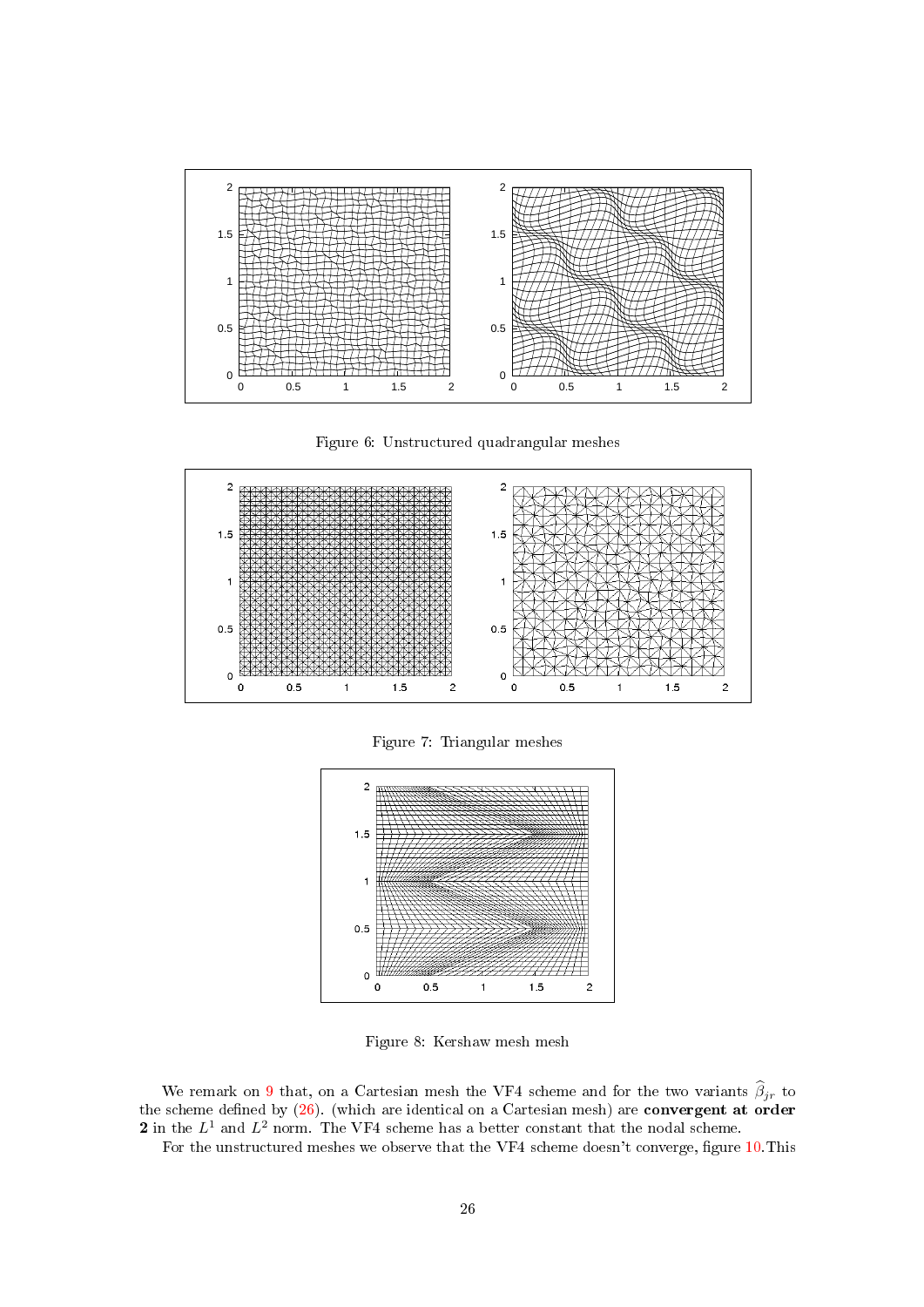

<span id="page-26-0"></span>Figure 9: Error for the schemes VF4 and nodal scheme [\(26\)](#page-9-4) on a Cartesian mesh.

phenomenon is a classical one for VF4 on random meshes. It is the reason why the Jin-Levermore procedure introduced in a standard finite volume scheme with fluxes evaluated on the edges does not generate a asymptotic preserving scheme. It justifies the use of the nodal scheme.



<span id="page-26-1"></span>Figure 10: Error for the scheme VF4 on a random mesh of figure  $6$ .

For the nodal scheme the convergence and the order depend on the mesh. On the figure [11](#page-27-1) we note that the first variant  $\widehat{\beta}_{jr}^I$  converges with order 2 on the random quadrangular mesh. The second variant  $\hat{\beta}_{jr}^{II}$  does not converge on this mesh.

In the tables [\(1\)](#page-27-2) and [\(2\)](#page-27-3) we give the order of convergence in  $L^1$  norm for  $\hat{\beta}_{jr} = \mathbf{n}_{jr} \otimes (\mathbf{x}_r - \mathbf{x}_j)$ on different meshes. To evaluate the order we use the following formula. Let  $h_1$ ,  $h_2$  be two characteristic length of the mesh and let  $e_{h_1}$ ,  $e_{h_2}$  be the corresponding errors. The numerical order of convergence is defined by the formula

$$
q = \frac{\log(e_{h_1}/e_{h_2})}{\log(h_1/h_2)},
$$

where  $h_1 = 100$  and  $h_2 = 200$  in practice. The results are given in tables [1,](#page-27-2) [2.](#page-27-3) We will use the same method for the other test problem in tables [3](#page-27-4) and [4.](#page-27-5)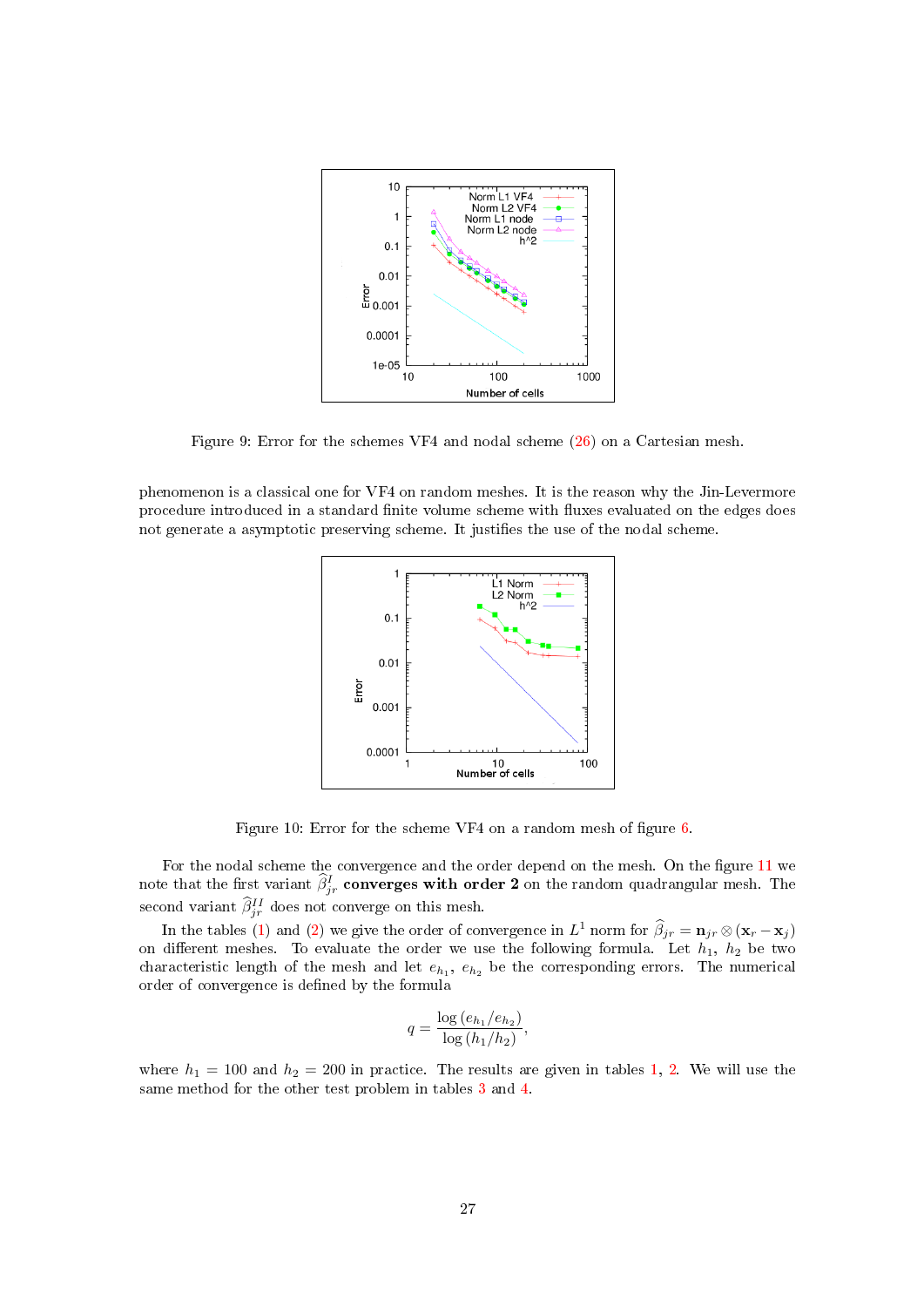

Figure 11: Error for the nodal scheme with  $\hat{\beta}_{jr}^I$  on the left and  $\hat{\beta}_{jr}^I$  in the right on deformed Cartesian mesh (1)

<span id="page-27-1"></span>

| moch | artesian mesh | random quad.<br>mesh | smooth quad.<br>mesh | ⊾ershaw<br>mes. |
|------|---------------|----------------------|----------------------|-----------------|
|      | 2.00          | .98                  |                      | $.00\,$         |

<span id="page-27-2"></span>Table 1: Order of error of diffusion schemes on quadrangular meshes.

| mesh | regular triang.<br>mesh | modified regular triang, mesh | random triang.<br>mesh |
|------|-------------------------|-------------------------------|------------------------|
|      | $\angle 00$             | , 98.                         | ഹ                      |

<span id="page-27-3"></span>Table 2: Order of error of diffusion schemes on triangular meshes. The regular triangular mesh is displayed on the left of figure [7.](#page-25-1) The modified regular triangular mesh is constructed from a Cartesian mesh where all squares are subdivided in the same direction contrary to the regular triangular mesh.

#### <span id="page-27-0"></span>6.1.2 Test case with Neumann condition

Now we study the following test case.  $u_0(x, y) = \cos(\pi x) \cos(\pi y)$ ,  $\Omega = ]0, 2[ \times ]0, 2[$ . The solution with Neumann boundary condition is

$$
u(t, x, y) = \exp(-2\pi^2 t) \cos(\pi x) \cos(\pi y)
$$

in the tables  $3$  and  $4$  we present the order of convergence for this test case on different meshes.

| moch | Jartesian mesh- | random quad.<br>mesh | smooth quad.<br>mesh | -Kershaw mesh |
|------|-----------------|----------------------|----------------------|---------------|
|      |                 |                      |                      |               |

<span id="page-27-4"></span>Table 3: Order of error of diffusion schemes on quadrangular meshes.

| mesh |    | regular triang. mesh   modified regular triang. mesh   random triang. mesh |  |
|------|----|----------------------------------------------------------------------------|--|
|      | ററ |                                                                            |  |

<span id="page-27-5"></span>Table 4: Order of error of diffusion schemes on triangular meshes.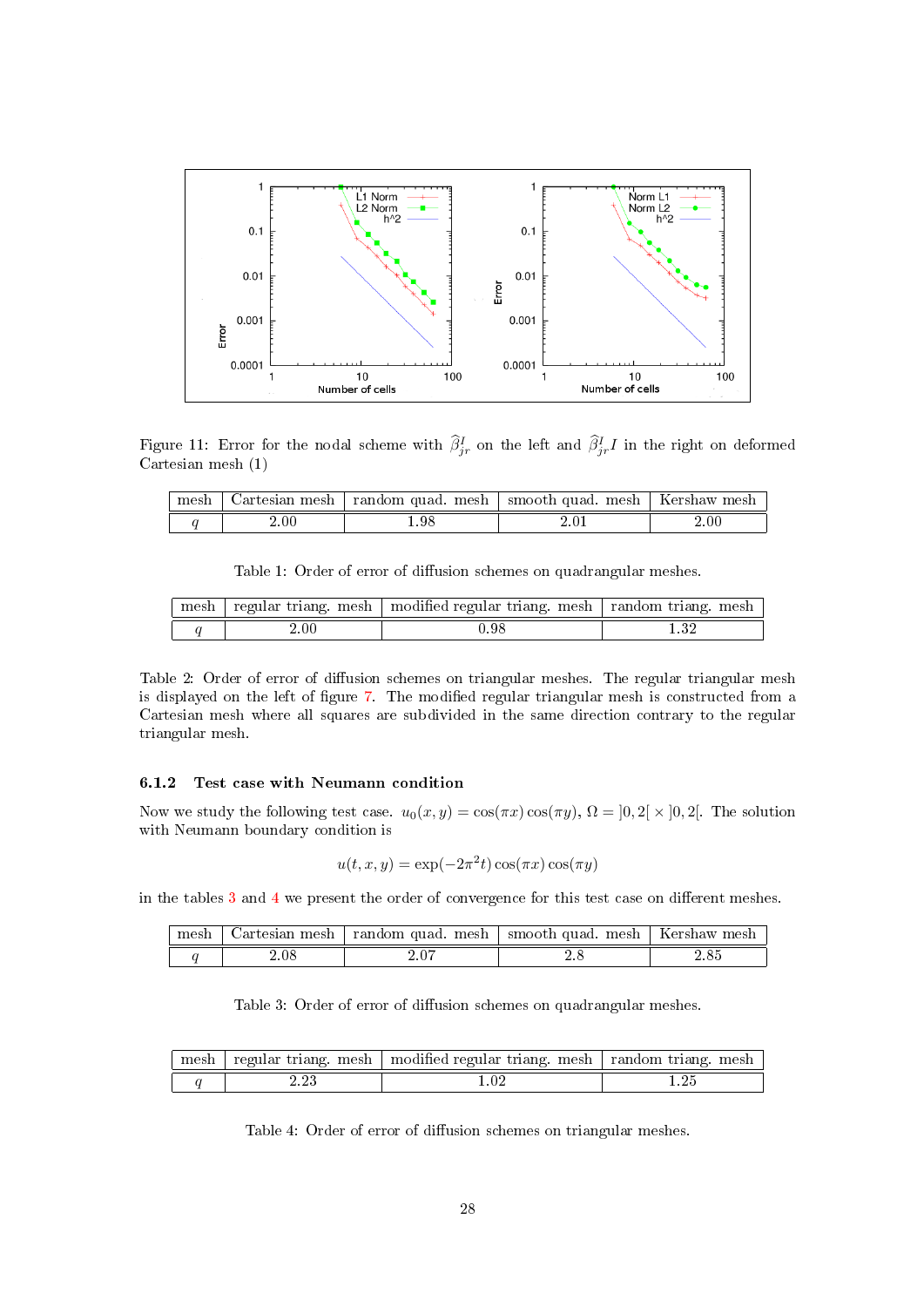# <span id="page-28-0"></span>6.2 Numerical results in the transport regime

In this section we check numerically that JL-(a) and JL-(b) are accurate in the case  $\varepsilon = 1$ . The system [\(3\)](#page-1-3) is equivalent to the following scalar equation.

$$
\begin{cases}\n\partial_{t} f + \partial_{t} f - \Delta f = 0, \\
f(t = 0) = f_{0}(x, y), \qquad \partial_{t} f(t = 0) = f_{1}(x, y).\n\end{cases}
$$
\n(86)

So we consider the initial data

$$
f_0(x, y) = \cos(\pi x) \cos(\pi y)
$$
  $f_1(x, y) = 0.$ 

The solution is

$$
f(t,x,y) = e^{-\frac{1}{2}t}(\cos(\frac{\sqrt{8\pi^2 - 1}}{2}t) - \frac{1}{\sqrt{8\pi^2 - 1}}\sin(\frac{\sqrt{8\pi^2 - 1}}{2}t))\cos(\pi x)\cos(\pi y).
$$

For the implementation we define  $p = \partial_t f + f$  and  $\mathbf{u} = -\nabla f$ , so that :

<span id="page-28-2"></span>
$$
\begin{cases}\n\partial_t p + \frac{1}{\varepsilon} \nabla \cdot \mathbf{u} = 0 \\
\partial_t \mathbf{u} + \frac{1}{\varepsilon} \nabla p = -\frac{\sigma}{\varepsilon^2} \mathbf{u}\n\end{cases}
$$
\n(87)

The boundary condition of the problem writes  $\mathbf{u} \cdot \mathbf{n} = 0$  for [\(87\)](#page-28-2). The boundary condition for the GLACE scheme are detailed in [\[Klu08\]](#page-31-3).

For this test case we use all the previous meshes. We plot the error for the scheme with different choice of the tensors  $\hat{\alpha}_{jr}$  in the figure [12.](#page-28-3) For each mesh we compare the schemes JL-(a), and JL-(b) and the edge Jin-Levermore scheme [\(13](#page-7-3)[-18\)](#page-8-0).



<span id="page-28-3"></span>Figure 12: Error  $L^2$  for the nodal scheme in the left and the edge scheme in the right, on random quadrangular mesh.

For all the variants we note that the schemes converge at the order 1 on the various meshes as is expected for smooth solutions.

# <span id="page-28-1"></span>6.3 The asymptotic regime

For the numerical test of this section, we use an implicit scheme to avoid any dependence of the CFL condition with respect to  $\varepsilon$ . We consider that  $\varepsilon = O(10^{-3})$  corresponds to the asymptotic regime. We compare the numerical solution with the solution of the two previously diffusion test cases. The numerical observance is the following: the schemes  $JL-(a)$  and  $JL-(b)$  converge at an order which is close to 2 when  $\varepsilon$  tends to 0 (figure [13\)](#page-29-1).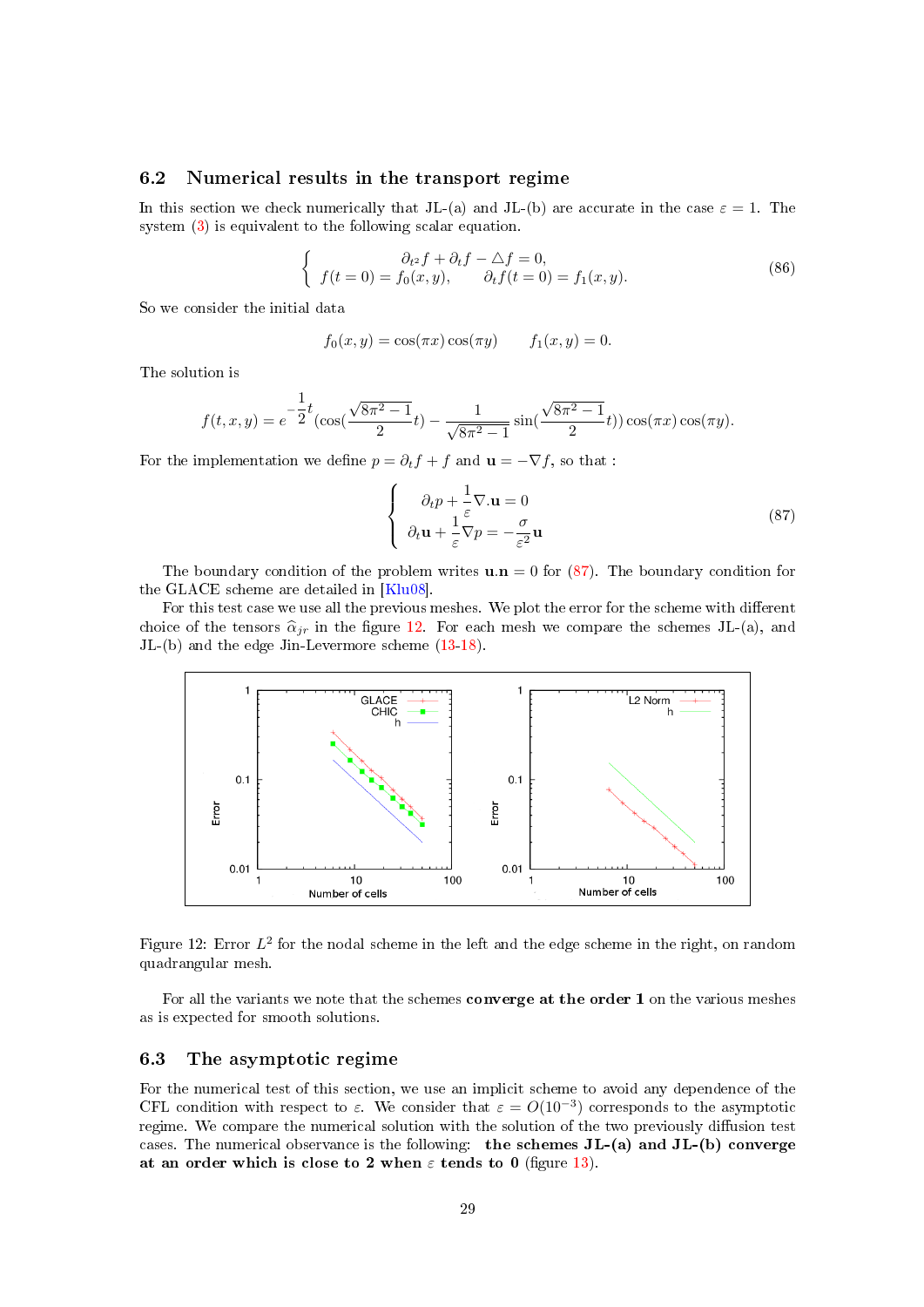

<span id="page-29-1"></span>Figure 13: Error between the exact solution of the diffusion equation and the numerical solution of the telegraph equation for various  $\varepsilon > 0$ . We use the JL-(a) scheme on random quadrangular mesh. The results on the left correspond to the test case described in subsection [6.1.1](#page-24-4) for a time such that all solutions are negligeable at the boundary. The results on the right correspond to the test case described in subsection [6.1.2,](#page-27-0) which is non zero at the boundary. We observe that the error is very small for sufficiently small  $\varepsilon$ .

We obtain qualitatively the same results for all meshes. In the diffusion regime  $JL-(a)$  and JL-(b) are equivalent, for this reason, we only show the results only for the scheme JL-(a). An other interesting study, is the case of h fixed and  $\varepsilon$  tends to 0. We choose a random quadrangular mesh with 100 cells in each direction. The results are displayed in table [5.](#page-29-2)

|          | 0.01      | 0.001      | 0.0001     | 0.00001    | diffusion  |
|----------|-----------|------------|------------|------------|------------|
| error Ll | 0.016401  | 0.00813369 | 0.00710269 | 0.00699941 | 0.00698787 |
| error L2 | 0.0313253 | 0.01511494 | 0.0132377  | 0.0130463  | 0.0130249  |

<span id="page-29-2"></span>Table 5: Error between the exact solution of the diffusion equation and the numerical solution of the telegraph equation for a given mesh size  $\Delta x \approx \frac{1}{100}$ . The scheme is the Jl-(a) one. We also plot in the last column the error between the exact and the numerical solution of the diffusion equation on the same mesh. Since the two last columns are almost identical, we infer that the error is principaly numerical.

# <span id="page-29-0"></span>7 Conclusion and perspectives

We began this work with the analysis of two asymptotic preserving cell centered schemes in dimension 1 for the telegraph equation: the Jin-Levermore scheme and the Gosse-Toscani scheme. We showed that by modfying the discretization of the source term in the Jin-Levermore scheme we recover the Gosse-Toscani scheme and that in terms of stability and convergence they are suitable schemes.

Then we turn to the 2D case which is our main purpose. We observed that the Jin-Levermore technique may generate schemes which cannot be asymptotic preserving on unstructured meshes. This behavior is a new phenomenon in 2D. We proposed to modify the underlying Finite Volume scheme and to use a corner base Finite Volume Scheme. It solves the obstruction problem characteristic of standard edge Finite Volume methods. The numerical tests, the study of invertibility of  $A_r$  and the proof of convergence for the limit diffusion scheme show that the scheme is effective on a lot of unstructured meshes. The numerical tests also show that the schemes JL-(a) and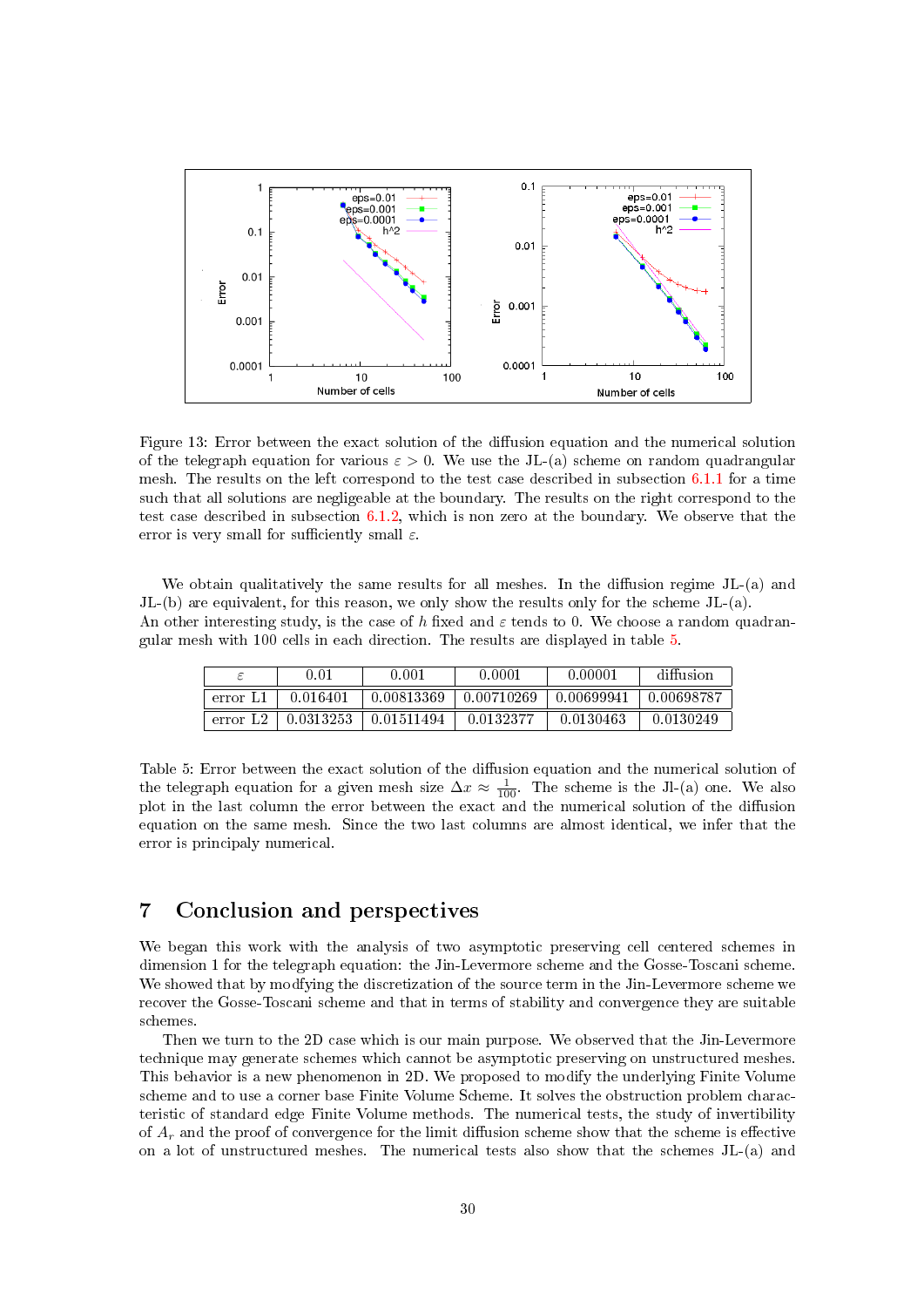JL-(b) are asymptotic preserving on unstructured meshes for the telegraph equation. A natural extension of this work would be to construct an asymptotic preserving scheme for the  $M<sup>1</sup>$  model and to study and control the spurious modes that may appear on Cartesian meshes.

# References

- <span id="page-30-11"></span>[AE06] I. Aavatsmark, G. Eigestad Numerical convergence of the MPFA O-method and U-method for general quadrilateral grids. Int J. Numer. Meth. Fluids 2006;51 939-961
- <span id="page-30-3"></span>[BCLM02] C. Buet, S. Cordier, B. Lucquin-Desreux, S. Mancini Diffusion limit of the lorentz model: asymptotic preserving schemes. ESAIM: M2AN vol. 36, 4, 2002, pp 631-655..
- <span id="page-30-2"></span>[BD06] C. Buet, B. Després Asymptotic preserving and positive schemes for radiation hydrodynamics JCP 2006, vol. 215, no2, pp. 717-740.
- <span id="page-30-8"></span>[BM06] J. Breil, P-H. Maire A cell-centered diffusion scheme on two-dimensional unstructured meshes. JCP 224 (2007) 785-823
- [Bru05] T. Brunner Riemann solvers for time-dependant transport based on the maximum entropy and spherical harmonics closures. Ph.D thesis Los alamos.
- <span id="page-30-7"></span>[CDDL09] G. Carré, S. Del Pino, B. Desprès, E. Labourasse A Cell-centered lagrangian hydrodynamics scheme on general unstructured meshes in arbitrary dimension. JCP vol. 228 (2009) no14, pp. 5160-518
- <span id="page-30-4"></span>[DDSV09] P. Degond, F. Deluzet, A. Sangam, M-H. Vignal, An asymptotic preserving scheme for the Euler equations in a strong magnetic field, J. Comput. Phys.,  $228$  (2009), pp. 3540-3558.
- <span id="page-30-6"></span>[Des09] B. Desprès Weak consistancy of the cell centered lagrangian GLACE scheme on general mesh in any dimension. preprin, report UMPC, 2009.
- <span id="page-30-10"></span>[DEGH08] J. Droniou, R. Eymard, T. Gallouet, R. Herbin A unified approach to mimetic finite difference, hydrid finite volume and mixed finite volume methods., Math. Models Methods Appl. Sci. (M3AS), 20 (2010), no. 2, 265-295.
- <span id="page-30-9"></span>[DlP09] J. Droniou, C. Le-Potier Construction and convergence study of local-maximum-principe preserving schemes for elliptic equations. SIAM Journal on Numerical Analysis, submitted for publication.
- [DF99] B. Dubroca, J L.Feugeas Hiérarchie des modèles aux moments pour le transfert radiatif. C; R. Acad. Sci. Paris t.329, serie I,p.915-920,1999.
- [EGH09] R. Eymard, T. Gallouët, R. Herbin Discretisation of heteregeneous and anisotropic diffusion problem on general noncorforming meshes IMA J. Num. Anal, 2009
- <span id="page-30-1"></span>[GT01] L. Gosse, G. Toscani An asymptotic-preserving well-balanced scheme for the hyperbolic heat equations C. R. Acad. Sci Paris,Ser. I 334 (2002) 337-342.
- <span id="page-30-5"></span>[GL96] Greenberg J, Leroux A. Y. A well balanced scheme for the numerical processing of source terms in hyperbolic equations SIAM J. Numer. Anal - Vol 33 No 1, 1996.
- <span id="page-30-12"></span>[WH07] C. Hirsch Numerical computation of internal and external flows vol. 1 Butterworth Heinemann 2007.
- <span id="page-30-0"></span> $[JL96]$  S. Jin, D. Levermore Numerical schemes for hyperbolic conservation laws with stiff relaxation terms. JCP 126,449-467 ,1996.